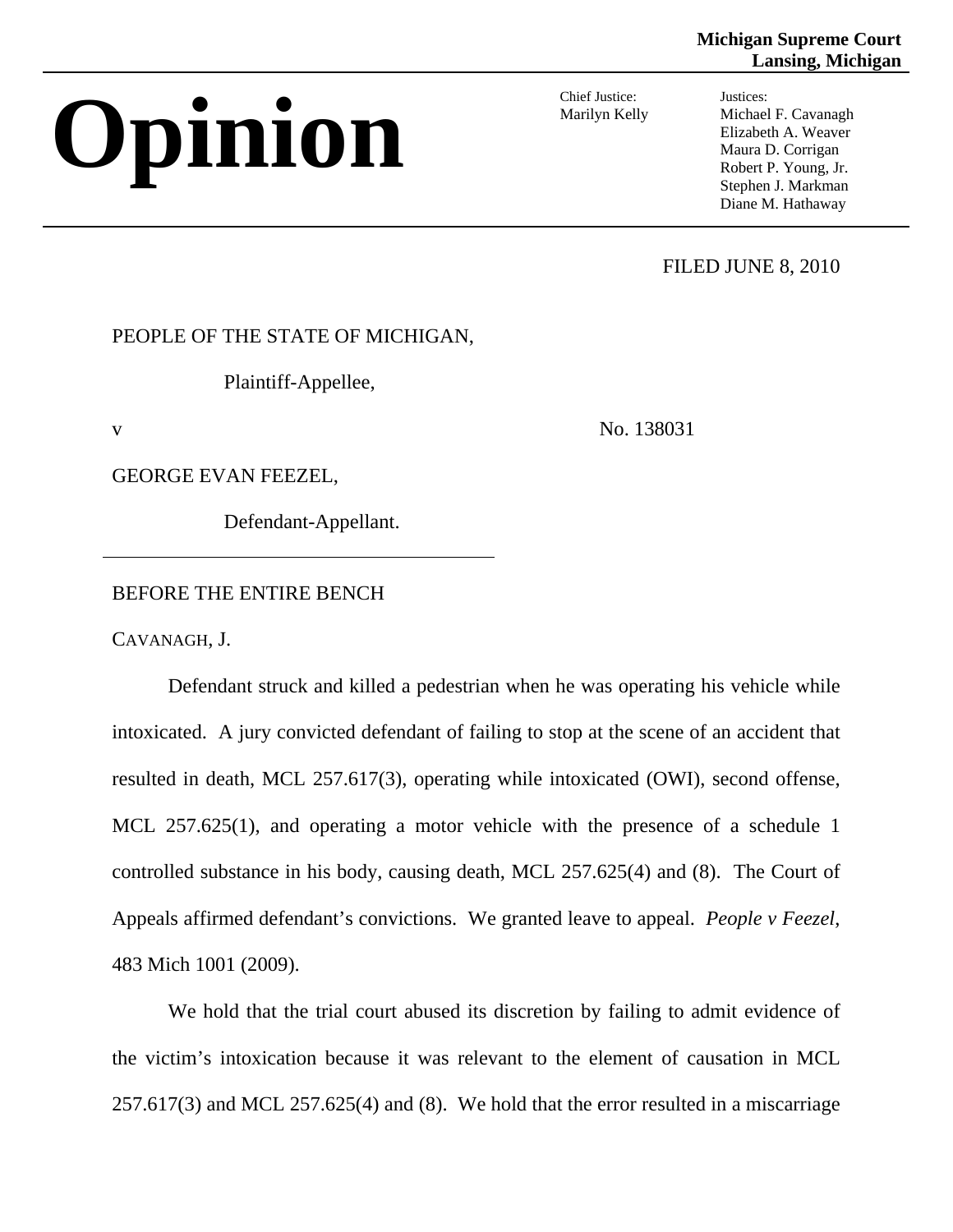of justice, which therefore requires reversal under MCL 769.26. In addition, defendant's conviction under MCL 257.625(4) and (8) was based on an improper interpretation of MCL 257.625(8) and must be vacated on that ground also. We overrule *People v Derror*, 475 Mich 316; 715 NW2d 822 (2006), to the extent that it is inconsistent with this opinion. Accordingly, we reverse the judgment of the Court of Appeals, vacate defendant's convictions under MCL 257.617(3) and MCL 257.625(4) and (8), and remand the case to the trial court for further proceedings consistent with this opinion.

## I. FACTS AND PROCEDURAL HISTORY

Shortly before 2:00 a.m. on July 21, 2005, defendant struck and killed a pedestrian, Kevin Bass, with his car while traveling on Packard Road in Ypsilanti Township in Washtenaw County. At the time of the accident, Packard Road was an unlit, five-lane road, and it was dark outside and raining heavily. Although there was a sidewalk adjacent to Packard Road, the victim was walking down the middle of the road, with his back to oncoming traffic. The victim was extremely intoxicated, and his blood alcohol content (BAC) was at least 0.268 grams per 100 milliliters of blood. Although defendant initially left the scene of the accident after hitting the victim, he later returned while the police were investigating the incident and was arrested. Defendant's BAC at the time of the accident was an estimated 0.091 to 0.115 grams per 100 milliliters. There were also 6 nanograms of 11-carboxy-tetrahydrocannabinol (11-carboxy-THC) per milliliter in defendant's blood. Defendant was charged with several offenses, including OWI causing death; operating a motor vehicle with the presence of a schedule 1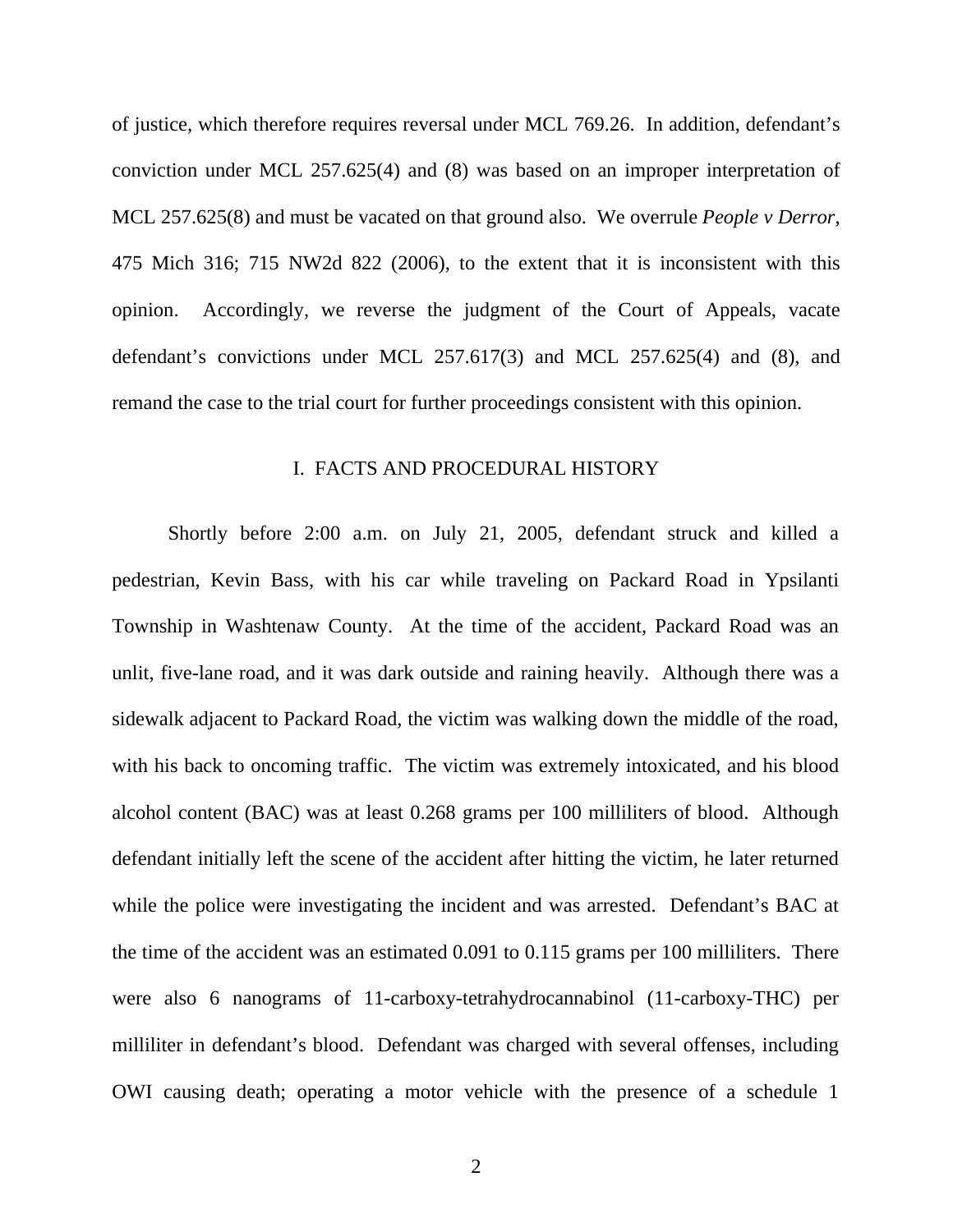controlled substance in his body, causing death; and failure to stop at the scene of an accident that resulted in death.

Before trial, the prosecutor filed a motion in limine to preclude evidence related to the victim's intoxication. The prosecutor argued that the victim's intoxication was irrelevant to whether defendant caused the accident or caused the victim's death. The trial court agreed and suppressed the evidence.

At trial, testimony revealed that defendant had been at two bars earlier that evening. At one bar, defendant was accompanied by Nicole Norman. Norman testified that she and defendant were at the bar from 11 p.m. to 1:30 a.m. At no time did she see defendant smoke marijuana, and defendant did not smell of marijuana. Norman further testified that after they left the bar, defendant drove her to Stephanie Meyers's house. After picking up Meyers, defendant dropped Norman and Meyers off at Norman's car.

Meyers testified that she was a passenger in Norman's car and Norman was driving down Packard Road moments before the accident. Meyers stated that it was pouring outside, and she did not see the victim until he was alongside the driver's side door. It was then that Meyers and Norman "snapped [their] necks backwards noticing him . . . ." Meyers also recalled that when Norman saw the victim, she stated, "That man's going to get killed." In addition, Norman testified that had she been driving in the lane that the victim was walking in, she probably would not have been able to stop her vehicle in time to avoid hitting him. Defendant was traveling down Packard Road moments after Norman's car had passed the victim.

Defendant's accident reconstruction expert found that defendant would have had

3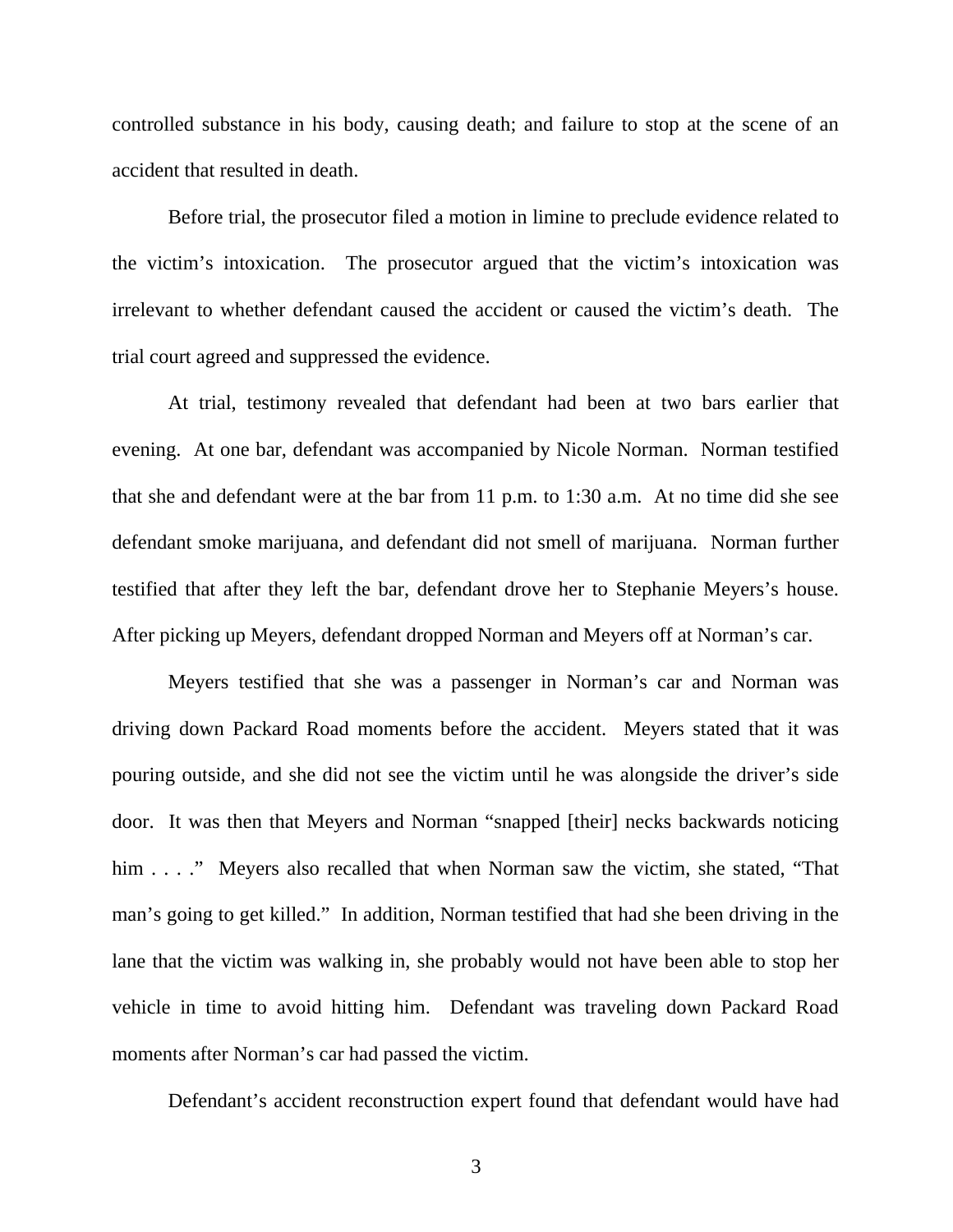to have been driving 15 miles per hour to avoid hitting the victim. The prosecution's accident reconstruction expert agreed with defense counsel that if defendant first saw the victim from 30 feet away, then defendant would have had to have been traveling at a rate of 10 to 15 miles per hour to avoid the accident.

Defendant was convicted of failing to stop at the scene of an accident that resulted in death; OWI, second offense; and operating a motor vehicle with the presence of a schedule 1 controlled substance in his body, causing death. Defendant appealed, claiming, in relevant part, that the trial court abused its discretion by refusing to admit evidence of the victim's BAC, that the trial court erred by failing to instruct the jury on proximate cause with respect to the charges of failing to stop at the scene of an accident that resulted in death and operating a motor vehicle with a schedule 1 controlled substance, causing death, and that his conviction of operating a motor vehicle, causing death, based on the presence of 11-carboxy-THC in his body violated his due process rights under the Fifth and Fourteenth amendments of the United States Constitution.

In a divided decision, the Court of Appeals affirmed defendant's convictions. Noting that it is foreseeable for a pedestrian to be in a roadway, the majority reasoned that the trial court did not abuse its discretion by suppressing the evidence of the victim's BAC because the victim's level of "intoxication was not relevant to the critical issue in the proximate cause analysis, which is whether the victim's death was a foreseeable consequence of defendant's conduct of driving while intoxicated . . . ." *People v Feezel*, unpublished opinion per curiam of the Court of Appeals, issued November 13, 2008 (Docket No. 276959), p 12. Moreover, the majority concluded that the trial court did not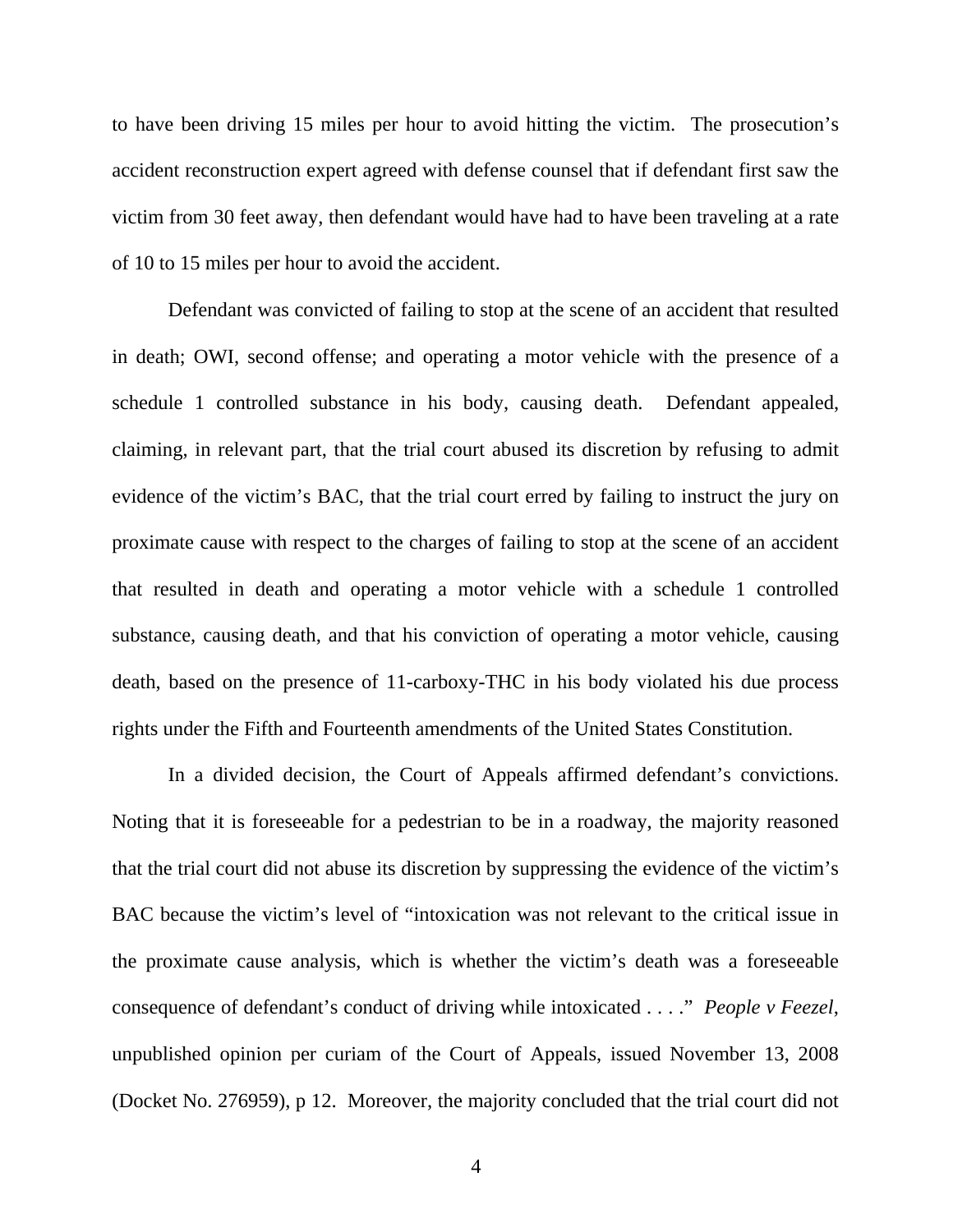err by failing to reinstruct the jurors on proximate causation because proximate causation is not an element of MCL 257.617(3) and any error related to MCL 257.625(8) was harmless. Finally, the majority concluded that defendant's due process arguments had been rejected by this Court in *Derror.* 

The partial dissent argued that the trial court's deficient instruction with respect to MCL 257.625(8) and its incorrect evidentiary ruling deprived defendant of a substantial defense and thus denied defendant his right to a fair trial. *Feezel*, unpub op at 1, 6 (SAAD, C.J., concurring in part and dissenting in part). We granted defendant's application for leave to appeal. 483 Mich 1001 (2009).

#### II. ANALYSIS

#### A. THE CAUSATION ELEMENT

The first issue presented in this appeal is whether the trial court abused its discretion by refusing to admit evidence of the victim's BAC. We hold that, under the facts of this case, the trial court abused its discretion by refusing to admit the evidence because it was relevant to the element of proximate causation in MCL 257.617(3) and MCL 257.625(4) and (8). Moreover, because the error resulted in a miscarriage of justice, it requires reversal under MCL 769.26.

#### 1. STANDARD OF REVIEW

A trial court's decision to either admit or exclude evidence "will not be disturbed absent an abuse of . . . discretion." *People v McDaniel*, 469 Mich 409, 412; 670 NW2d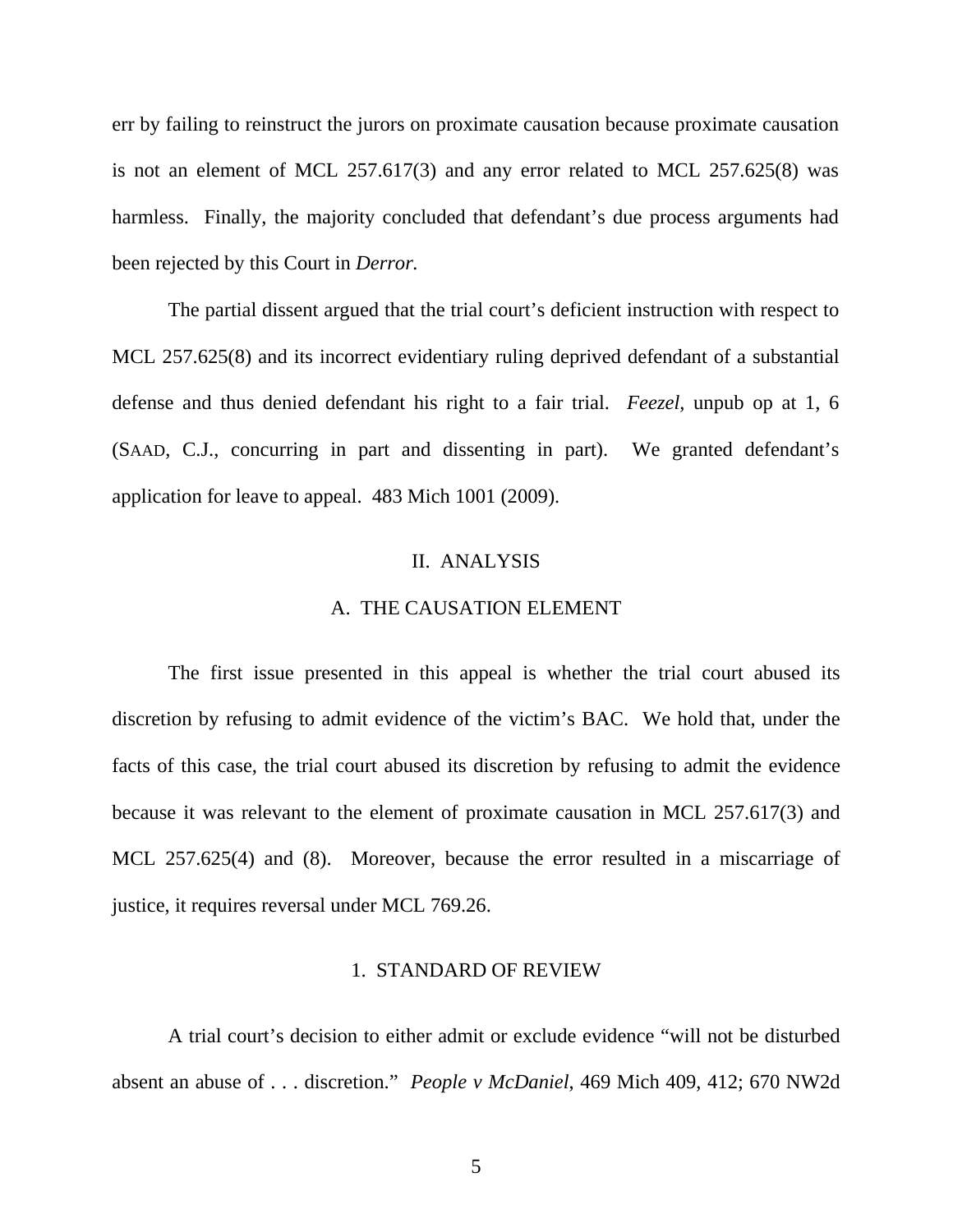659 (2003). A trial court abuses its discretion when its decision falls "outside the range of principled outcomes."*People v Smith*, 482 Mich 292, 300; 754 NW2d 284 (2008).

If a reviewing court concludes that a trial court erred by excluding evidence, under MCL 769.26 the verdict cannot be reversed "unless in the opinion of the court, after an examination of the entire cause, it shall affirmatively appear that the error complained of has resulted in a miscarriage of justice." In examining whether a miscarriage of justice occurred, the relevant inquiry is "the 'effect the error had or reasonably may be taken to have had upon the jury's decision.'" *People v Straight*, 430 Mich 418, 427; 424 NW2d 257 (1988), quoting *Kotteakos v United States*, 328 US 750, 764; 66 S Ct 1239; 90 L Ed 1557 (1946). If the evidentiary error is a nonconstitutional, preserved error, then it "is presumed not to be a ground for reversal unless it affirmatively appears that, more probably than not, it was outcome determinative." *People v Krueger,* 466 Mich 50, 54; 643 NW2d 223 (2002). An error is "outcome determinative if it undermined the reliability of the verdict"; in making this determination, this Court should "focus on the nature of the error in light of the weight and strength of the untainted evidence." *Id.*  (quotation marks and citations omitted).

#### 2. OVERVIEW OF CAUSATION

Three of the offenses with which defendant was charged contain an element of causation, so the prosecution was required to prove causation beyond a reasonable doubt for each offense. The Court of Appeals erred to the extent that it held otherwise. The plain language of the statutes that prohibit OWI causing death, MCL 257.625(1) and (4),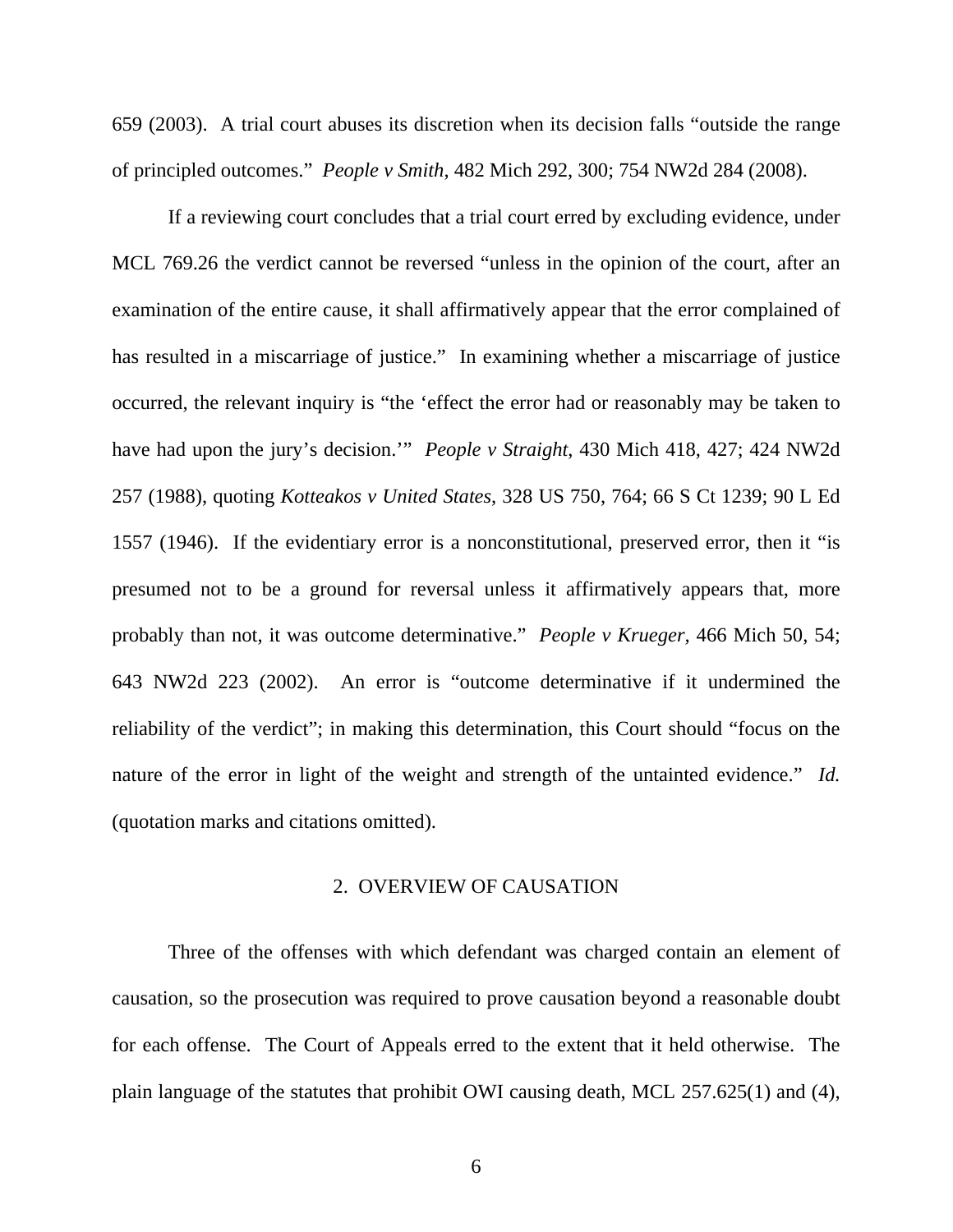and the statutes that prohibit operating a motor vehicle with the presence of a schedule 1 controlled substance in one's body, causing death, MCL 257.625(4) and (8), requires that the defendant's operation of a motor vehicle have *caused* the death of another person.<sup>1</sup> Likewise, the plain language of MCL 257.617(3) contains an element of causation. Specifically, the statute imposes criminal liability if an individual fails to stop "following an accident *caused* by that individual and the accident results in the death of another . . . ." MCL 257.617(3) (emphasis added).<sup>2</sup> Thus, because the statute specifically

 $\frac{1}{1}$  $<sup>1</sup>$  MCL 257.625 states, in relevant part:</sup>

> (1) A person, whether licensed or not, shall not operate a vehicle upon a highway or other place open to the general public or generally accessible to motor vehicles, including an area designated for the parking of vehicles, within this state if the person is operating while intoxicated. . . .

> > \* \* \*

(4) A person, whether licensed or not, who operates a motor vehicle in violation of subsection (1), (3), or (8) and by the operation of that motor vehicle *causes* the death of another person is guilty of a crime . . . .

\* \* \*

(8) A person, whether licensed or not, shall not operate a vehicle upon a highway or other place open to the general public or generally accessible to motor vehicles, including an area designated for the parking of vehicles, within this state if the person has in his or her body any amount of a controlled substance listed in schedule 1 under section 7212 of the public health code, 1978 PA 368, MCL 333.7212, or a rule promulgated under that section, or of a controlled substance described in section 7214(a)(*iv*) of the public health code, 1978 PA 368, MCL 333.7214. [Emphasis added.]

 $2^2$  The statute provides, in relevant part:

(1) The driver of a vehicle who knows or who has reason to believe that he or she has been involved in an accident upon public or private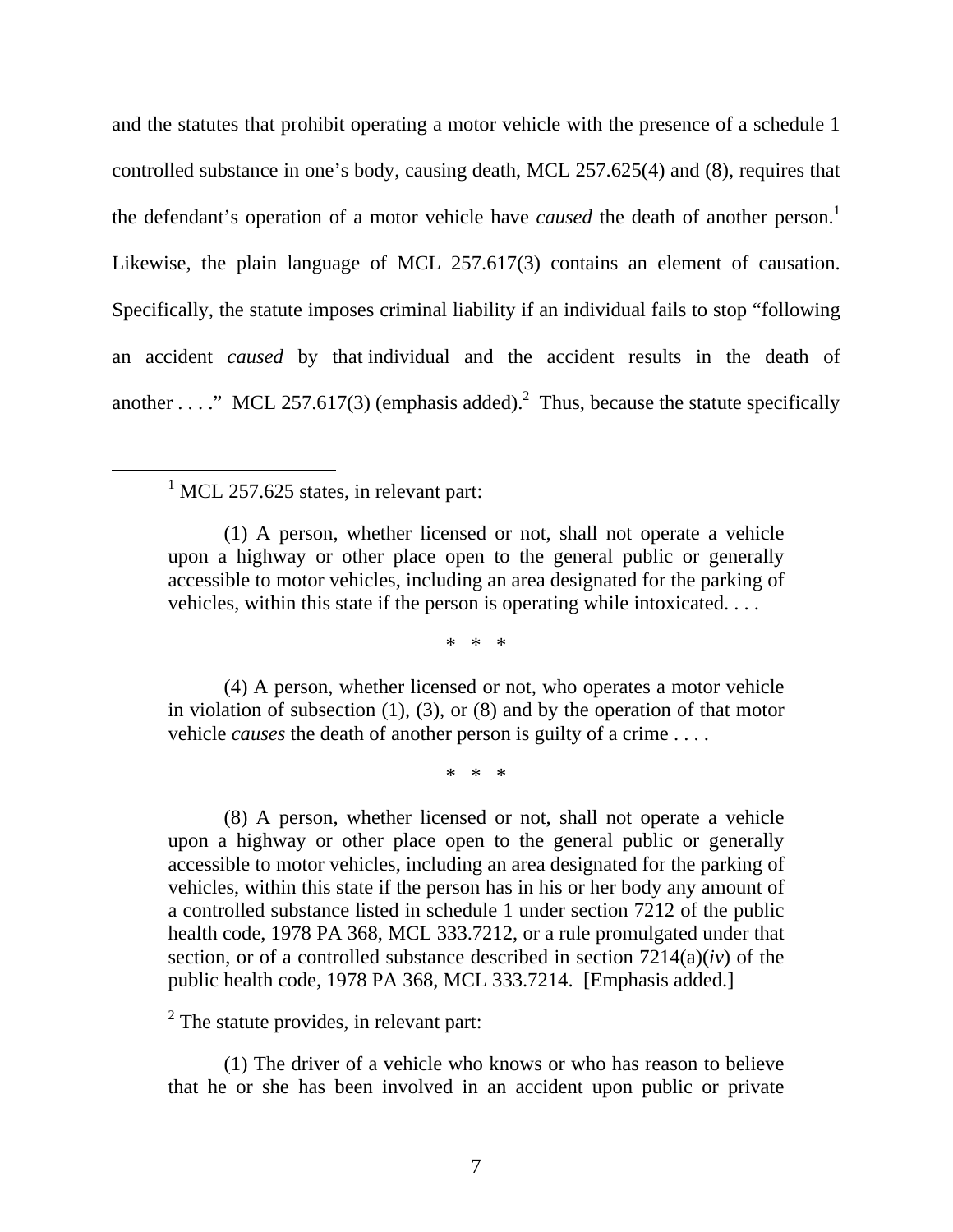requires the prosecution to establish that the accident was "caused" by the accused, the Court of Appeals ignored the plain language of the MCL 257.617(3) and erred by holding that it does not contain a causation element. Having determined that each of the statutes contains a causation element, we now turn to the definition of the term "cause."

In *People v Schaefer*, we stated that, in the criminal law context, the term "'cause' has acquired a unique, technical meaning." *People v Schaefer*, 473 Mich 418, 435; 703 NW2d 774 (2005). Specifically, the term and concept have two parts: factual causation and proximate causation. *Id.* at 435-436. Factual causation exists if a finder of fact determines that "but for" defendant's conduct the result would not have occurred. *Id.* A finding of factual causation alone, however, is not sufficient to hold an individual criminally responsible. *Id.* at 436. The prosecution must also establish that the

 $\overline{a}$ 

\* \* \*

property that is open to travel by the public shall immediately stop his or her vehicle at the scene of the accident and shall remain there until the requirements of [MCL 257.619] are fulfilled or immediately report the accident to the nearest or most convenient police agency or officer to fulfill the requirements of  $[MCL 257.619(a)]$  and (b) if there is a reasonable and honest belief that remaining at the scene will result in further harm. The stop shall be made without obstructing traffic more than is necessary.

<sup>(3)</sup> If the individual violates subsection (1) following an accident *caused* by that individual and the accident results in the death of another individual, the individual is guilty of a felony punishable by imprisonment for not more than 15 years or a fine of not more than \$10,000.00, or both. [MCL 257.617 (emphasis added).]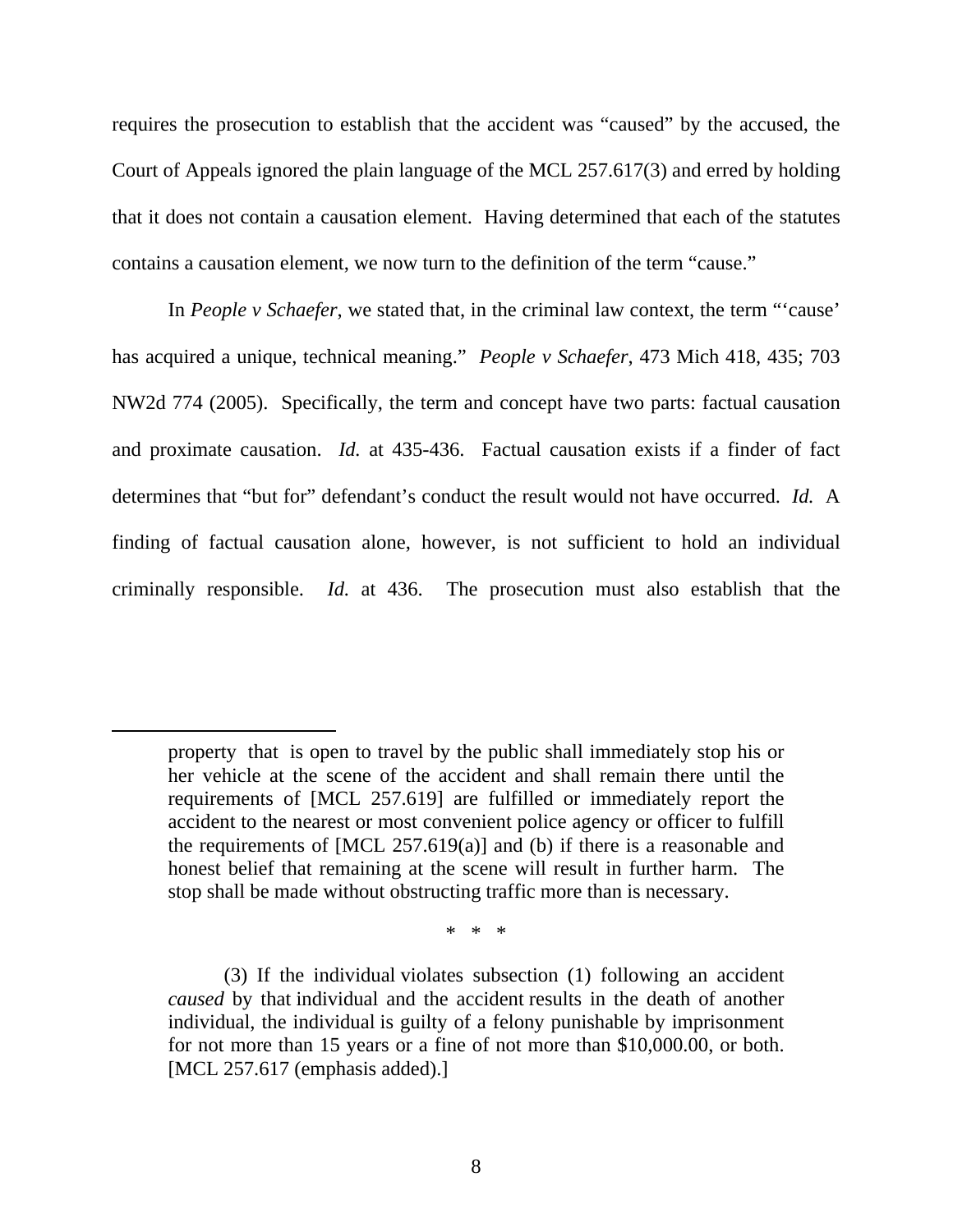defendant's conduct was a proximate cause of, in this case, the accident or the victim's death.  $Id<sup>3</sup>$ 

Proximate causation "is a legal construct designed to prevent criminal liability from attaching when the result of the defendant's conduct is viewed as too remote or unnatural." *Id.* If the finder of fact determines that an intervening cause supersedes a defendant's conduct "such that the causal link between the defendant's conduct and the victim's injury was broken," proximate cause is lacking and criminal liability cannot be imposed. *Id.* at 436-437. Whether an intervening cause supersedes a defendant's conduct is a question of reasonable foreseeability. *Id.* at 437. Ordinary negligence is considered reasonably foreseeable, and it is thus not a superseding cause that would sever proximate causation. *Id.* at 437-438.In contrast, "gross negligence" or "intentional misconduct" on the part of a victim is considered sufficient to "break the causal chain between the defendant and the victim" because it is not reasonably foreseeable. *Id.* Gross negligence, however, is more than an enhanced version of ordinary negligence. *Id*. at 438. "It means wantonness and disregard of the consequences which may ensue . . . ." *People v Barnes*, 182 Mich 179, 198; 148 NW 400 (1914).<sup>4</sup> "Wantonness" is defined as

 $\frac{1}{3}$ <sup>3</sup> While there are competing positions regarding the law of proximate causation, and I personally remain committed to my position regarding proximate causation presented in *Schaefer*, 473 Mich at 450-452 (CAVANAGH, J., concurring in part and dissenting in part), and *People v Tims*, 449 Mich 83, 110-125; 534 NW2d 675 (1995) (CAVANAGH, J., dissenting), this Court's decision in *Schaefer* is the current law in the state of Michigan.

<sup>4</sup> This case is distinguishable from *Barnes*, in which this Court defined "gross negligence" as "wantonness and disregard of the consequences which may ensue, *and*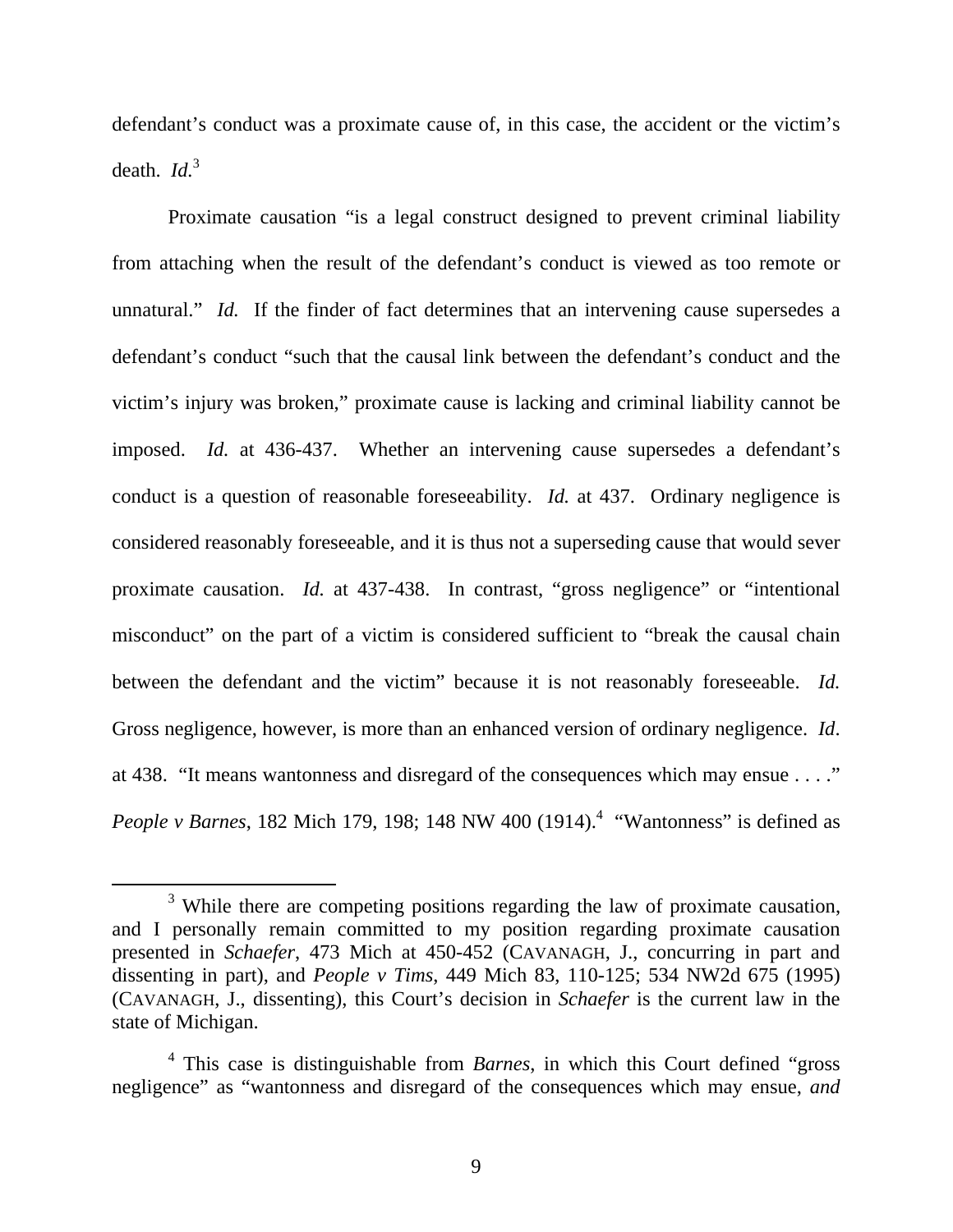"[c]onduct indicating that the actor is aware of the risks but indifferent to the results" and usually "suggests a greater degree of culpability than recklessness . . . ." Black's Law Dictionary (8th ed). Therefore, while a victim's negligence is not a defense, it is an important factor to be considered by the trier of fact in determining whether proximate cause has been proved beyond a reasonable doubt. See, e.g., *People v Campbell*, 237 Mich 424, 430-431; 212 NW 97 (1927).<sup>5</sup>

# 3. SUPPRESSION OF THE EVIDENCE

We must examine whether, in this case, the victim's BAC was a relevant and admissible fact for the jury's consideration when determining whether the prima facie element of proximate causation was proved beyond a reasonable doubt. We hold that it was. However, we caution that trial courts must make a threshold determination that there is a jury-submissible question of fact regarding gross negligence before such

 $\overline{a}$ 

*indifference to the rights of others that is equivalent to a criminal intent.*" *Barnes*, 182 Mich at 198 (emphasis added). In that case, the issue was whether a *defendant's* conduct amounted to gross negligence, therefore warranting a conviction for involuntary homicide. *Id.* Thus, the Court's definition of "gross negligence" provided the appropriate standard to hold a defendant criminally responsible for his or her careless acts. *Id.* The operative question here is whether the victim's conduct was grossly negligent and, therefore, cut off proximate cause and relieved defendant of criminal liability. Thus, because the conduct of the victim is at issue when determining whether there was a superseding cause, the latter portion of the Court's definition of "gross negligence" in *Barnes* is not applicable.

<sup>&</sup>lt;sup>5</sup> Whether, in a multiple vehicle accident, a victim-driver's intoxication raises a presumption of gross negligence is a question that we need not and do not reach in this case. See *People v Lardie*, 452 Mich 231, 251; 551 NW2d 656 (1996), overruled on other grounds by *Schaefer*, 473 Mich at 422.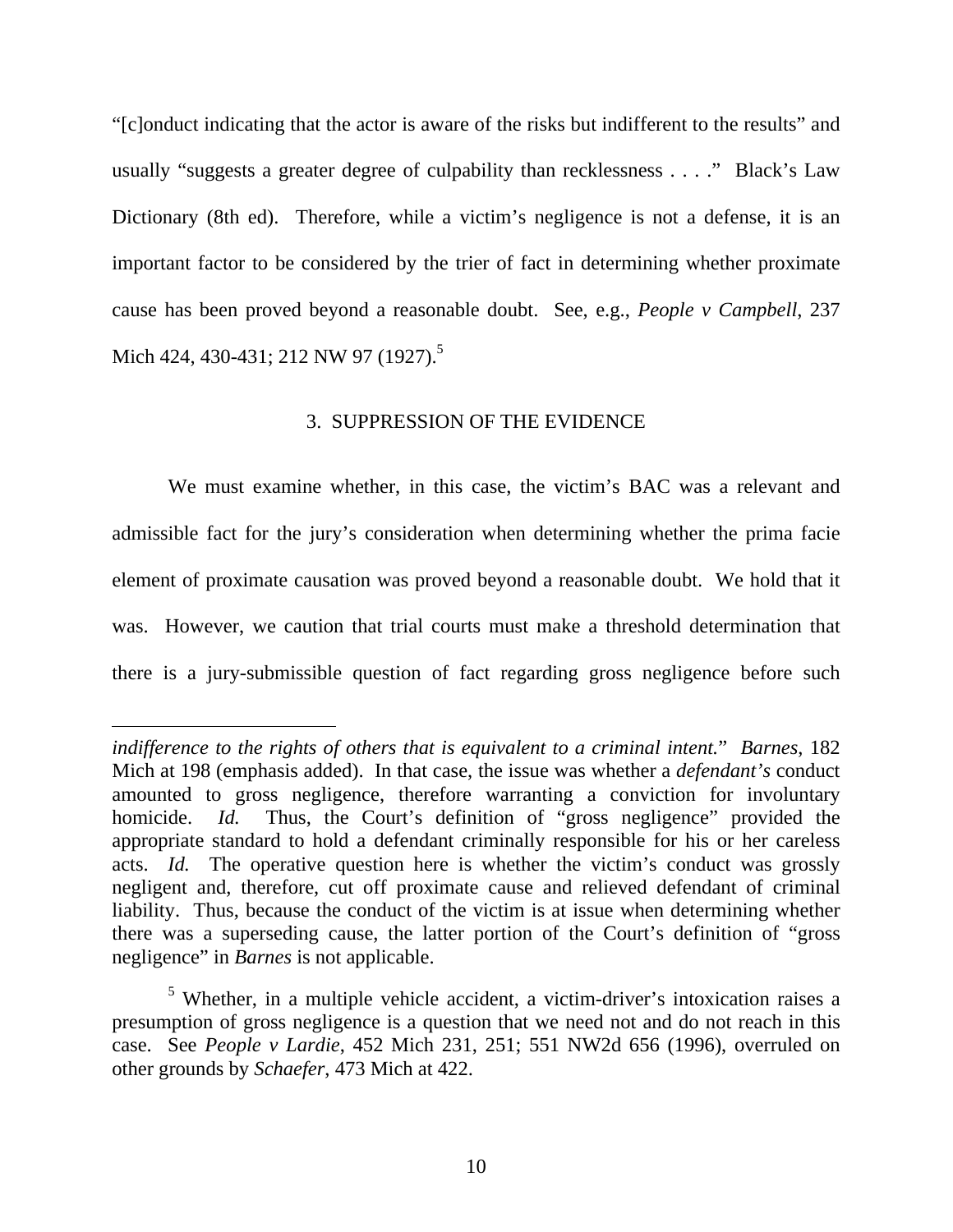evidence becomes relevant and admissible.

Under the Michigan Rules of Evidence, evidence is admissible only if it is relevant as defined by MRE 401 and is not otherwise excluded under MRE  $403<sup>6</sup>$  In *People v Crawford*, 458 Mich 376, 388; 582 NW2d 785 (1998), we explained that "[p]ursuant to MRE 401, evidence is relevant if two components are present, materiality and probative value." "Materiality is the requirement that the proffered evidence be related to 'any fact that is of consequence' to the action." *Id.*, quoting MRE 401. This Court has stated that "[b]ecause the prosecution must carry the burden of proving every element beyond a reasonable doubt, . . . the elements of the offense are always 'in issue' and, thus, material." *Crawford,* 458 Mich at 389. When examining whether the proffered evidence is probative, a court considers whether the "evidence tends 'to make

## MRE 401 provides:

"Relevant evidence" means evidence having any tendency to make the existence of any fact that is of consequence to the determination of the action more probable or less probable than it would be without the evidence.

## MRE 403 provides:

Although relevant, evidence may be excluded if its probative value is substantially outweighed by the danger of unfair prejudice, confusion of the issues, or misleading the jury, or by considerations of undue delay, waste of time, or needless presentation of cumulative evidence.

 <sup>6</sup>  $<sup>6</sup>$  MRE 402 provides:</sup>

All relevant evidence is admissible, except as otherwise provided by the Constitution of the United States, the Constitution of the State of Michigan, these rules, or other rules adopted by the Supreme Court. Evidence which is not relevant is not admissible.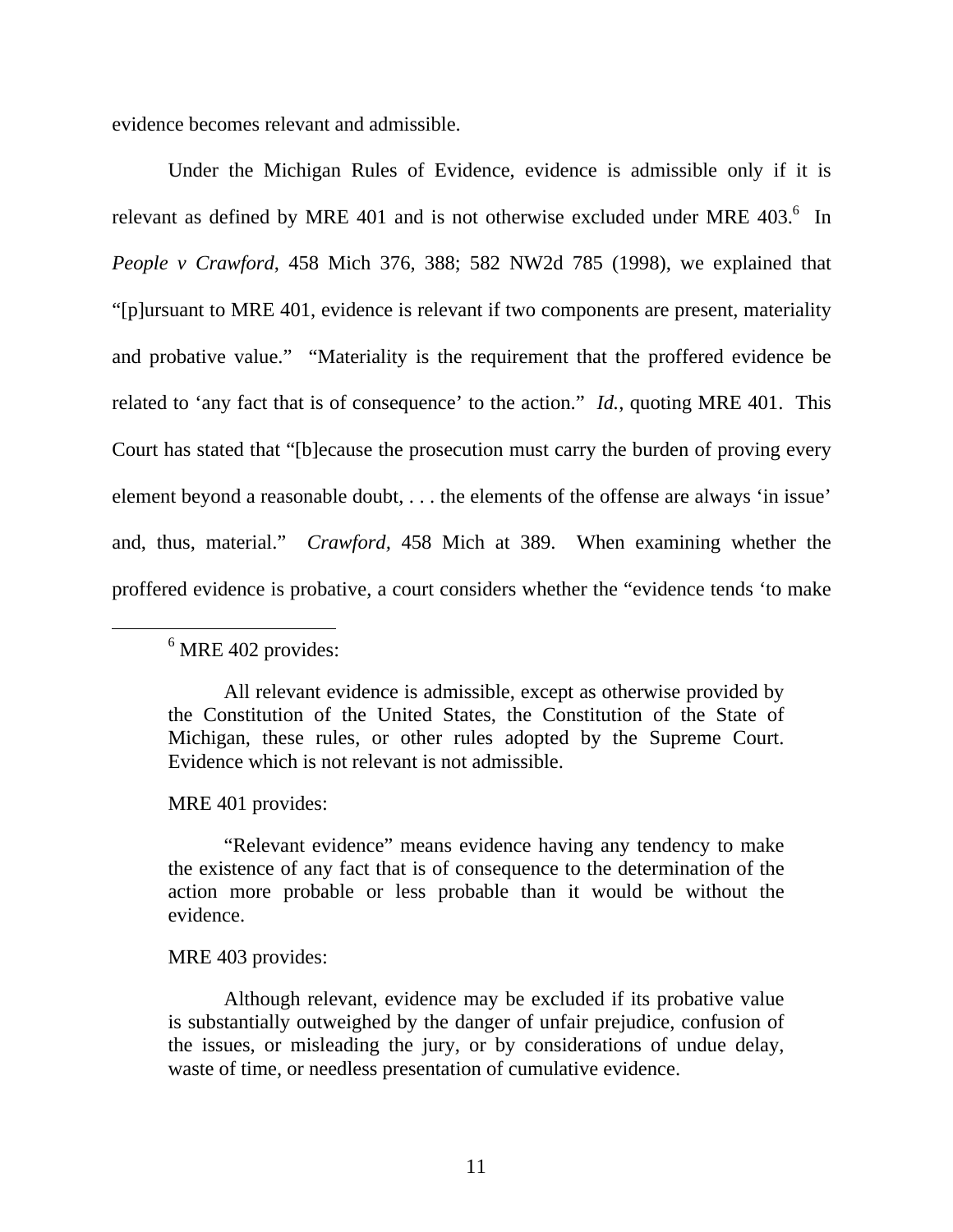the existence of any fact that is of consequence to the determination of the action more probable or less probable than it would be without the evidence,'" and "[t]he threshold is minimal: 'any' tendency is sufficient probative force." *Id.* at 389-390 (citations omitted).

Moreover, MRE 403 excludes evidence, even if relevant, only if its probative value is "substantially outweighed" by the danger of unfair prejudice, confusion of the issues, or misleading the jury. Thus, MRE 403 "does not prohibit prejudicial evidence; only evidence that is unfairly so." *Crawford*, 458 Mich at 398. Further, "[e]vidence is unfairly prejudicial when there exists a danger that *marginally* probative evidence will be given undue or preemptive weight by the jury." *Id.* (emphasis added).

Under these rules of evidence, a court must make a threshold determination in cases such as this of whether evidence of the victim's intoxication is relevant to the element of proximate causation. If the evidence is relevant, a court must also determine whether the evidence is nevertheless inadmissible under MRE 403. We conclude that, under the facts of this case, the evidence of the victim's BAC was relevant because it was both material and probative. In addition, its probative value was not substantially outweighed by the danger of unfair prejudice, confusion of the issues, or misleading the jury because the evidence was highly probative of the element of proximate causation.

First, the materiality requirement of MRE 401 was met because, as explained earlier, the charges at issue required the prosecution to prove an element of causation beyond a reasonable doubt. See *Crawford*, 458 Mich at 389. In addition, under the broad definition of "probative," evidence of the victim's BAC must merely have *any*

12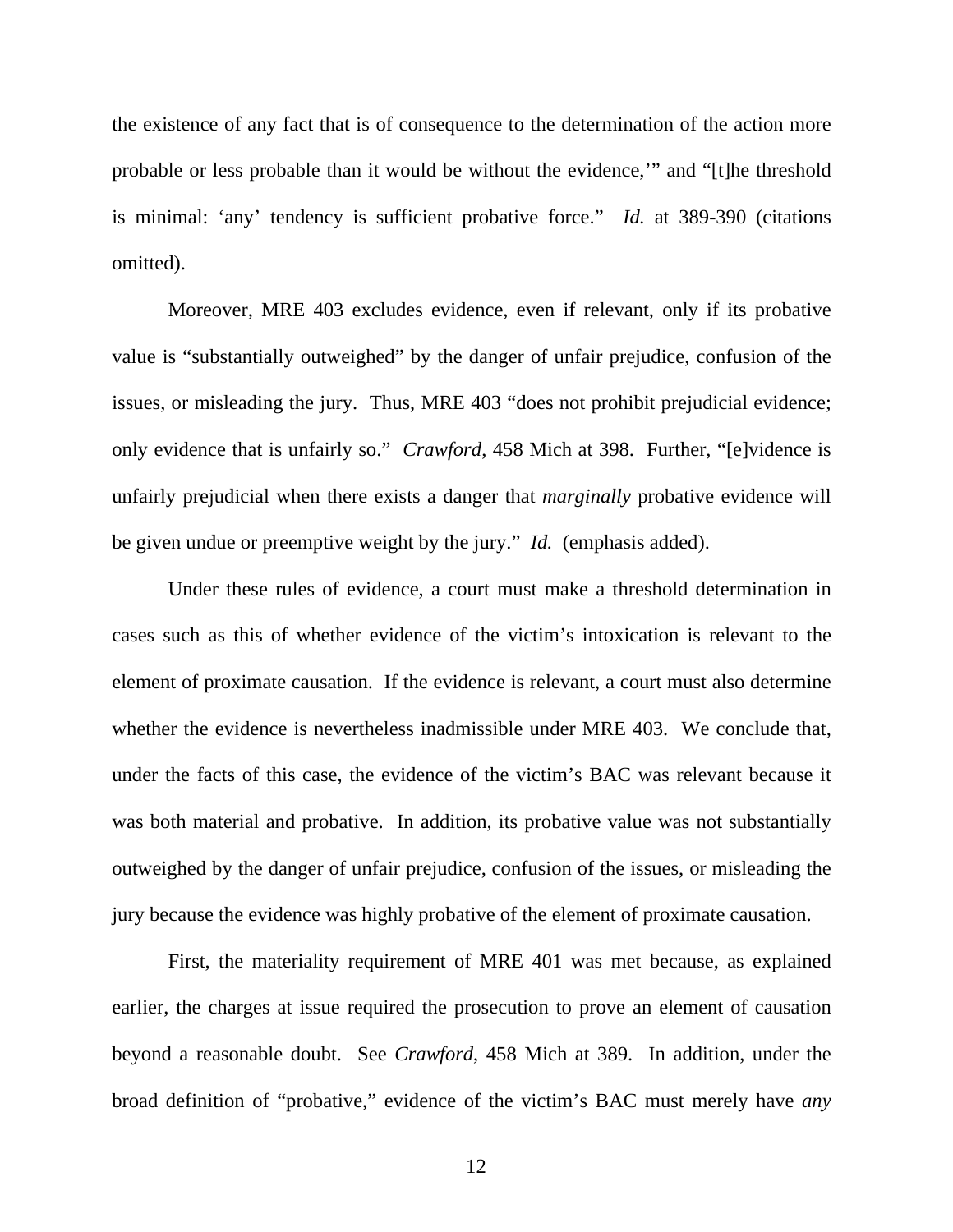tendency to make gross negligence on the part of the victim more or less probable. See *id.* at 389-390. Depending on the facts of a particular case, there may be instances in which a victim's intoxication is not sufficiently probative, such as when the proofs are insufficient to create a question of fact for the jury about whether the victim was conducting himself or herself in a grossly negligent manner. Generally, the mere fact that a victim was intoxicated at the time a defendant committed a crime is not sufficient to render evidence of the victim's intoxication admissible. While intoxication may explain why a person acted in a particular manner, being intoxicated, by itself, is not conduct amounting to gross negligence. In this case, however, the victim's extreme intoxication was highly probative of the issue of gross negligence, and therefore causation, because the victim's intoxication would have affected his ability to perceive the risks posed by his conduct and diminished his capacity to react to the world around him.<sup>7</sup> Indeed, in this case, the proffered superseding cause was the victim's presence in the middle of the road with his back to traffic at night during a rain storm with a sidewalk nearby. Thus, the proofs were sufficient to create a jury-submissible question about whether the victim was grossly negligent, and the victim's high level of intoxication would have aided the jury in determining whether the victim acted with

 <sup>7</sup>  $7$  The National Highway Traffic Safety Administration has stated that at a BAC of 0.08 percent a person's "[m]uscle coordination becomes poor (e.g., balance, speech, vision, reaction time, and hearing)," it is "[h]arder to detect danger," and a person's "[j]udgment, self-control, reasoning, and memory are impaired[.]" National Highway Traffic Safety Administration, *The ABCs of BAC*: *A Guide to Understanding Blood Alcohol Concentration and Alcohol Impairment*, available at <http://www. stopimpaireddriving.org/ABCsBACWeb/images/ABCBACscr.pdf> (accessed June 2, 2010).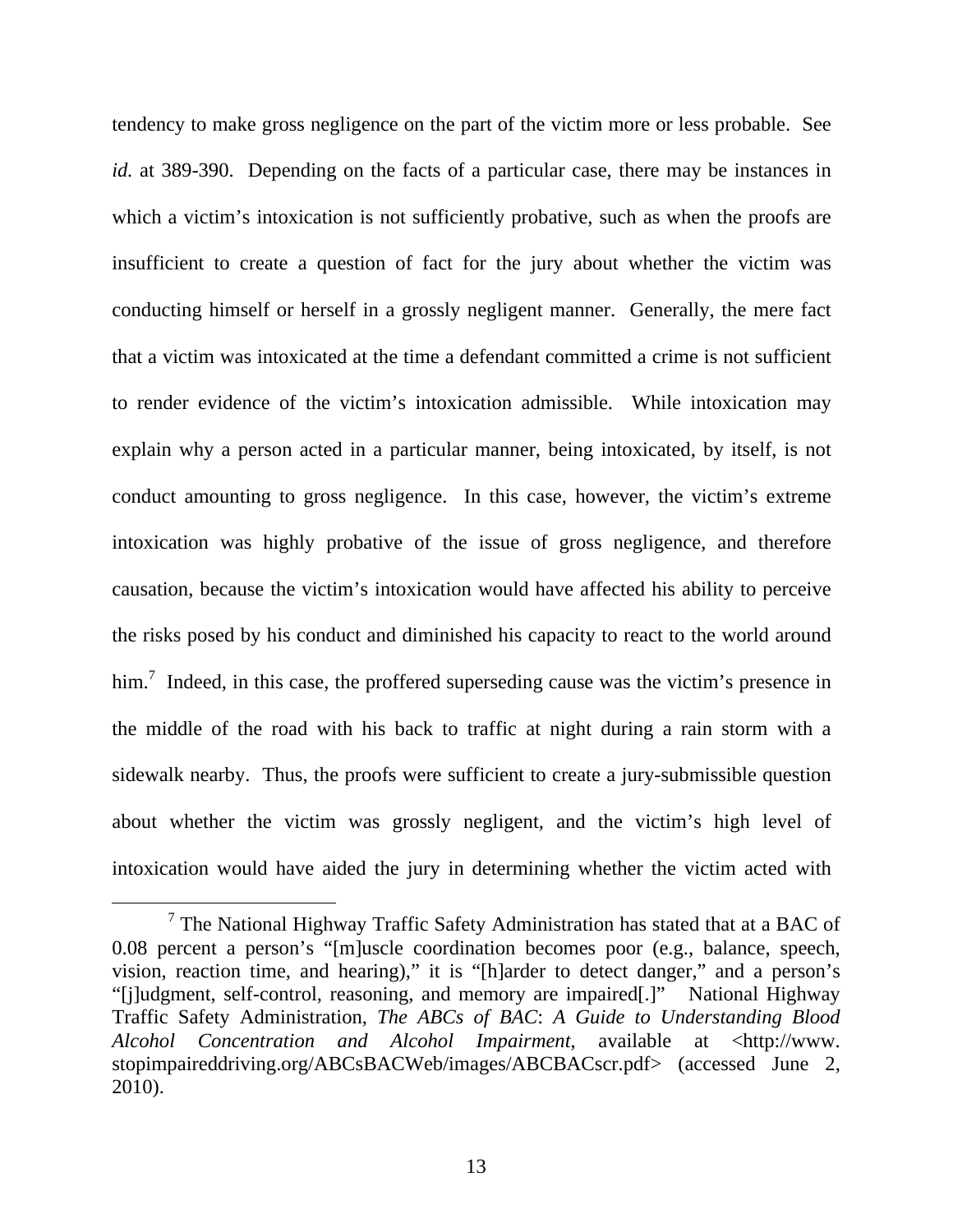"wantonness and a disregard of the consequences which may ensue . . . ." *Barnes*, 182 Mich at 198.

Second, the probative value of the evidence was not substantially outweighed by the danger of unfair prejudice, confusion of the issues, or misleading the jury. The evidence was not unfairly prejudicial because, as explained earlier, the victim's high level of intoxication went to the heart of whether the victim was grossly negligent; thus, the evidence was not merely marginally probative, but instead was highly probative of the element of causation.

In addition, the probative value of the evidence was not, as the prosecution argues, substantially outweighed by the danger of confusion of the issues or misleading the jury. The prosecution's argument that the admission of evidence of the victim's BAC would "shift responsibility" from defendant ignores that under the circumstances of this case, the victim's conduct directly related to the disputed element of proximate causation and, therefore, whether the victim's actions amounted to ordinary or gross negligence. See, e.g., *May v Goulding,* 365 Mich 143, 148; 111 NW2d 862 (1961) (describing the difference between wanton misconduct and ordinary negligence as "'faults of different hues in the spectrum of human conduct'") (citation omitted). As a result, the probative value of the victim's high level of intoxication was not *substantially* outweighed by the danger of unfair prejudice, confusion of the issues, or misleading the jury because, under the facts of this case, the victim's BAC was highly probative of the element of proximate causation, which necessarily required the trier of fact to determine whether the victim's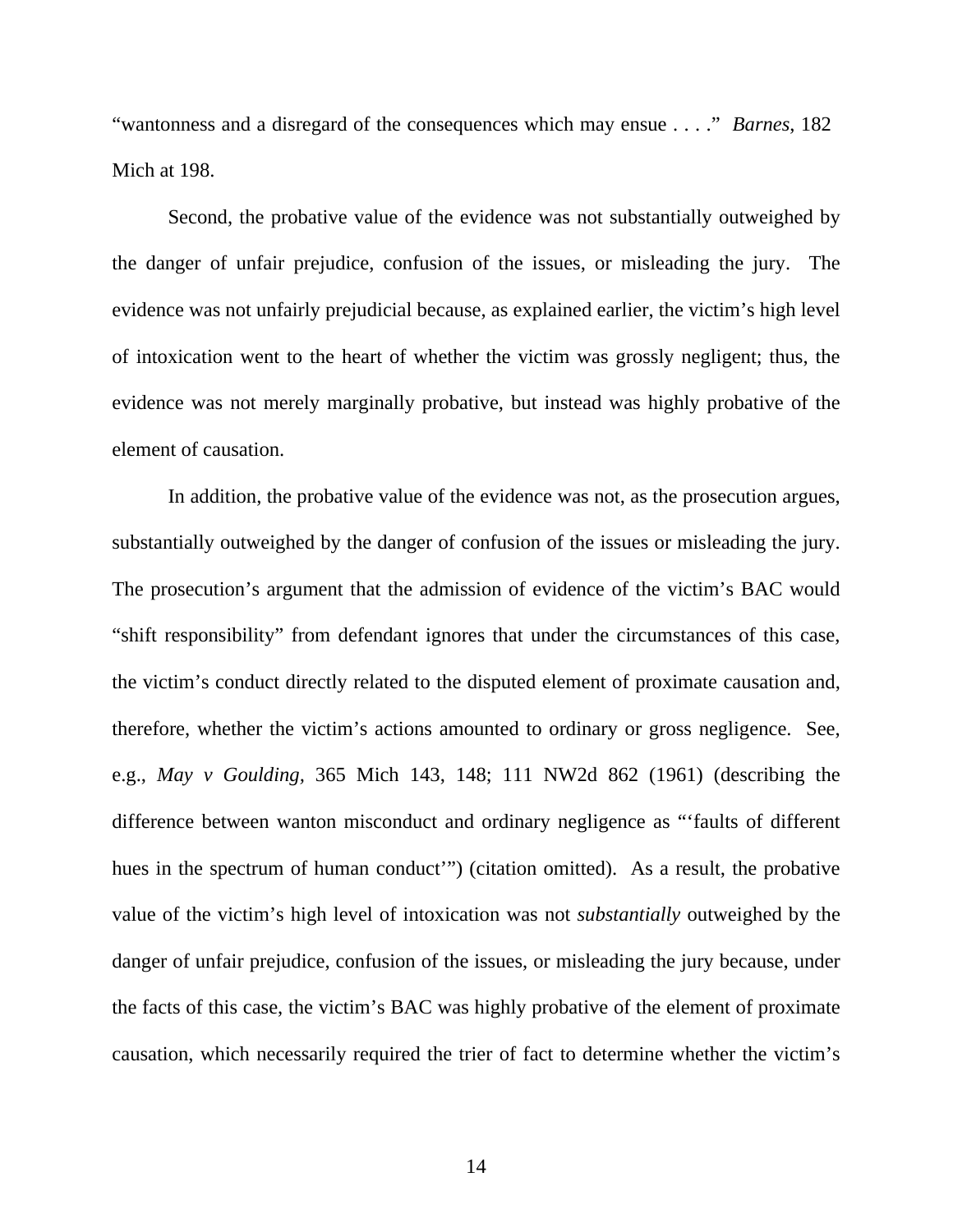own behavior amounted to a superseding cause.<sup>8</sup>

For all these reasons, we disagree with the conclusion of the Court of Appeals that the evidence was irrelevant because the "victim's intoxication, or lack thereof, does not impact the foreseeability of an intoxicated driver striking a pedestrian in the road." *Feezel*, unpub op at 11. While it is true that when a person drives intoxicated it is foreseeable that the person *may* cause an accident or *possibly* strike a pedestrian, this general premise ignores the fact that proximate causation must be decided on a case-bycase basis. See *Stoll v Laubengayer*, 174 Mich 701, 705; 140 NW 532 (1913) (stating that "[w]hile this court has never apparently attempted to accurately define the term 'proximate cause,' it has in many cases *applied the principle* as enunciated in the authorities *to the particular facts under consideration*") (emphasis added). <sup>9</sup> Indeed, this principle is embedded within the concept of proximate causation, which requires the trier of fact to determine whether the victim's own conduct amounted to a superseding cause. See *Schaefer*, 473 Mich at 438-439 (stating that gross negligence "by *the* 

 <sup>8</sup> <sup>8</sup> We stress that ordinary negligence on the part of a victim is insufficient to exculpate an intoxicated driver. See *Schaefer*, 473 Mich at 437-438 (stating that "gross negligence" or "intentional misconduct" on the part of a victim is sufficient to "break the causal chain between the defendant and the victim" because it is not reasonably foreseeable).

<sup>&</sup>lt;sup>9</sup> In fact, this Court has previously stated that while "[p]edestrians in a public highway have a right to assume that the driver of an automobile will use ordinary care for their protection, . . . they may not rest content on that assumption and take no care for their own safety." *Campbell*, 237 Mich at 432. Thus, "[t]he driver of an automobile has a right to assume that a pedestrian will use ordinary care for his own safety, and any assumption that he has a right to indulge in may be considered by the jury with the other facts . . . ." *Id.* at 431-432.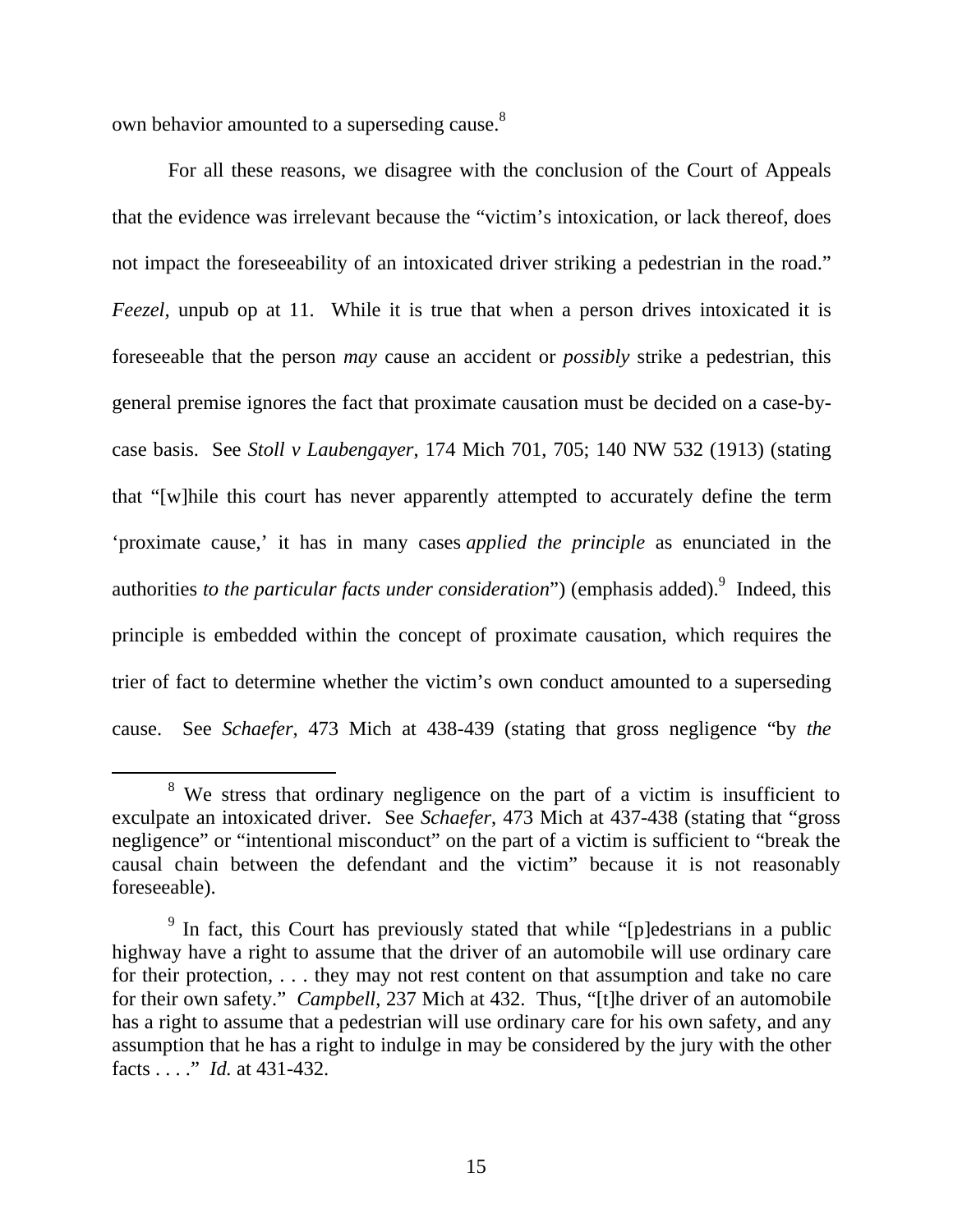*victim* . . . will generally be considered a superseding cause" (emphasis added). Thus, to hold defendant criminally responsible, the trier of fact must find beyond a reasonable doubt that defendant's conduct was a proximate cause of *this* victim's death or of *this*  accident given the particular facts of the case.

Therefore, while the victim's intoxication is not a defense, under the facts of this case it should have been a factor for the jury to consider when determining whether the prosecution proved beyond a reasonable doubt that defendant's conduct was a proximate cause of the accident, under MCL 257.617(3), or a proximate cause of the victim's death, under MCL 257.625(4) and (8).

We emphasize, however, that evidence of a victim's intoxication may not be relevant or admissible in all cases. Indeed, the primary focus in a criminal trial remains on the defendant's conduct. Accordingly, any level of intoxication on the part of a victim is not automatically relevant, and the mere consumption of alcohol by a victim does not automatically amount to a superseding cause or de facto gross negligence. Instead, under MRE 401, a trial court must determine whether the evidence tends to make the existence of gross negligence more probable or less probable than it would be without the evidence and, if relevant, whether the evidence is inadmissible under the balancing test of MRE 403.

Thus, when determining whether evidence of a victim's intoxication is admissible, the trial court must make a threshold determination that evidence of the victim's conduct is sufficiently probative for a proper purpose—to show gross negligence. In other words, the trial court must determine that the issue of gross

16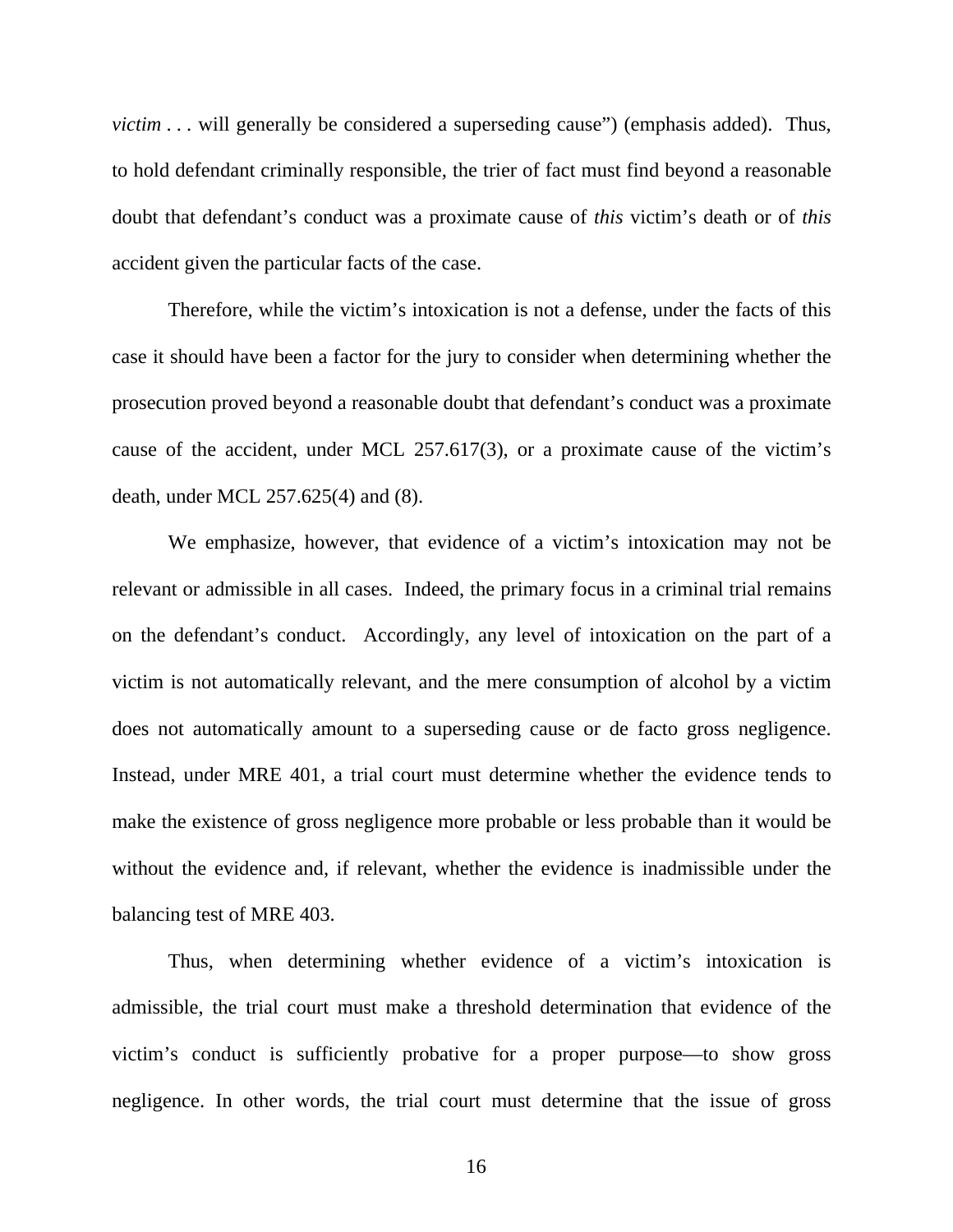negligence is "in issue." See *People v McKinney*, 410 Mich 413, 418; 301 NW2d 824 (1981). The court may allow the admission of evidence of the victim's intoxication to aid the jury in determining whether the victim's actions were grossly negligent only when the proofs are sufficient to create a question of fact for the jury. If a trial court cannot come to the conclusion that a reasonable juror could view the victim's conduct as demonstrating a wanton disregard of the consequences that may ensue, however, then the evidence of intoxication is not admissible.

Applying these standards to the facts of this case, we hold that the trial court abused its discretion by failing to admit the evidence of the victim's BAC. In excluding the evidence, the trial court deprived the jury of its ability to consider an important, relevant factor in determining whether the victim was grossly negligent. As a result, the error undermined the reliability of the verdict. We therefore reverse the judgment of the Court of Appeals and vacate defendant's convictions of those offenses.

# 4. JURY INSTRUCTIONS

To aid the trial court on remand, we note that in this case, the jury instructions, when read as a whole, may have been confusing. In *Schaefer*, we stated that the term "cause" is "a legal term of art normally not within the common understanding of jurors . . . ." *Schaefer*, 473 Mich at 441. As a result, a jury could not be expected to understand that the term "required the prosecutor to prove *both* factual causation and proximate causation." *Id.* 

17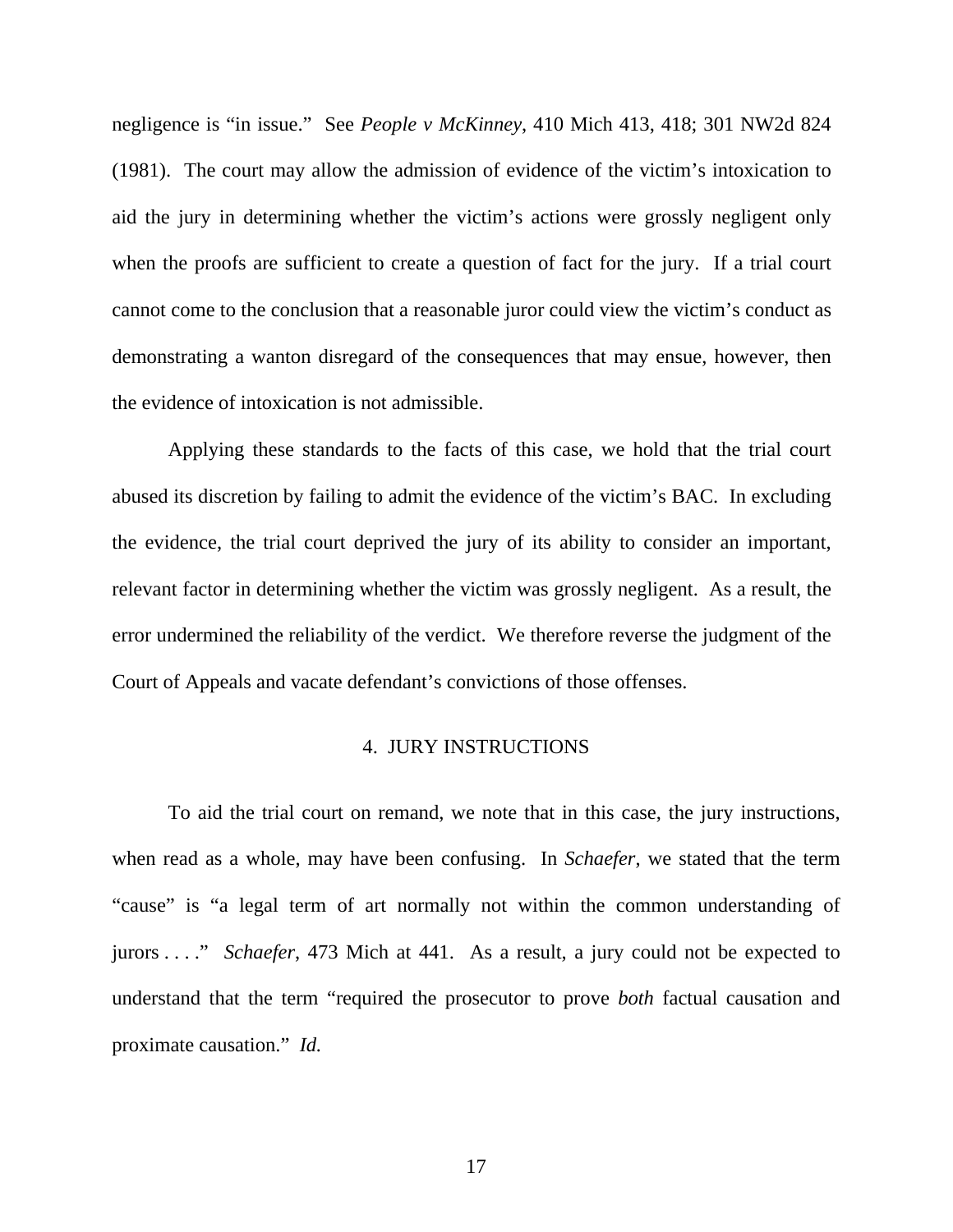The trial court instructed the jury and gave the jury a written instruction on the term's unique meaning, but the instruction was buried within the elements of the charge of OWI causing death and not included in the instructions for MCL 257.617(3) and MCL 257.625(4) and (8). Moreover, the instructions for these other charges were separated from the causation instruction by instructions on lesser included offenses and a jury verdict form. Because the potential deprivation of personal rights in criminal cases is extreme and a defendant is "entitled to have all the elements of the crime submitted to the jury in a charge which [is] neither erroneous nor misleading," *People v Pepper*, 389 Mich 317, 322; 206 NW2d 439 (1973), we caution the trial court on remand to avoid possible confusion by either reinstructing the jury on causation for each crime that contains a causation element or by referring the jurors back to its earlier causation instruction.

## B. DEFENDANT'S CONVICTION UNDER MCL 257.625(4) AND (8)

The next issue presented in this appeal is whether defendant's conviction under MCL 257.625(4) and (8) was proper.<sup>10</sup> In *Derror*, a majority of this Court held that 11-

<sup>&</sup>lt;sup>10</sup> Although this Court is vacating defendant's conviction under MCL 257.625(4) and (8) because the trial court abused its discretion by failing to admit evidence of the victim's intoxication, this Court is not prevented from considering whether *Derror* was wrongly decided because the possibility remains that defendant will be retried under MCL 257.624(4) and (8) on remand. Thus, we disagree with the partial dissent that it is unnecessary to reach this issue. Moreover, although defendant had trace amounts of THC in his system, the amount of THC was below the threshold of the Michigan State Police's reporting protocol, and the prosecution only charged defendant with having 11 carboxy-THC in his system. The partial dissent's statement that "it is undisputed that defendant was guilty of violating this statute by virtue of the presence of actual THC" in his blood is disingenuous at best.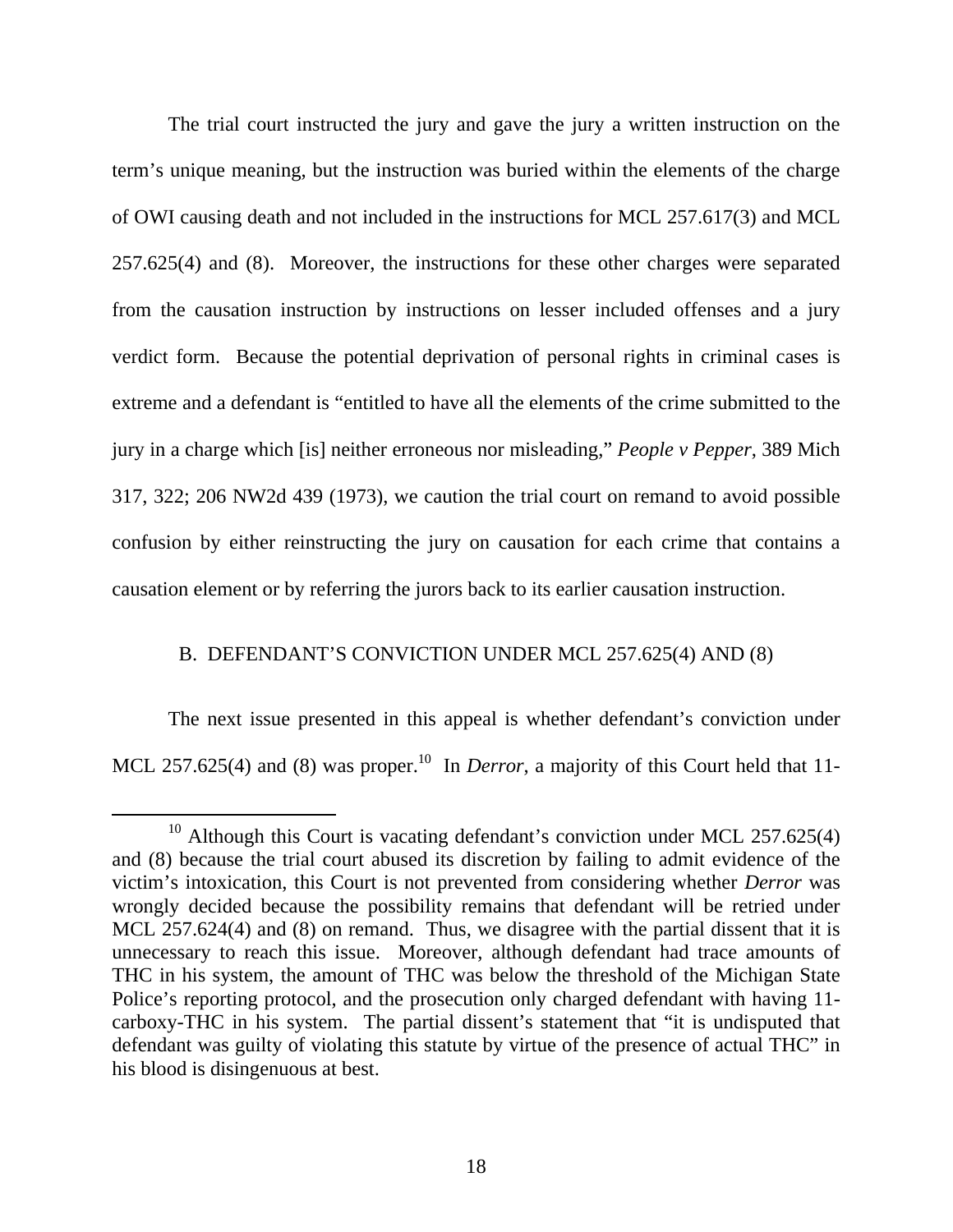carboxy-THC, a byproduct of metabolism created when the body breaks down the psychoactive ingredient of marijuana, is a schedule 1 controlled substance under MCL 333.7212 of the Public Health Code. *Derror*, 475 Mich at 319-320. *Derror* also clarified *Schaefer* by holding that in prosecutions involving a violation of MCL 257.625(8), "the prosecution is not required to prove beyond a reasonable doubt that a defendant knew he or she might be intoxicated" because the section does not require intoxication or impairment. *Id.* at 334. Thus, because the prosecution need only establish that a defendant had any amount of a schedule 1 controlled substance in his or her body while operating a motor vehicle, under *Derror*, a person who operates a motor vehicle with the presence of any amount of 11-carboxy-THC in his or her system violates MCL 257.625(8). *Id.* at 320.

We hold that 11-carboxy-THC is not a schedule 1 controlled substance under MCL 333.7212 and, therefore, a person cannot be prosecuted under MCL 257.625(8) for operating a motor vehicle with any amount of 11-carboxy-THC in his or her system. As a result, *Derror* was wrongly decided, and because the doctrine of stare decisis supports overruling *Derror*, we overrule *Derror* to the extent that it is inconsistent with this opinion.

# 1. STANDARD OF REVIEW AND THE RULES OF STATUTORY INTERPRETATION

Questions of statutory interpretation are reviewed de novo. *Potter v McLeary*, 484 Mich 397, 410; 774 NW2d 1 (2009). The primary goal is to give effect to the intent of the Legislature. *Frankenmuth Mut Ins Co v Marlette Homes, Inc*, 456 Mich 511, 515;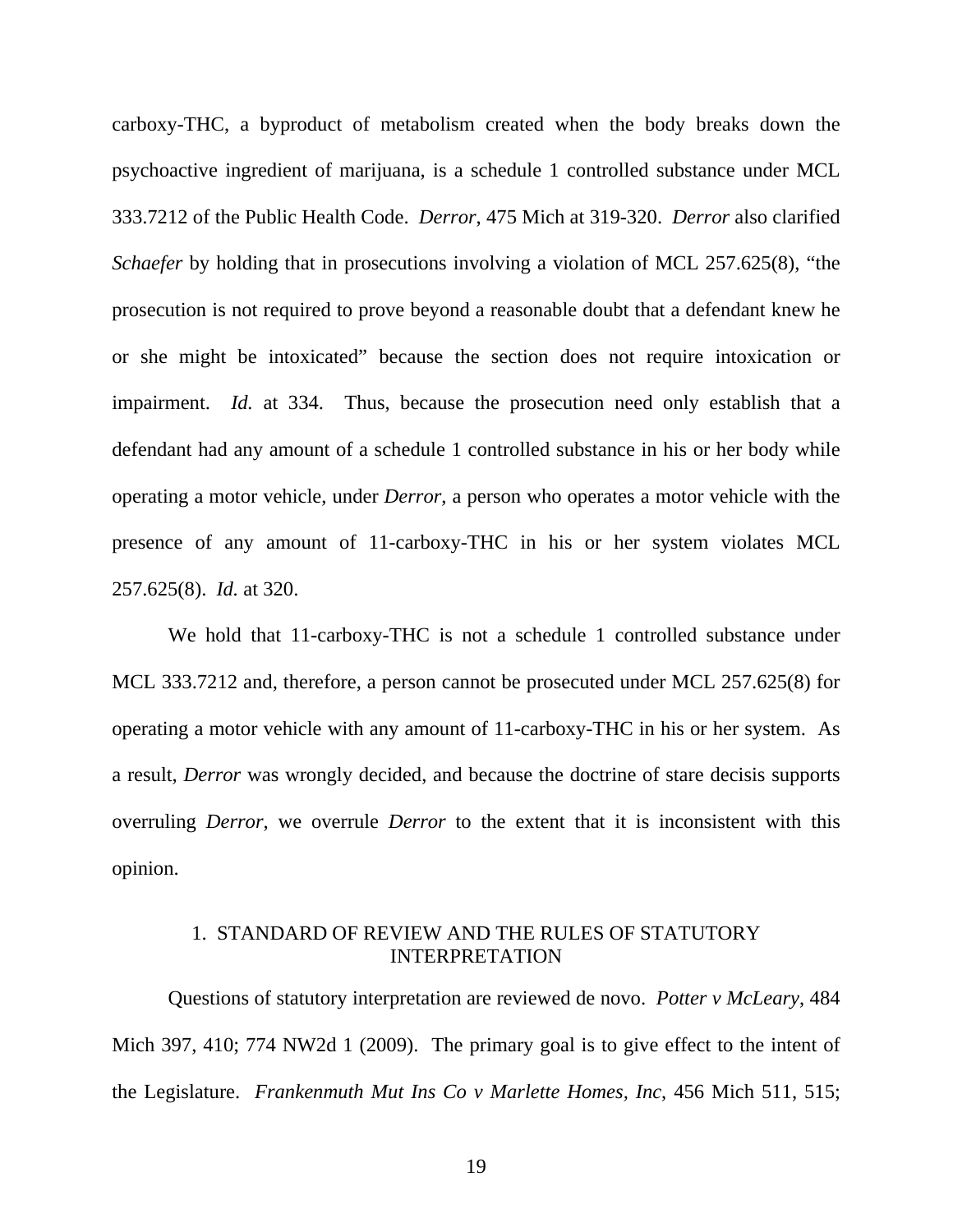573 NW2d 611 (1998). When a statute is ambiguous, judicial construction is appropriate to determine the statute's meaning. See *id.* When determining the Legislature's intent, the "'statutory language is given the reasonable construction that best accomplishes the purpose of the statute." *Id.* (citation omitted). Indeed, "[i]t is a well-established rule of statutory construction that provisions of a statute must be construed in light of the other provisions of the statute to carry out the apparent purpose of the Legislature." *Farrington v Total Petroleum, Inc,* 442 Mich 201, 209; 501 NW2d 76 (1993). As a result, "the entire act must be read, and the interpretation to be given to a particular word in one section arrived at after due consideration of every other section so as to produce, if possible, a harmonious and consistent enactment as a whole." *Grand Rapids v Crocker,* 219 Mich 178, 182-183; 189 NW 221 (1922).

## 2. BACKGROUND: MCL 257.625(8) AND *DERROR*

MCL 257.625(8) states, in relevant part:

A person, whether licensed or not, shall not operate a vehicle upon a highway or other place open to the general public or generally accessible to motor vehicles, including an area designated for the parking of vehicles, within this state if the person has in his or her body *any amount of a controlled substance listed in schedule 1 under section 7212 of the public health code*, 1978 PA 368, MCL 333.7212, or a rule promulgated under that section . . . . [Emphasis added.]

Under § 7212(1)(c) of the Public Health Code, marijuana is listed as a schedule 1 controlled substance. MCL 333.7212(1)(c). "Marijuana" is defined as follows:

"Marihuana" means all parts of the plant Canabis [sic] sativa L., growing or not; the seeds thereof; the resin extracted from any part of the plant; and every compound, manufacture, salt, derivative, mixture, or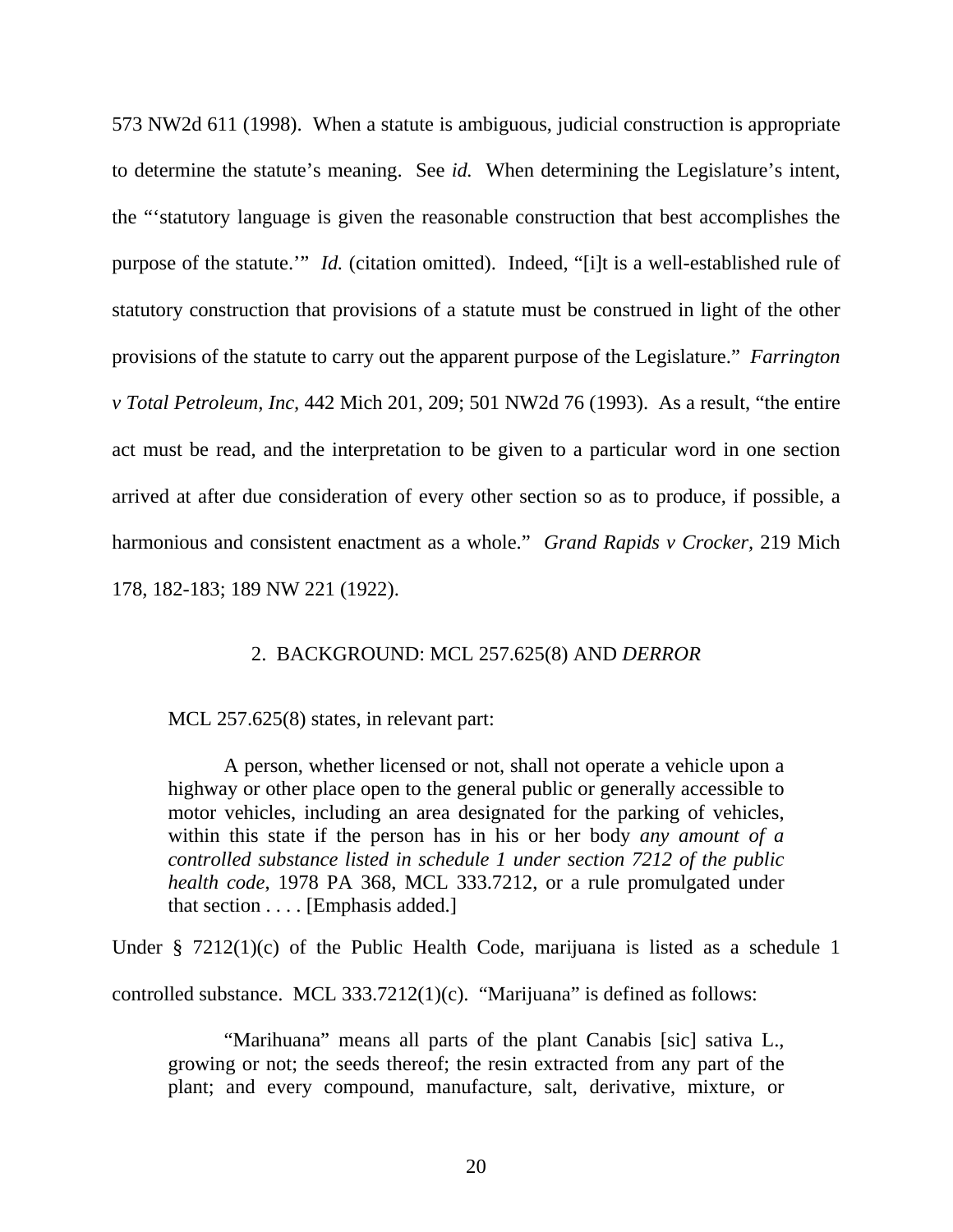preparation of the plant or its seeds or resin. It does not include the mature stalks of the plant, fiber produced from the stalks, oil or cake made from the seeds of the plant, any other compound, manufacture, salt, derivative, mixture, or preparation of the mature stalks, except the resin extracted therefrom, fiber, oil or cake, or the sterilized seed of the plant which is incapable of germination. [MCL 333.7106(3).]

On the basis of these statutes, a majority of this Court concluded in *Derror* that 11 carboxy-THC is a schedule 1 controlled substance. The majority reasoned that "the Public Health Code includes within the definition of marijuana every compound and derivative of the plant . . . ." *Derror*, 475 Mich at 325. After examining several medical dictionaries with diverse definitions, the majority chose the definition of "derivative" that it believed most closely effectuated the Legislature's intent, which was "a chemical substance related structurally to another substance and theoretically derivable from it." *Id.* at 327-329 (quotation marks and citation omitted). Applying this definition of "derivative," the majority concluded that 11-carboxy-THC was included in it because the compound is structurally related to THC. *Id.* at 329. As a result, the majority concluded that MCL 257.625(8) proscribes driving with *any* amount of 11-carboxy-THC in a person's body regardless of whether the person is actually "under the influence" of marijuana while operating the motor vehicle. *Id.* at 333-334, 341. That interpretation, however, was contrary to the statutory language.

# 3. 11-CARBOXY-THC IS NOT A SCHEDULE 1 CONTROLLED SUBSTANCE BECAUSE IT IS NOT A DERIVATIVE OF MARIJUANA

*Derror* was wrongly decided. The *Derror* majority erred because it interpreted "derivative" by choosing a definition, out of several divergent definitions, that *seemed* to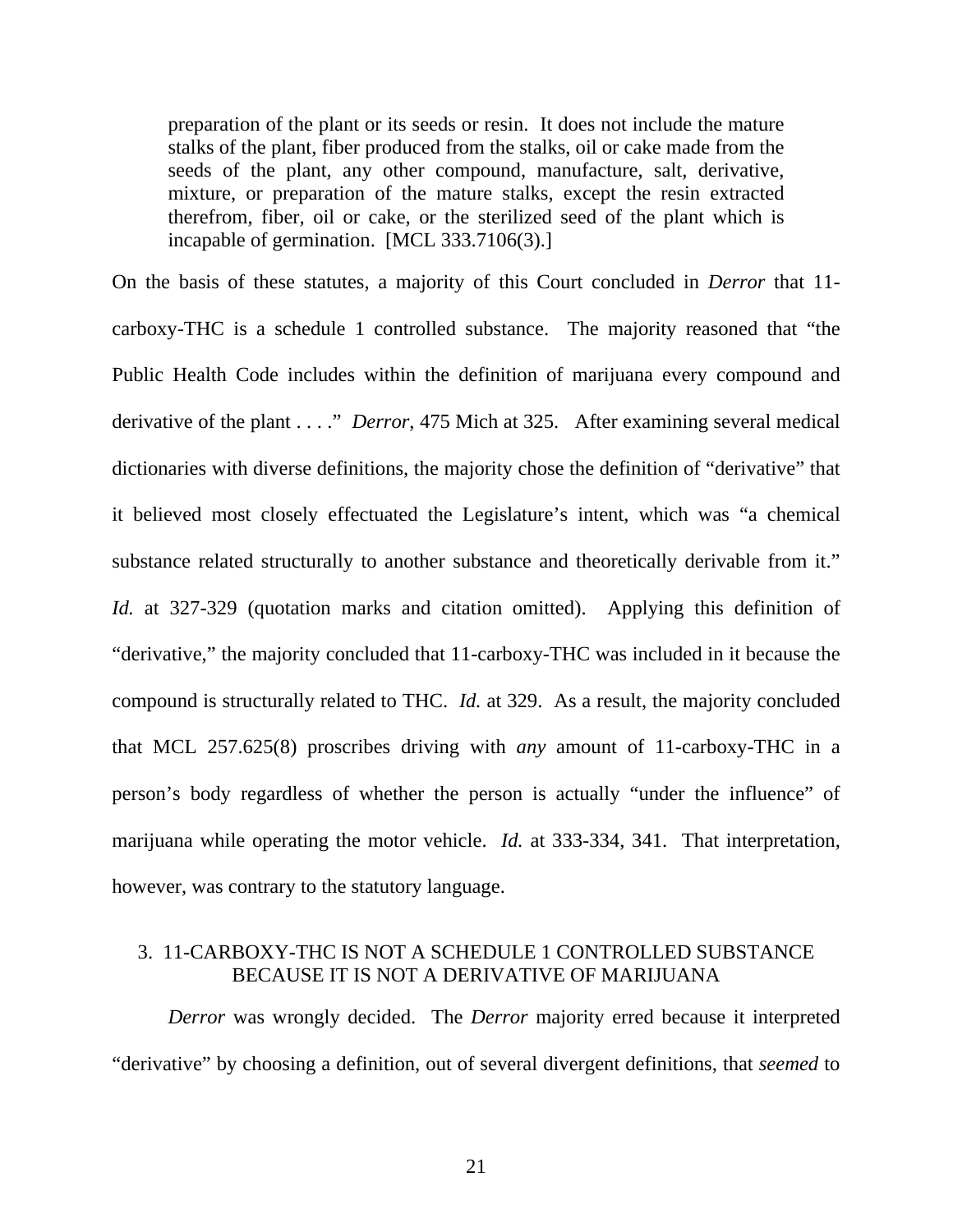include 11-carboxy-THC as a derivative when experts were in disagreement about whether 11-carboxy-THC is a derivative. *Derror*, 475 Mich at 327-328; *id*. at 350-351 (CAVANAGH, J., dissenting). More importantly, however, the majority's interpretation ignored and was inconsistent with other relevant statutory provisions. Specifically, the majority failed to interpret MCL 333.7212 in a manner consistent with federal law, ignored the factors the Legislature indicated should be used to determine whether a substance should be classified as a schedule 1 controlled substance, and ignored the Legislature's definition of "marijuana" and the Legislature's list of schedule 1 controlled substances, which do not contain the term "metabolite" or the full or any abbreviated name of 11-carboxy-THC. When MCL 333.7212 is interpreted in the context of the statutory scheme, it does not appear that the Legislature intended for 11-carboxy-THC to be classified as a schedule 1 controlled substance.

To begin with, our Legislature has declared that the provisions of the Public Health Code are "intended to be consistent with applicable federal and state law and shall be construed, when necessary, to achieve that consistency." MCL 333.1111(1). Notably, while Michigan's definition of marijuana is virtually identical to the relevant portions of the federal definition, $11$  no federal court has held that 11-carboxy-THC is a controlled

 $11$  The federal statute defines "marijuana" as follows:

The term "marihuana" means all parts of the plant Cannabis sativa L., whether growing or not; the seeds thereof; the resin extracted from any part of such plant; and every compound, manufacture, salt, derivative, mixture, or preparation of such plant, its seeds or resin. Such term does not include the mature stalks of such plant, fiber produced from such stalks, oil or cake made from the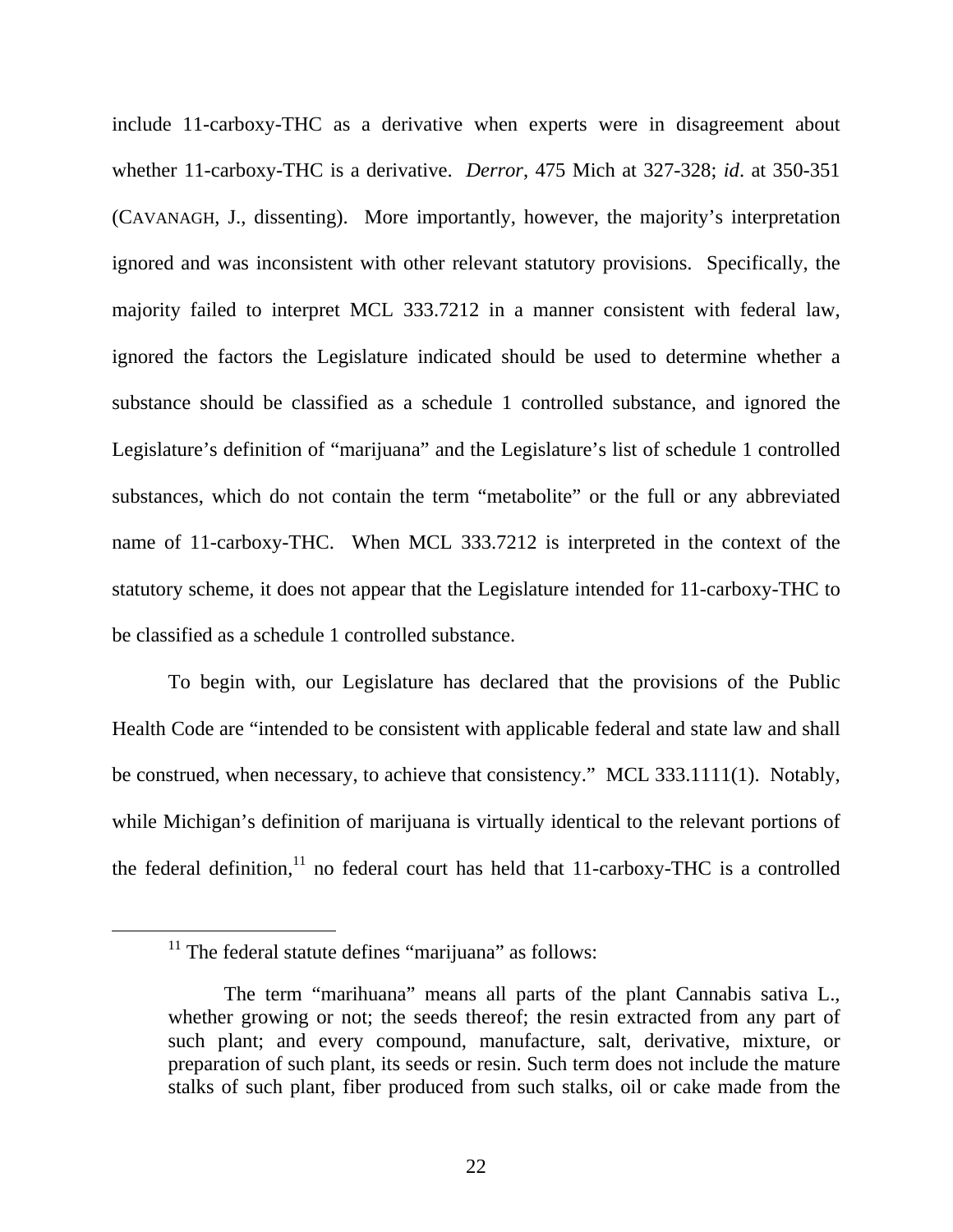substance. Moreover, federal courts have stated that "the purpose of banning marijuana was to ban the euphoric effects produced by THC." *United States v Sanapaw*, 366 F3d 492, 495 (CA 7, 2004), citing *United States v Walton*, 168 US App DC 305, 306; 514 F2d 201 (1975) (stating that "the 'hallucinogenic' or euphoric effects produced by this agent led to the Congressional ban on possession, importation and distribution of marijuana"). An expert in this case, however, agreed that 11-carboxy-THC has no known pharmacological effect. See, also, *Derror*, 475 Mich at 321, indicating that the experts in that case agreed that 11-carboxy-THC "'itself has no pharmacological effect on the body and its level in the blood correlates poorly, if at all, to an individual's level of THCrelated impairment.'" (Citation omitted.) By ignoring federal law, the majority's decision in *Derror* ignored our Legislature's proclamation that the Public Health Code is intended to be consistent with applicable federal law and "*shall* be construed . . . to achieve that consistency." MCL 333.1111(1) (emphasis added).  $^{12}$ 

In addition, in interpreting "derivative" by choosing a definition, out of several divergent definitions, that *seemed* to include 11-carboxy-THC, the *Derror* majority

 $\overline{a}$ 

seeds of such plant, any other compound, manufacture, salt, derivative, mixture, or preparation of such mature stalks (except the resin extracted therefrom), fiber, oil, or cake, or the sterilized seed of such plant which is incapable of germination. [21 USC 802(16).]

 $12$  The partial dissent criticizes our citations of federal authority. As previously stated, however, our Legislature has expressly stated that the Public Health Code is intended to be consistent with federal law and that state law "*shall* be construed" to achieve that consistency. MCL 333.1111(1) (emphasis added). The Legislature did not state that this requirement can be ignored when a majority of this Court believes that federal courts have not properly decided the cases before them.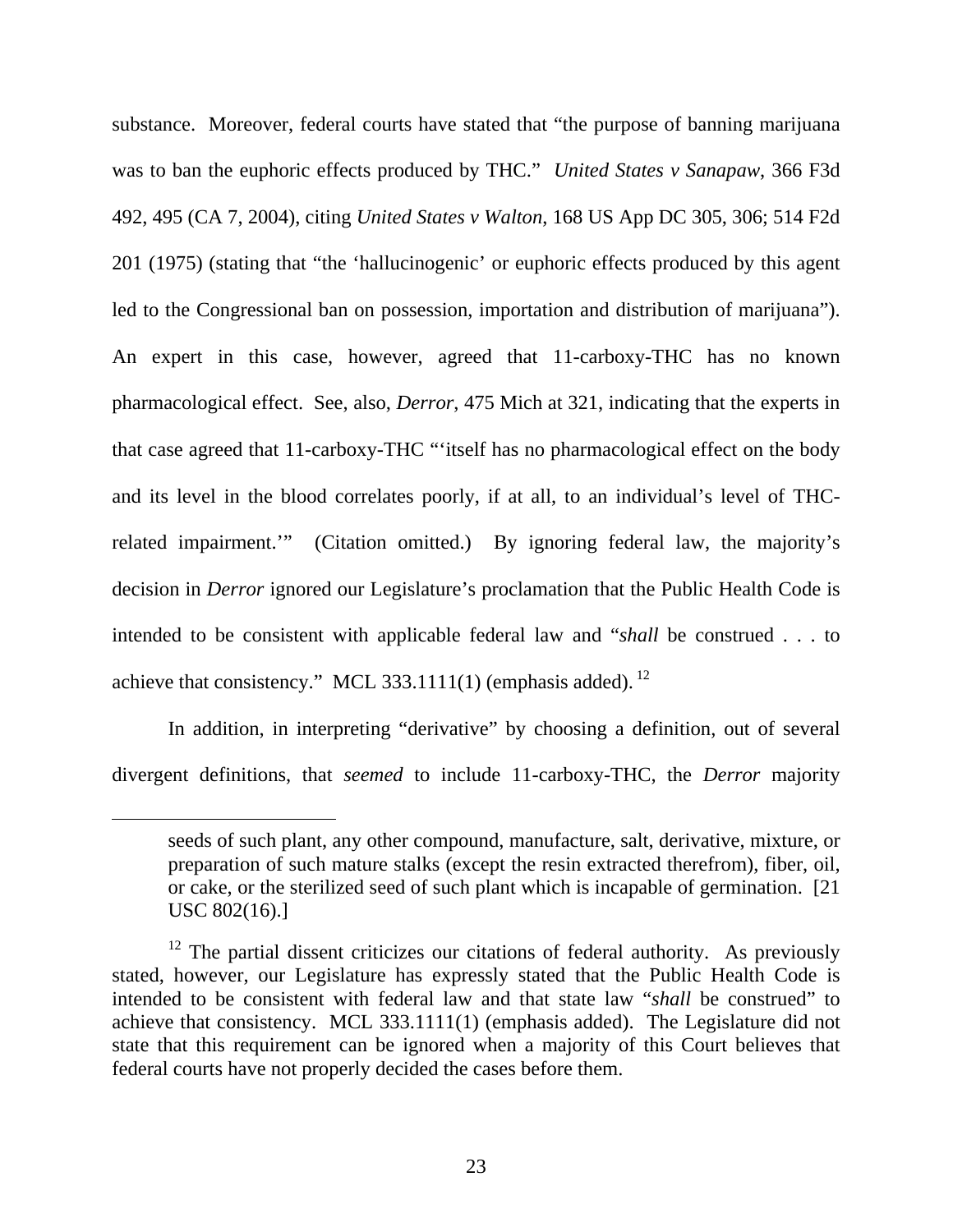ignored other relevant statutory provisions that suggest that 11-carboxy-THC should not be considered a schedule 1 controlled substance. Our Legislature has indicated that the Michigan Board of Pharmacy must include a controlled substance in schedule 1 if "the substance has high potential for abuse" and has no accepted medical use or lacks accepted safety for use in treatment. MCL 333.7211. In addition, the Legislature has listed other factors to consider when making a determination regarding the classification of a substance:

(a)The actual or relative potential for abuse.

(b) The scientific evidence of its pharmacological effect, if known.

(c) The state of current scientific knowledge regarding the substance.

(d) The history and current pattern of abuse.

(e) The scope, duration, and significance of abuse.

(f) The risk to the public health.

(g) The potential of the substance to produce psychic or physiological dependence liability.

(h) Whether the substance is an immediate precursor of a substance already controlled under this article. [MCL 333.7202.]

As the *Derror* dissent indicated, "[*n*]*one* of these factors that are used to determine if a substance should be classified as a schedule 1 controlled substance applies to 11-carboxy-THC." *Derror*, 475 Mich at 349 (CAVANAGH, J., dissenting). Indeed, "11-carboxy-THC has *no* pharmacological effect on a person, and, therefore, it has no potential for abuse or potential to produce dependence." *Id*. Moreover, "it is impossible to take 11-carboxy-THC and make it into THC; therefore, it is not an immediate precursor of a substance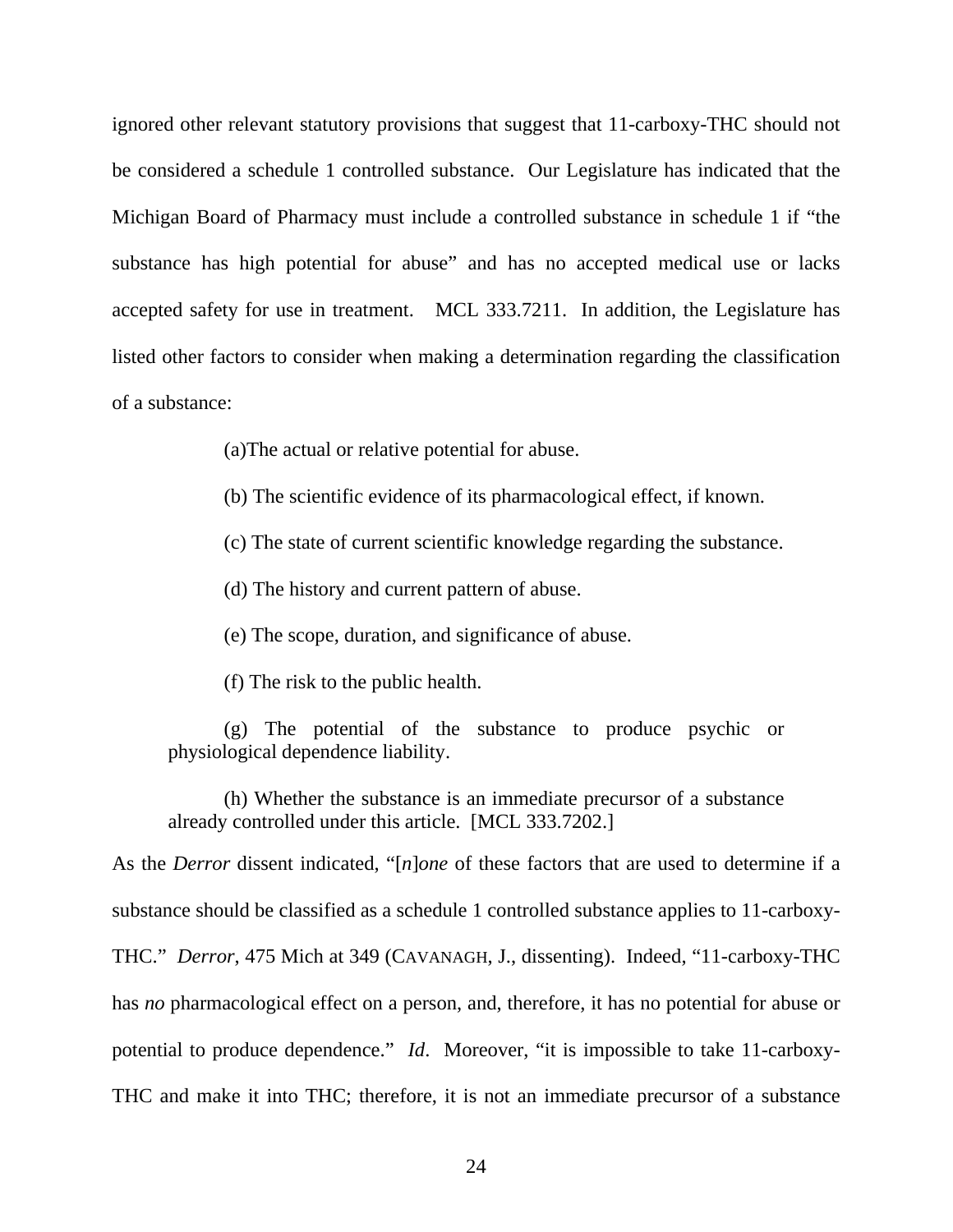already classified as a schedule 1 controlled substance." *Id.* Thus, although MCL 333.7202 does not expressly prohibit the inclusion of particular substances in schedule 1, it would be absurd to suggest that 11-carboxy-THC, which fails to meet the criteria of MCL 333.7202, fits within that schedule. By ignoring the statutory provisions that are used to classify a controlled substance, this Court failed to carry out the purpose of the Legislature. *Farrington*, 442 Mich at 209.

 In addition, 11-carboxy-THC is not a schedule 1 controlled substance under MCL 333.7212(1)(d). Under MCL 333.7212(1)(d), "synthetic equivalents" of various marijuana-related substances are included in schedule 1. "Synthetic substances are substances that were altered, sometimes in minor ways, but that can still have pharmacological effects on a person." *Derror*, 475 Mich at 352 (CAVANAGH, J., dissenting). This definition does not include 11-carboxy-THC, which is a metabolite—a natural byproduct that is created when a person's body breaks down THC. *Id.* at 321 (majority opinion). Therefore, 11-carboxy-THC is not a "synthetic" substance and, thus, not a schedule 1 controlled substance under MCL 333.7212(1)(d).

 Finally, the definition of "marijuana," MCL 333.7106(3), and the Legislature's list of schedule 1 controlled substances, MCL 333.7212, do not contain the term "11 carboxy-THC" or any equivalent name. Nor do the statutes contain the term "metabolite." The Legislature, however, "knows how to use the term 'metabolite' when it wants to." *Derror*, 475 Mich at 352 (CAVANAGH, J., dissenting). In fact, MCL 722.623a requires a person to report suspected child abuse if a newborn infant has any amount of a metabolite of a controlled substance in his or her body. *Id.* "It is a well-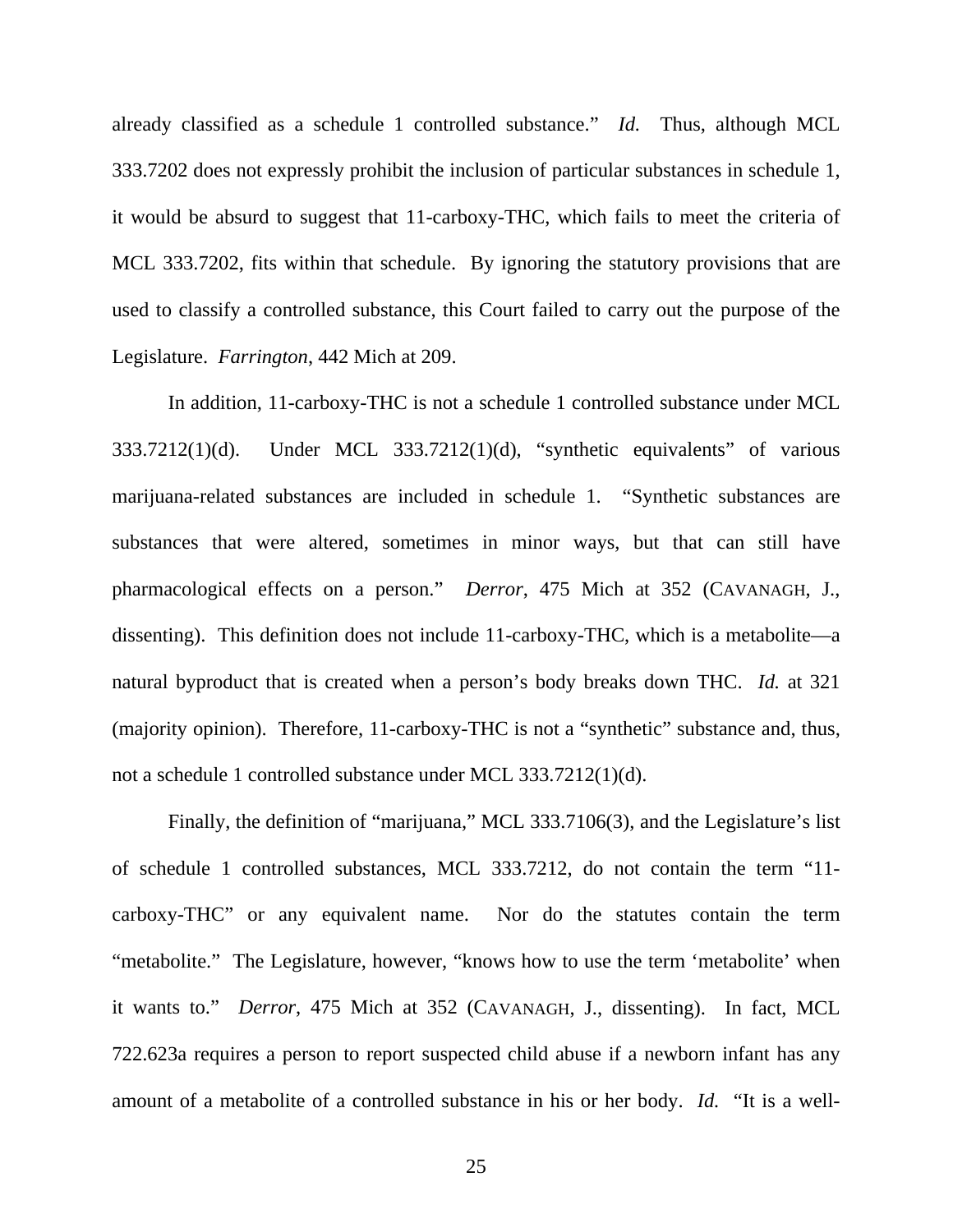known principle that the Legislature is presumed to be aware of, and thus to have considered the effect on, all existing statutes when enacting new laws." *Walen v Dep't of Corrections*, 443 Mich 240, 248; 505 NW2d 519 (1993). The Legislature's decision to exclude the word "metabolite" from the relevant statutory provisions is further support that the Legislature did not intend that 11-carboxy-THC be classified as a schedule 1 controlled substance.

Therefore, by failing to construe the applicable portions of the Public Health Code to achieve consistency with federal law, and by failing to examine the statute in light of other relevant statutory provisions, the *Derror* majority failed to effectuate the Legislature's intent. We hold that 11-carboxy-THC is not a schedule 1 controlled substance under MCL 333.7212 and, therefore, a person cannot be prosecuted under MCL 257.625(8) for operating a motor vehicle with any amount of 11-carboxy-THC in his or her system. Although the *Derror* majority's interpretation of the statute was probably unconstitutional, because we hold that 11-carboxy-THC is not a schedule 1 controlled substance, defendant's conviction under MCL 257.625(4) and (8) cannot stand. Thus, we need not address the constitutional issues raised.<sup>13</sup>

 $13$  Although it is not necessary to reach the constitutional issues raised in this case, I continue to believe that the *Derror* majority's interpretation of the statute is unconstitutional. See *Derror*, 475 Mich at 354-362 (CAVANAGH, J., dissenting), stating that the majority's interpretation of the statute is unconstitutional because it failed to provide an ordinary person with notice of what conduct is prohibited, had the potential for arbitrary and discriminatory enforcement, and was not rationally related to the objective of the statute. And while the partial dissent correctly notes that I personally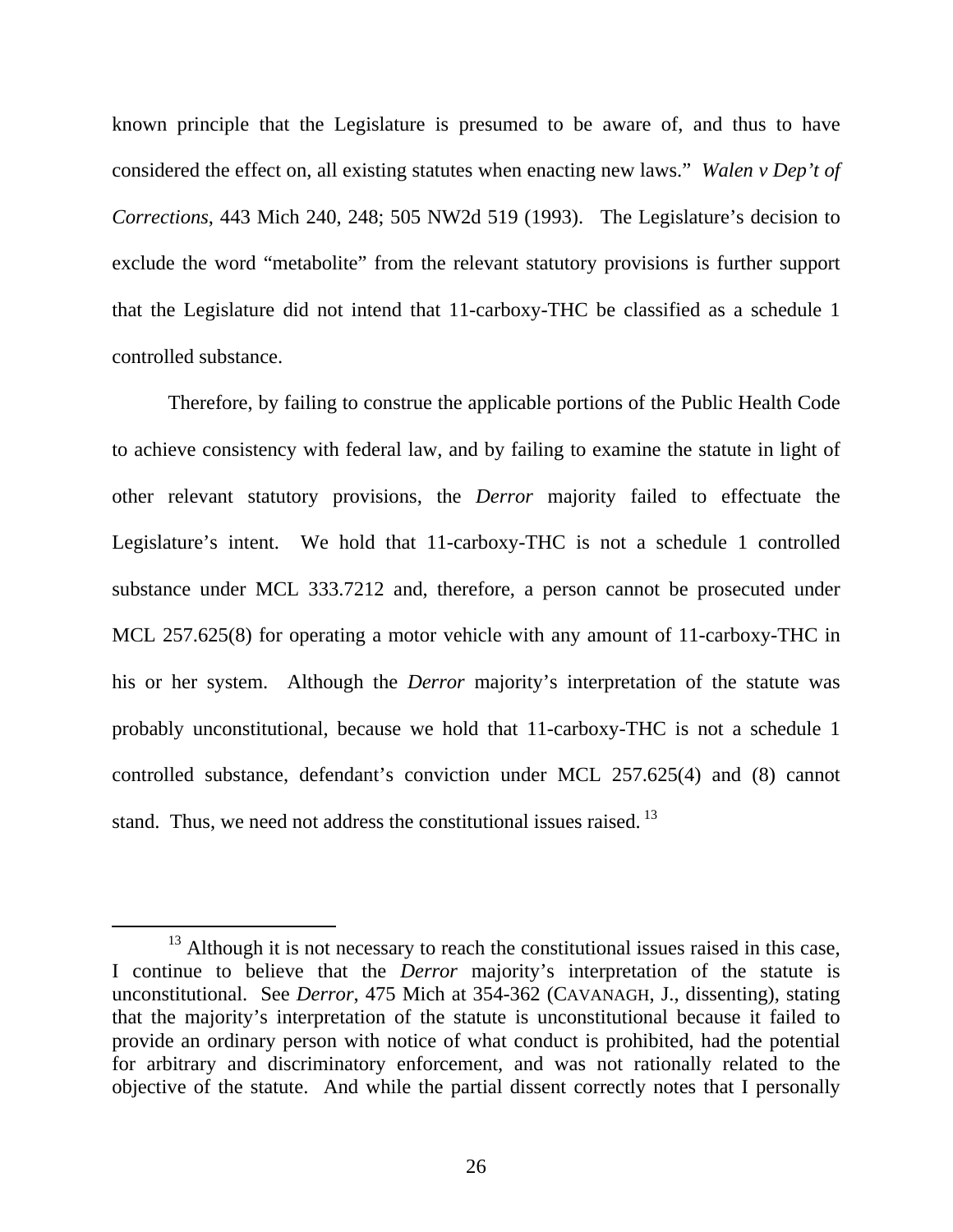#### 4. THE DOCTRINE OF STARE DECISIS

 Deciding to overrule precedent is not a decision that this Court takes lightly. Indeed, this Court should respect precedent and not overrule or modify it unless there is substantial justification for doing so. While "*stare decisis* is essential to the respect accorded to the judgments of the Court and to the stability of the law," it is "not a mechanical formula of adherence to the latest decision[.]" *Lawrence v Texas*, 539 US 558, 577; 123 S Ct 2472; 156 L Ed 2d 508 (2003) (citation and quotation marks omitted).

 In *Robinson v Detroit*, 462 Mich 439; 613 NW2d 307 (2000), this Court formally established a test to determine when it is appropriate to depart from stare decisis.<sup>14</sup> First, this Court must consider whether the previous decision was wrongly decided. *Id.* at 464. This Court must then apply a three-part test to determine whether the doctrine of stare decisis nonetheless supports upholding the previously decided case. These include (1)  $\overline{a}$ 

support the doctrine of legislative acquiescence, that doctrine does not enable this Court to adhere to an unconstitutional interpretation of a statute.

<sup>&</sup>lt;sup>14</sup> While there are competing tests for determining whether a case should be overruled, I personally remain committed to the stare decisis factors pronounced by Chief Justice KELLY in *Petersen v Magna Corp*, 484 Mich 300, 317-320; 773 NW2d 564 (2009) (opinion by KELLY, C.J.), and, although other justices disagree with this test, I personally believe that this Court should adopt those factors. Nevertheless, *Robinson* is the law in the state of Michigan. In my personal view, however, application of the *Petersen* factors also demands that *Derror* be overruled because the presumption of upholding the precedent is rebutted by a compelling justification for overturning it namely *Derror*'s flawed interpretation of the statute, which may have resulted in a violation of the United States and Michigan constitutions. And, as will be discussed, *Derror* defies practical workability because it encourages arbitrary and discriminatory enforcement and federal courts have not interpreted the virtually identical federal definition of "marijuana" as including 11-carboxy-THC in schedule 1. Because *Derror*'s interpretation encourages arbitrary and discriminatory enforcement, it also causes hardship and inequity to the citizens of Michigan.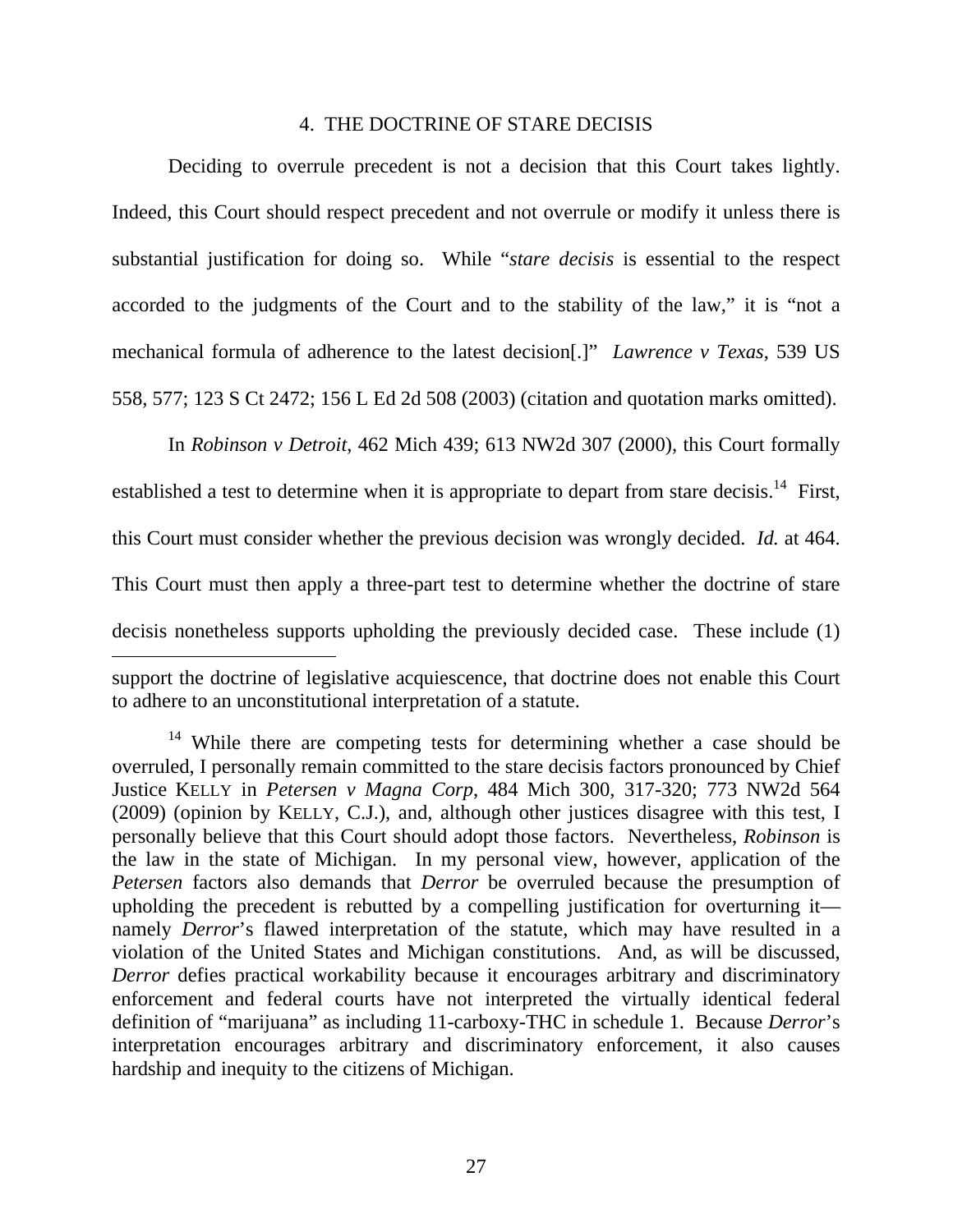whether the decision defies practical workability, (2) whether reliance interests would work an undue hardship if the decision were overturned, and (3) whether changes in the law or facts no longer justify the decision. *Id.*

As previously explained, *Derror* was wrongly decided. Applying the three-part *Robinson* test, we further conclude that the doctrine of stare decisis does not support upholding *Derror*.

The first factor weighs heavily in favor of overruling *Derror* because the decision defies practicable workability given its tremendous potential for arbitrary and discriminatory enforcement based on the "whims of police and prosecutors." *Derror*, 475 Mich at 358-359 (CAVANAGH, J., dissenting). "The United States Supreme Court has recognized that a critical aspect of the vagueness doctrine is '"the requirement that a legislature establish minimal guidelines to govern law enforcement."'" *Id.* at 359, quoting *Kolender v Lawson*, 461 US 352, 358; 103 S Ct 1855; 75 L Ed 2d 903 (1983) (citation omitted). In fact, the Court has stated that when "the legislature fails to provide such minimal guidelines, a criminal statute may permit 'a standardless sweep [that] allows policemen, prosecutors, and juries to pursue their personal predilections.'" *Kolender*, 461 US at 358 (citation omitted). The *Derror* majority's interpretation of the statute, however, allows a person to be prosecuted for driving with *any* amount of 11 carboxy-THC in the person's system, even though the metabolite has no pharmacological effects. As a result, a prosecutor could "choose to charge a person found to have 0.01 nanograms of 11-carboxy-THC in his system" if the prosecutor so desires. *Derror*, 475 Mich at 359 (CAVANAGH, J., dissenting). In addition, "whether a person is deemed to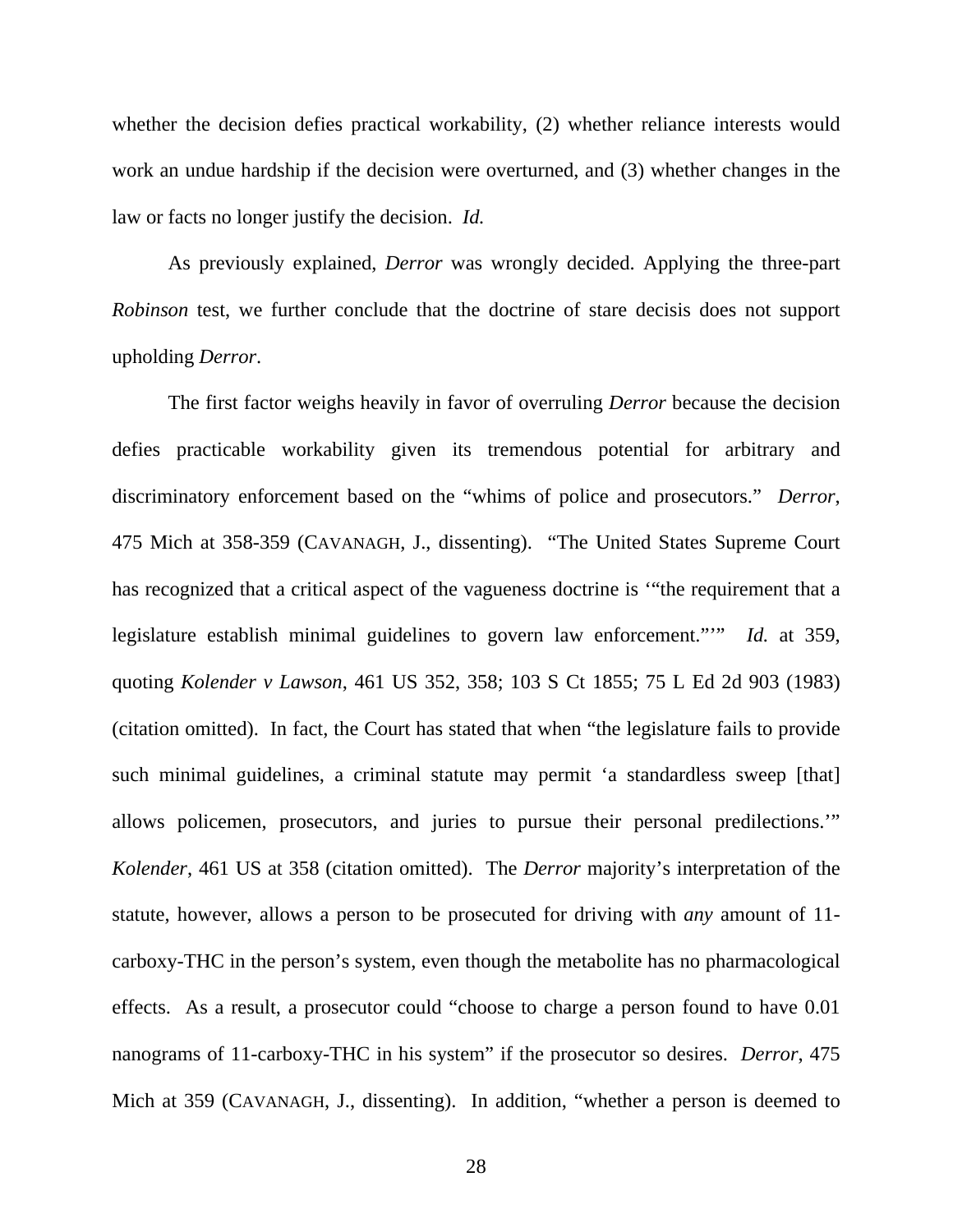have any amount of 11-carboxy-THC in his system depends on whatever cutoff standard for detection is set by the laboratory doing the testing." *Id.* at 356. As a result, Michigan citizens cannot be sure of what conduct will be deemed criminal.<sup>15</sup>

Moreover, in 2008 the people of the state of Michigan legalized the use of marijuana in limited circumstances. The Michigan Medical Marihuana Act declared that "changing state law will have the practical effect of protecting from arrest the vast majority of seriously ill people who have a medical need to use marihuana." MCL 333.26422(b). Under the majority's interpretation of the statute in *Derror*, however, individuals who use marijuana for medicinal purposes will be prohibited from driving long after the person is no longer impaired. Indeed, in this case, experts testified that, on average, the metabolite could remain in a person's blood for 18 hours and in a person's urine for up to 4 weeks. See, also, *Derror*, 475 Mich at 321-322, and *id*. at 356 (CAVANAGH, J., dissenting) (stating that 11-carboxy-THC could remain in a person's blood for a long period after the THC is gone and could remain in a person's system for weeks after the marijuana was ingested). And if scientific testing develops to "detect 11 carboxy-THC from marijuana that was ingested one year ago, ten years ago, or 20 years ago, it is . . . a crime to drive . . . ." *Id.* at 358 (CAVANAGH, J., dissenting). As a result,

<sup>&</sup>lt;sup>15</sup> In *Derror*, an expert also testified that the presence of 11-carboxy-THC in a person's blood can be the result of passive inhalation. *Derror*, 475 Mich at 357 (CAVANAGH, J., dissenting). In contrast, an expert testified in this case that, considering the studies he had read, it would be improbable for 11-carboxy-THC to be in a person's system through passive inhalation. If the *Derror* expert was correct, however, it further reinforces the fact that *Derror*'s interpretation of the statute could lead to arbitrary and discriminatory enforcement.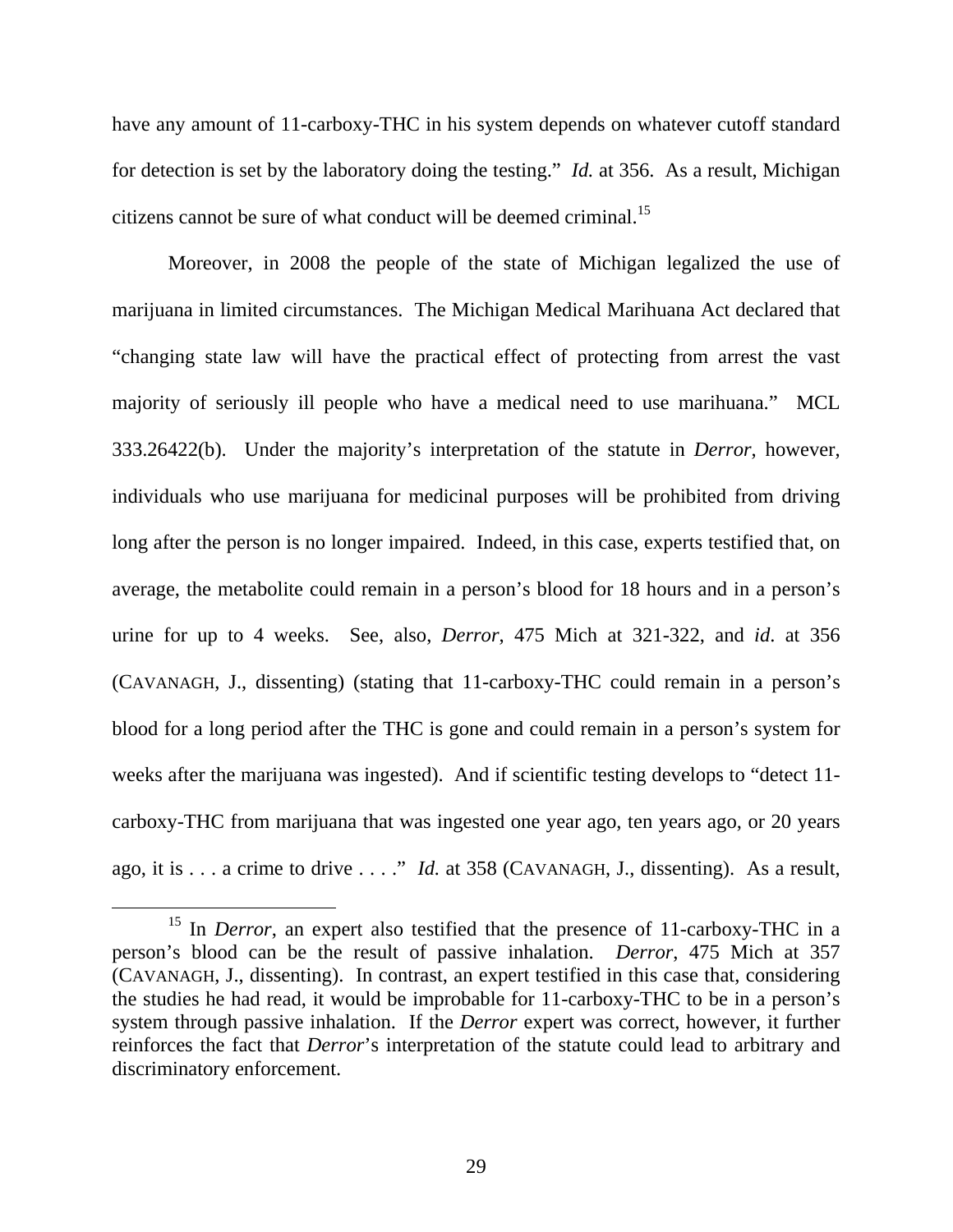"long after any possible impairment from ingesting marijuana has worn off, a person still cannot drive according" to the *Derror* majority's interpretation of the statute. *Id.* at 356. Thus, under *Derror*, an individual who only has 11-carboxy-THC in his or her system is prohibited from driving and, at the whim of police and prosecutors, can be criminally responsible for choosing to do so even if the person has a minuscule amount of the substance in his or her system. Therefore, the *Derror* majority's interpretation of the statute defies practicable workability given its tremendous potential for arbitrary and discriminatory enforcement.<sup>16</sup>

The second *Robinson* factor also weighs heavily in favor of overruling *Derror* because *Derror* has not become "so embedded, so accepted, so fundamental, to everyone's expectations" that overruling the case would result in "significant dislocations." *Robinson*, 462 Mich at 466. To begin with, the case was recently decided. Moreover, as this Court explained in *Robinson*, a citizen normally looks to the words of the statute itself when looking for guidance on how to direct his or her actions. *Id.* at 467. 11-carboxy-THC, however, is not listed anywhere in the statute that lists schedule 1 controlled substances, MCL 333.7212. Indeed, the *Derror* majority's conclusion that 11-

<sup>&</sup>lt;sup>16</sup> We do not, as the partial dissent suggests, imply that the legalization of marijuana for a limited medical purpose is "equated with an intent to allow its lawful consumption in conjunction with driving" or that marijuana itself should no longer be on the list of schedule 1 controlled substances. We merely note that, under the *Derror* holding, those qualified individuals who lawfully use marijuana in accordance with the Michigan Medical Marihuana Act are prohibited from driving for an undetermined length of time given the potential of 11-carboxy-THC to remain in a person's system long after the person has consumed marijuana and is no longer impaired.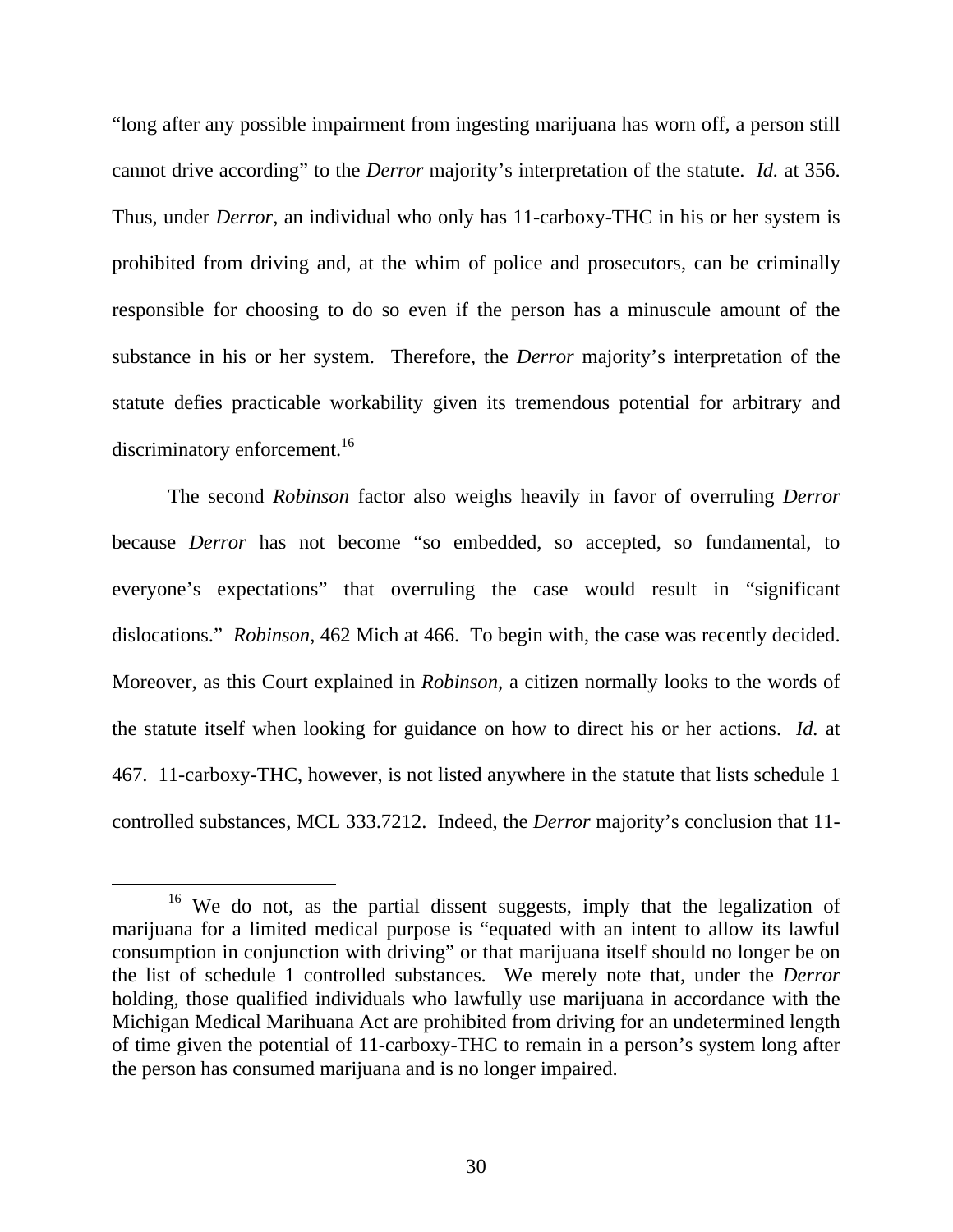carboxy-THC is a schedule 1 controlled substance required this Court to examine and choose from widely divergent dictionary definitions and ignored other statutory language that describes when a substance must be placed in schedule 1. See MCL 333.7202 and MCL 333.7211. Because this Court's interpretation of the statute confounded the legitimate expectations of citizens, it is this Court that "has disrupted the reliance interest[s]." *Robinson*, 462 Mich at 467.

Finally, although the Michigan Medical Marihuana Act represented a change in the law that lends some support to the third *Robinson* factor, overall the first two *Robinson* factors support overruling *Derror*. Because this Court cannot adhere to its previous, distorted reading of the statute under the doctrine of stare decisis, we overrule *Derror* to the extent that it is inconsistent with this opinion.

## III. CONCLUSION

We hold that the trial court abused its discretion by failing to admit the evidence of the victim's intoxication because it was relevant to the issue of causation in MCL 257.617(3) and MCL 257.625(4) and (8). Thus, under the facts of this case, the victim's BAC should have been a factor for the jury to consider when determining whether the prosecution proved beyond a reasonable doubt that defendant's conduct was a proximate cause of the accident and the victim's death. Moreover, we hold that the error resulted in a miscarriage of justice, requiring reversal under MCL 769.26. In addition, defendant's conviction under MCL 257.625(4) and (8) was based on an improper interpretation of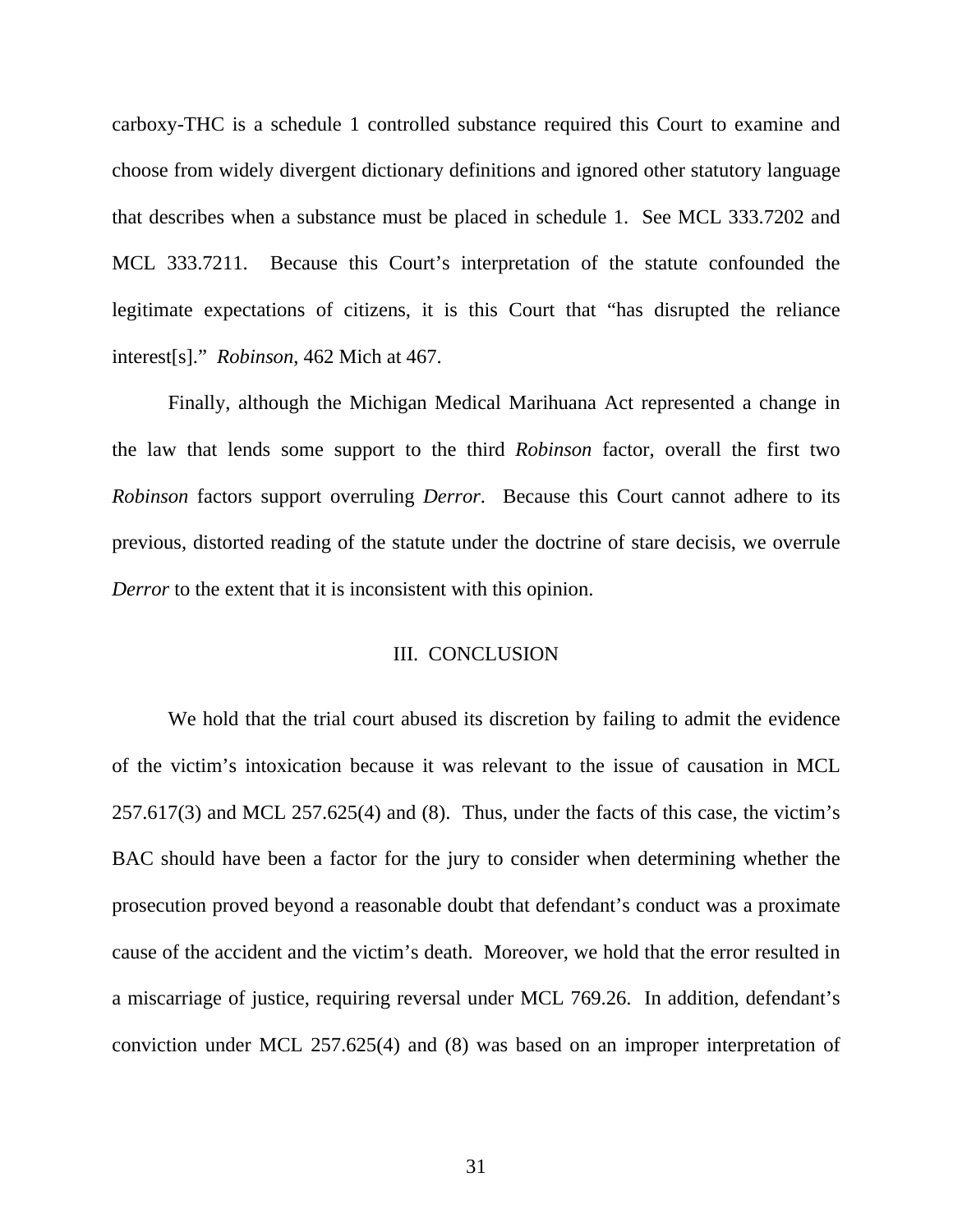MCL 257.625(8) and must be vacated on that ground also. We overrule *Derror* to the extent that it is inconsistent with this opinion.

Accordingly, we reverse the judgment of the Court of Appeals, vacate defendant's convictions under MCL 257.617(3) and MCL 257.625(4) and (8), and remand the case to the trial court for further proceedings consistent with this opinion.

KELLY, C.J., and HATHAWAY, J., concurred with CAVANAGH, J.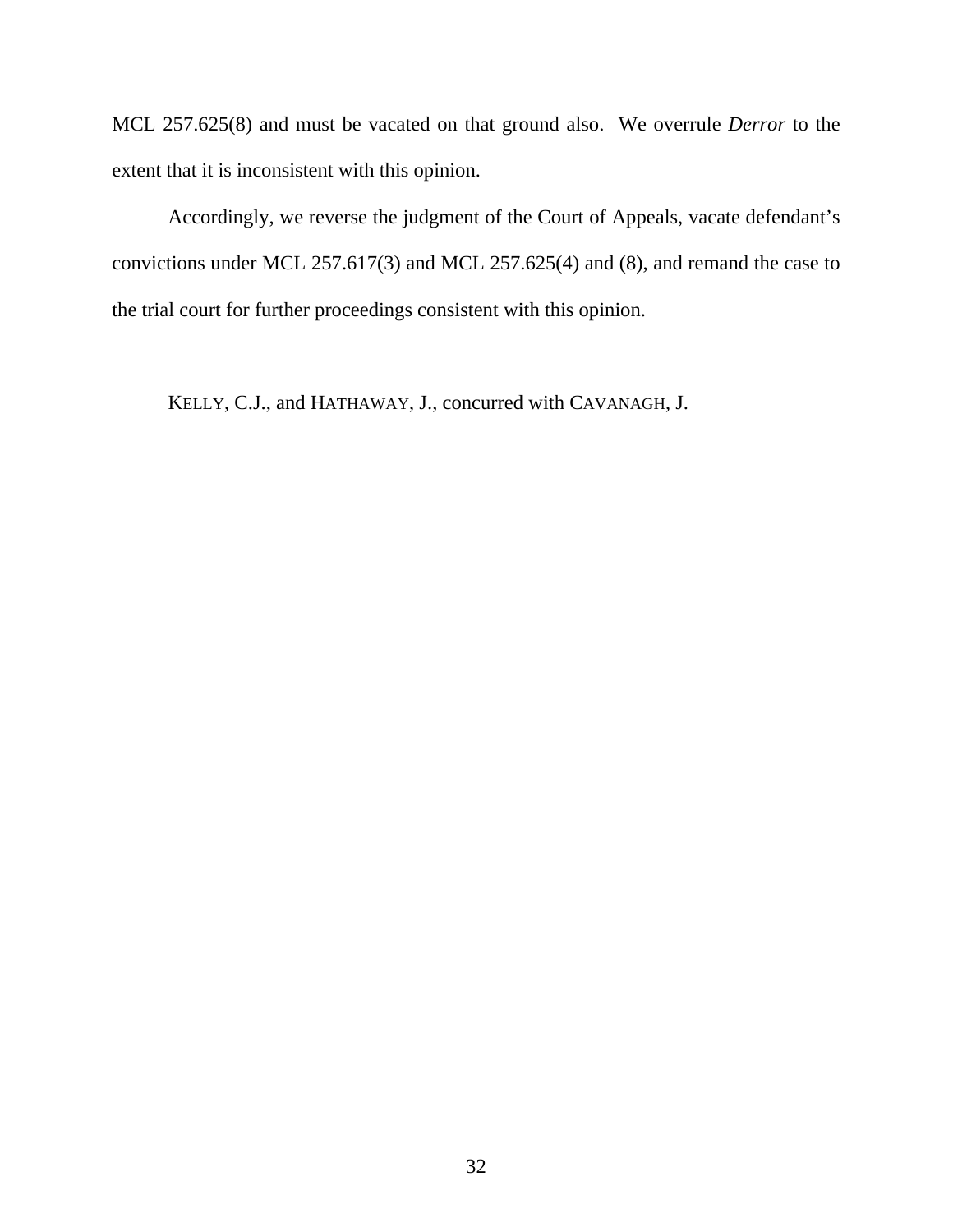# STATE OF MICHIGAN

# SUPREME COURT

# PEOPLE OF THE STATE OF MICHIGAN,

Plaintiff-Appellee,

v No. 138031

GEORGE EVAN FEEZEL,

Defendant-Appellant.

WEAVER, J. (*concurring*).

I concur in and join Justice CAVANAGH's opinion, with the exceptions of footnote 14 and the citations in part II(A)(3) of *People v Crawford*, 458 Mich 376; 582 NW2d 785 (1998), a case in which I dissented.

Elizabeth A. Weaver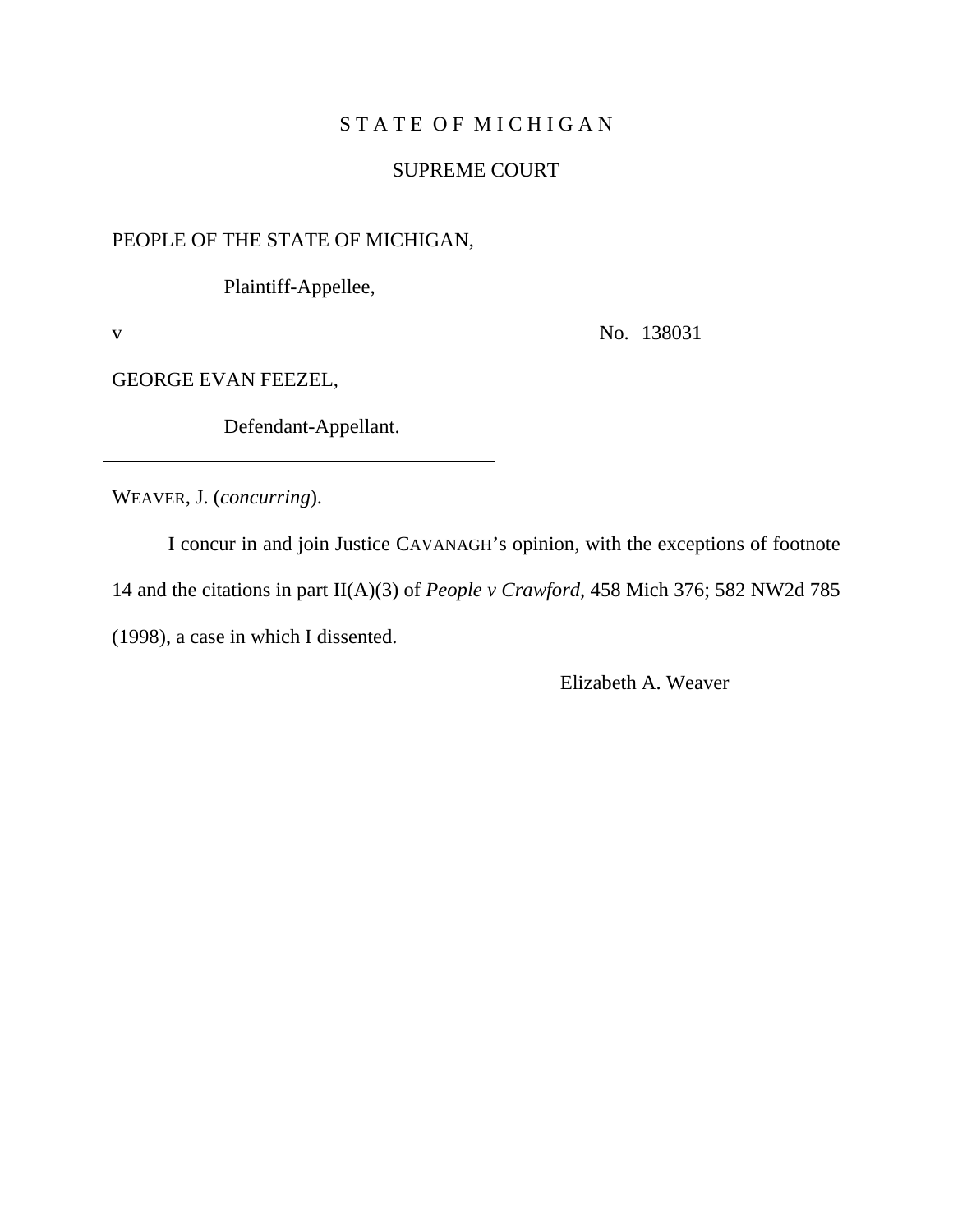# STATE OF MICHIGAN

## SUPREME COURT

# PEOPLE OF THE STATE OF MICHIGAN,

Plaintiff-Appellee,

v No. 138031

## GEORGE EVAN FEEZEL,

Defendant-Appellant.

YOUNG, J. (*concurring in part and dissenting in part*).

A majority of justices today reach the correct conclusion that there may be circumstances in a criminal case that support introducing evidence of a victim's intoxication in order to show gross negligence. I concur in this portion of the lead opinion.

However, while I concur in the decision to grant defendant a new trial, I dissent from the gratuitous decision to overrule *People v Derror*. 1 The decision to overrule *Derror* redounds only to the benefit of a marijuana abuser who gets behind the wheel of a motor vehicle. In enacting MCL 333.7212, the Legislature made the policy decision to include marijuana "and *every* . . . derivative" of marijuana<sup>2</sup> in the list of schedule 1 controlled substances. The Legislature, furthermore, forbade anyone to operate a motor

 <sup>1</sup> *People v Derror*, 475 Mich 316; 715 NW2d 822 (2006).

 $2^2$  MCL 333.7106(3) (emphasis added).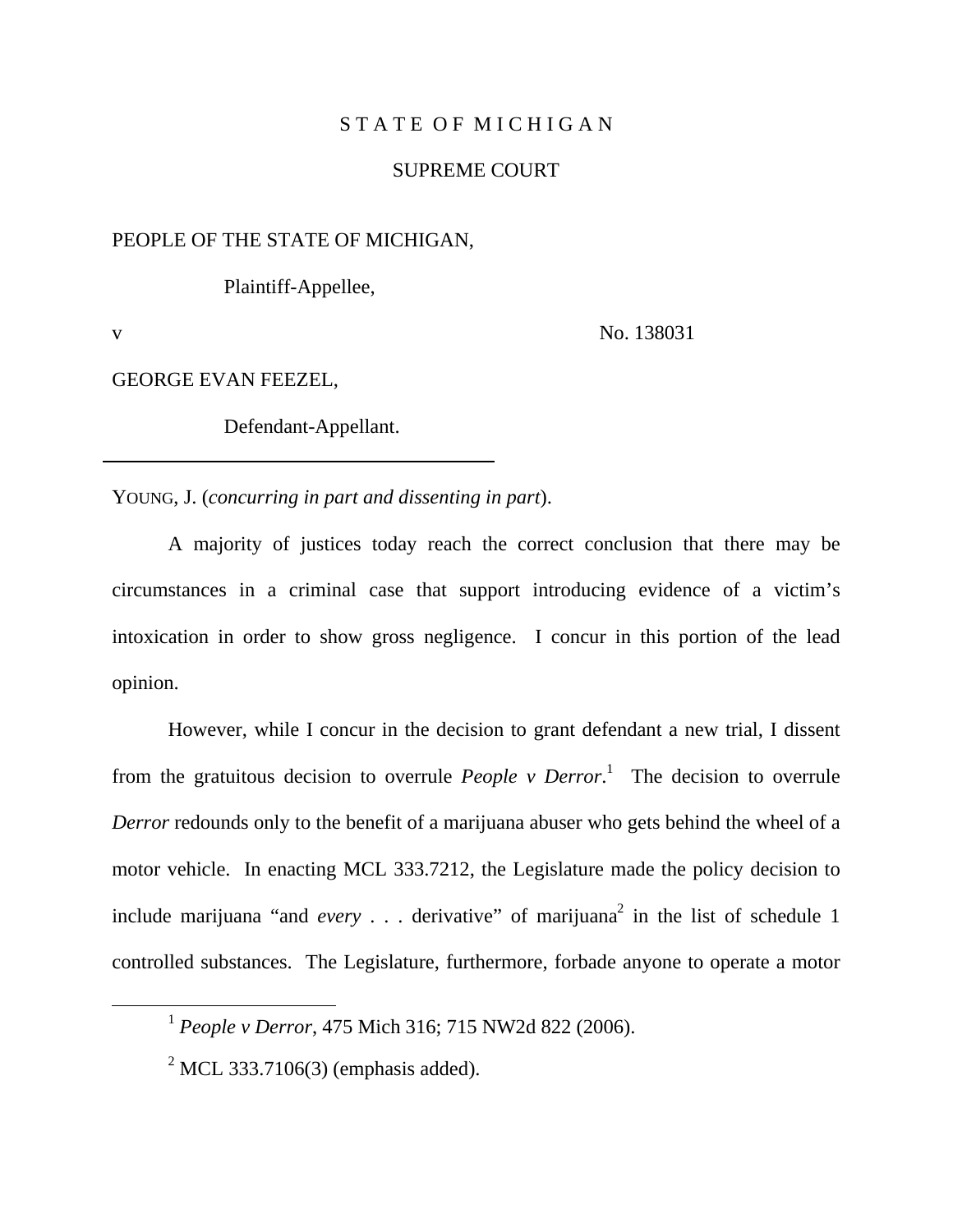vehicle with "*any* amount" of a schedule 1 controlled substance—such as a derivative of marijuana—in his or her body.<sup>3</sup> The decision to overrule *Derror* and rule that the metabolite 11-carboxy-tetrahydrocannabinol (11-carboxy-THC) is not a "derivative" of marijuana nullifies this clear legislative intent. In overruling *Derror*, a majority of justices usurp the role of policymaker from the people and their elected representatives and enact a policy contrary to that articulated in Michigan's controlled substances statutes. Even worse, because there is undisputed evidence that this defendant had trace amounts of *actual tetrahydrocannabinol* in his system, a majority of justices have used this case as a vehicle to overrule a decision with which they disagree even though there is plainly no reason to reach this question. This is a type of judicial overreach and activism of the worst kind.

Accordingly, I dissent from the conclusion that 11-carboxy-THC is not a derivative of marijuana within the meaning of Michigan's controlled substance laws. I likewise dissent from the decision to overrule *Derror*.

#### I. MICHIGAN'S CONTROLLED SUBSTANCE LAWS

MCL 257.625(8) forbids any person to "operate a vehicle . . . if the person has in his or her body any amount of a controlled substance listed in schedule 1 under ... MCL 333.7212 . . . ." MCL 333.7212(1)(c) lists "marihuana" as a schedule 1 controlled

 $\frac{1}{3}$  $3$  MCL 257.625(8) (emphasis added).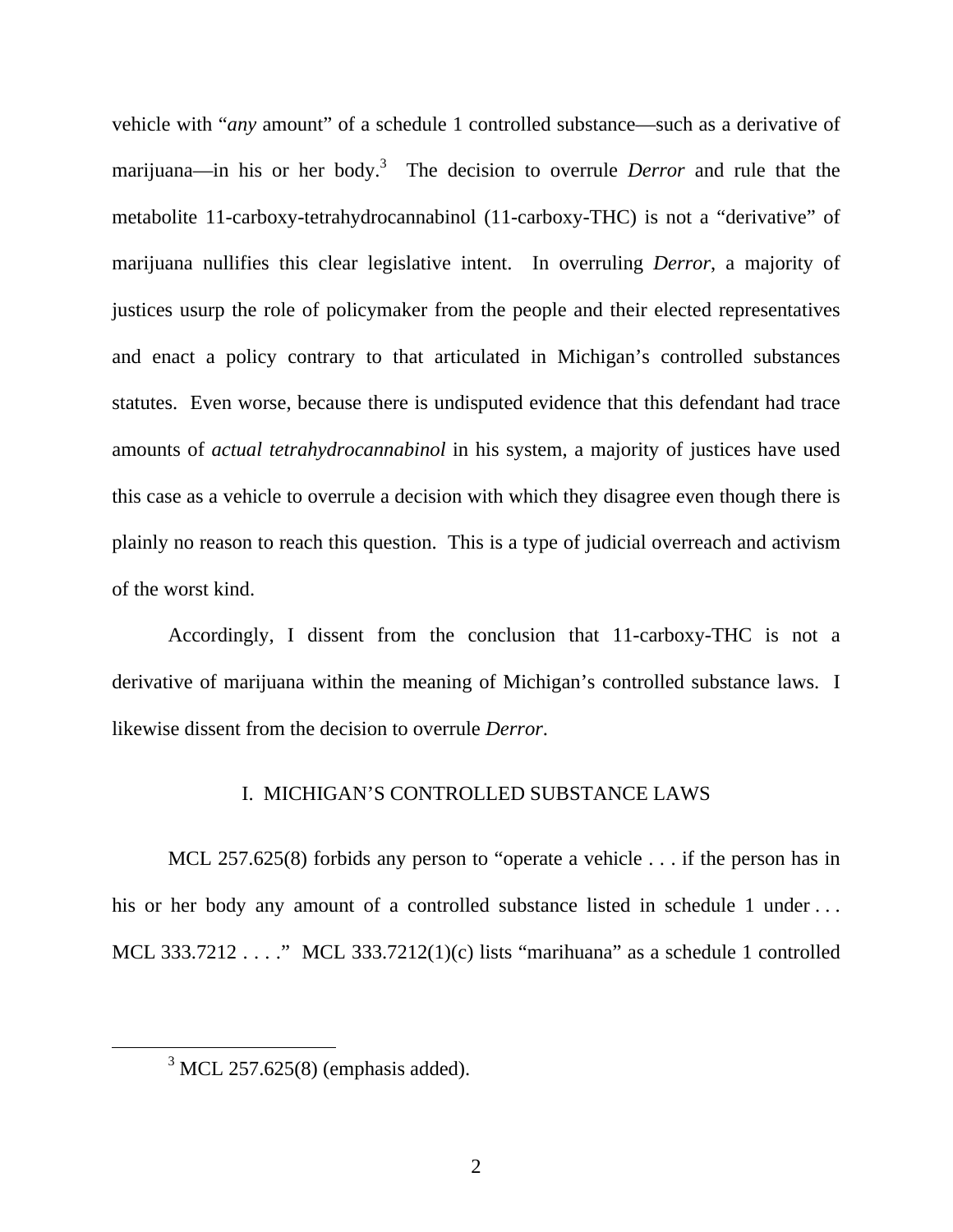substance. The Public Health Code, within which MCL 333.7212(1)(c) appears, defines "marihuana" as

all parts of the plant Canabis [sic] sativa L., growing or not; the seeds thereof; the resin extracted from any part of the plant; *and every compound, manufacture, salt, derivative, mixture, or preparation of the plant or its seeds or resin*. [4]

Tetrahydrocannabinol, or "THC," is the main psychoactive substance found in the cannabis plant,<sup>5</sup> and it is undisputed that THC is a schedule 1 controlled substance.<sup>6</sup> The body produces 11-carboxy-THC when it metabolizes THC. Accordingly, it is a "metabolite" of THC.<sup>7</sup> In *Derror*, this Court addressed whether 11-carboxy-THC, as a metabolite of THC, is also a "derivative" of THC. $<sup>8</sup>$  Because "derivative" is undefined in</sup> the Public Health Code, the Court in *Derror* used medical dictionaries to define the term and thereby determine whether 11-carboxy-THC is a derivative of THC.<sup>9</sup>

The Court in *Derror* properly concluded that the term "derivative" encompasses metabolites. Although medical dictionaries define multiple senses of the term

 $\overline{4}$  $4$  MCL 333.7106(3) (emphasis added).

5 See *Shorter Oxford English Dictionary* (6th ed), p 3221.

<sup>6</sup> Additionally, the Legislature has included "synthetic equivalents" of THC in schedule 1. See MCL 333.7212(1)(d) and (e).

<sup>7</sup> A "metabolite" is "'[a]ny product or substrate (foodstuff, intermediate, waste product) of metabolism, especially of catabolism.'" *Derror*, 475 Mich at 326, quoting *Stedman's Online Medical Dictionary*.

<sup>8</sup> *Derror*, 475 Mich at 326*.*

<sup>9</sup> *Id*., citing MCL 8.3a and *People v Schaefer*, 473 Mich 418, 435; 703 NW2d 774 (2005).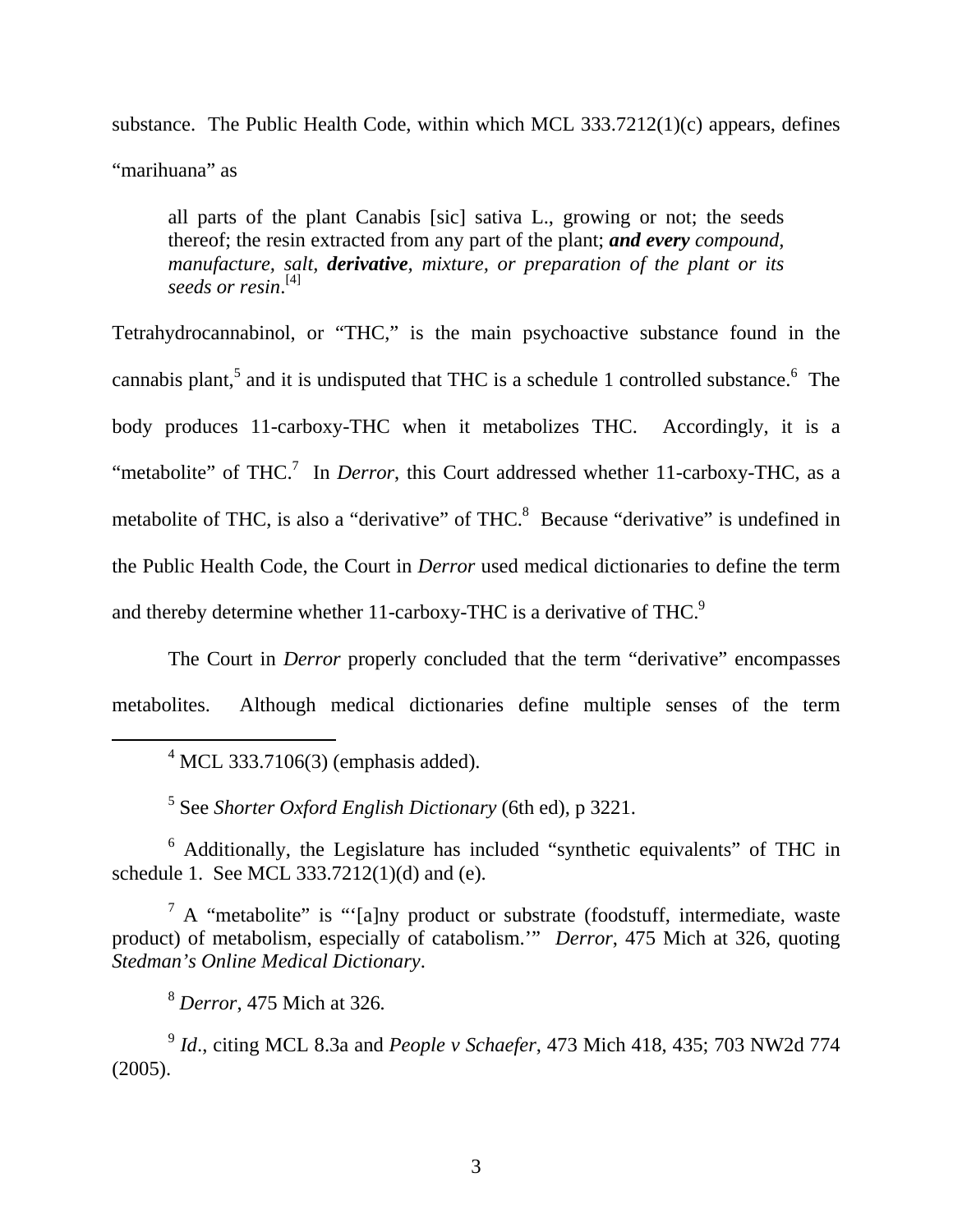"derivative," the Court determined that the definition "chemical substance related structurally to another substance and theoretically derivable from it," contained in *Merriam-Webster's Online Medical Dictionary*, best effectuates the Legislature's intent.<sup>10</sup> In applying this definition, the Court concluded that  $11$ -carboxy-THC is a derivative because "it has an identical chemical structure to THC except for the eleventh carbon atom."<sup>11</sup>

# II. THE DECISION TO OVERRULE *DERROR* IS A RETREAT FROM STARE **DECISIS**

A majority of justices today overrule *Derror* and conclude that 11-carboxy-THC is not a derivative of THC. In doing so, they appear to retreat from their previously stated fidelity to stare decisis.<sup>12</sup> The justices in the majority can say what they will about their

<sup>11</sup> *Id.* at 327.

12 See, e.g., *Pohutski v City of Allen Park*, 465 Mich 675, 712; 641 NW2d 219 (2002) (KELLY, J., dissenting) ("[I]f each successive Court, believing its reading is correct and past readings wrong, rejects precedent, then the law will fluctuate from year to year, rendering our jurisprudence dangerously unstable."); *People v Hawkins*, 468 Mich 488, 517-518; 668 NW2d 602 (2003) (CAVANAGH, J., dissenting) ("'We have overruled our precedents when the intervening development of the law has "removed or weakened the conceptual underpinnings from the prior decision, or where the later law has rendered the decision irreconcilable with competing legal doctrines or policies." . . . Absent those changes or compelling evidence bearing on Congress' original intent, ... our system demands that we adhere to our prior interpretations of statutes.'"), quoting *Neal v United States*, 516 US 284, 295; 116 S Ct 763; 133 L Ed 2d 709 (1996), quoting *Patterson v McLean Credit Union*, 491 US 164, 173; 109 S Ct 2363; 105 L Ed 2d 132 (1989); *Rowland v Washtenaw Co Rd Comm*, 477 Mich 197, 278; 731 NW2d 41 (2007) (CAVANAGH, J., dissenting) ('"Under the doctrine of stare decisis, principles of law deliberately examined and decided by a court of competent jurisdiction become precedent and should not be lightly departed.'"), quoting *People v Jamieson*, 436 Mich 61, 79; 461

 <sup>10</sup> *Derror*, 475 Mich at 327-329.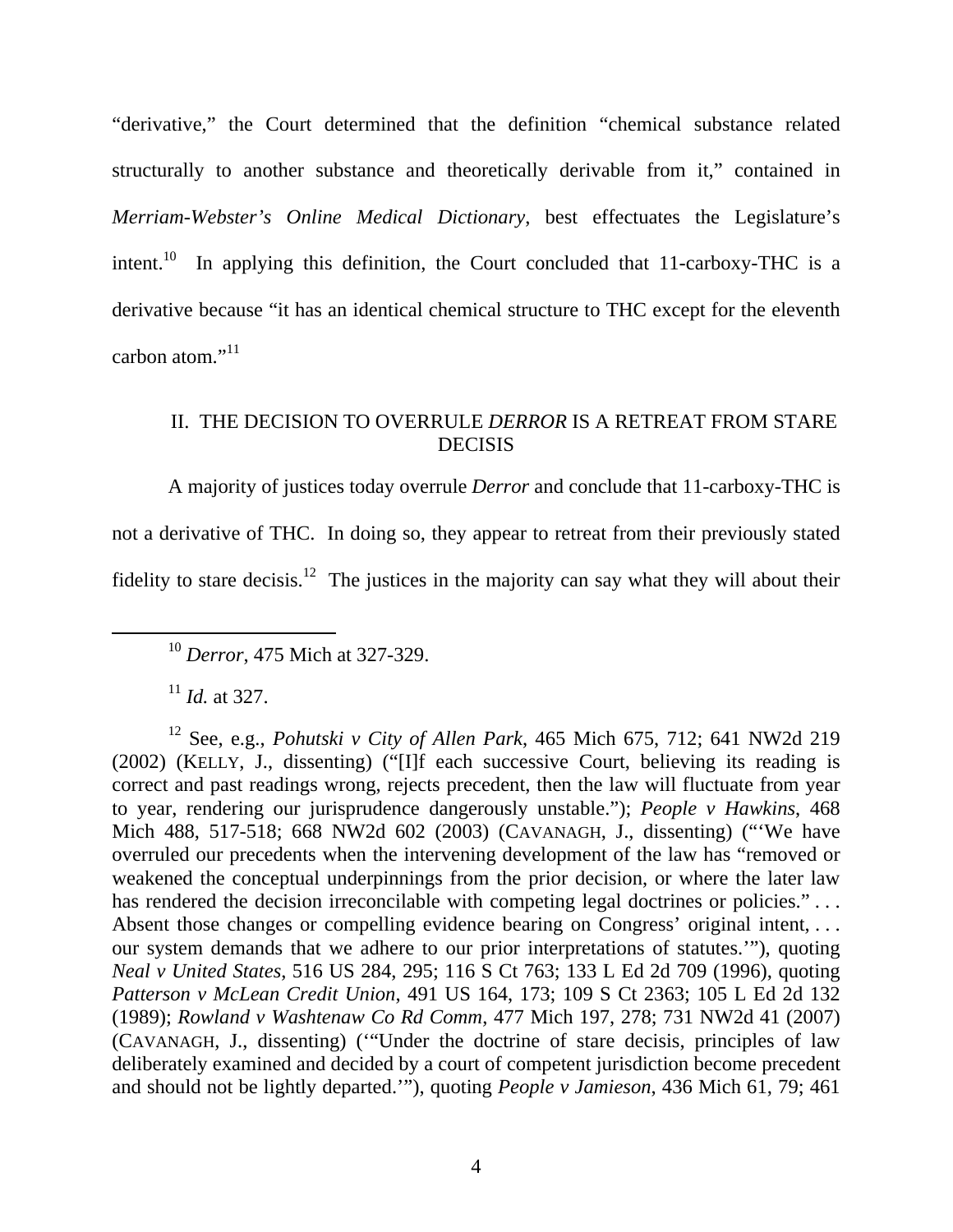commitment to stare decisis, but the fact that they reach the issue raised in *Derror* when the facts of this case do not require this Court to address it puts to rest any semblance of principle in their positions. $13$ 

In deciding whether to overturn a precedent of this Court, "[t]he first question, of course, should be whether the earlier decision was wrongly decided."<sup>14</sup> The lead opinion has not shown that *Derror* was wrongly decided. In fact, it merely repeats similar arguments offered by the dissent in *Derror*. These arguments were unpersuasive when *Derror* was decided, and they remain unpersuasive today.

 $\overline{a}$ 

NW2d 884 (1990); *Devillers v Auto Club Ins Ass'n*, 473 Mich 562, 622; 702 NW2d 539 (2005) (WEAVER, J., dissenting) ("Correction for correction's sake does not make sense. The case has not been made why the Court should not adhere to the doctrine of stare decisis in this case."); Berg, *Hathaway attacks*, Michigan Lawyers Weekly, October 27, 2008 ("'People need to know what the law is,' [Supreme Court candidate Diane] Hathaway said. 'I believe in stare decisis. Something must be drastically wrong for the court to overrule.'"); *Lawyers' election guide: Judge Diane Marie Hathaway*, Michigan Lawyers Weekly, October 30, 2006 (quoting Justice HATHAWAY, then running for a position on the Court of Appeals, as saying that "[t]oo many appellate decisions are being decided by judicial activists who are overturning precedent").

 $13$  This case is yet another example of how the new majority is making good on Chief Justice KELLY's pledge made shortly after the shift in the Court's philosophical majority following the 2008 Supreme Court election:

We the new majority will get the ship off the shoals and back on course, and we will undo a great deal of the damage that the Republicandominated court has done. Not only will we not neglect our duties, we will not sleep on the bench. [*She said*, Detroit Free Press, December 10, 2008, p 2A.].

<sup>14</sup> *Robinson v Detroit*, 462 Mich 439, 464; 613 NW2d 307 (2000).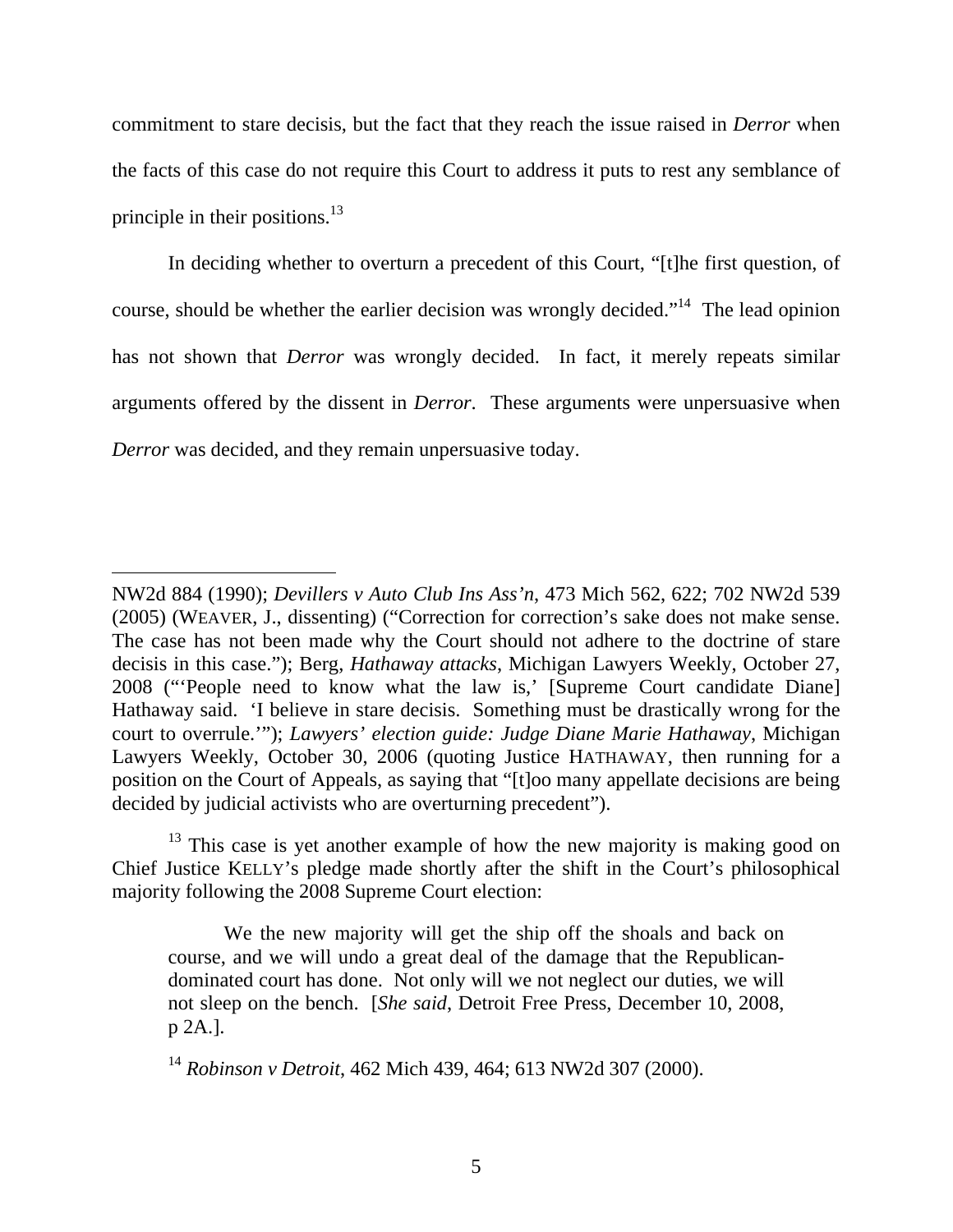First, the lead opinion claims that the *Derror* Court "failed to interpret MCL 333.7212 in a manner consistent with federal law,<sup>15</sup> as required under MCL 333.1111(1),<sup>16</sup> because "no federal court has held that 11-carboxy-THC is a controlled substance."17 However, "no federal court has specifically *excluded* 11 carboxy-THC from the definition of 'marijuana.'"18 Accordingly, the *Derror* Court's interpretation of MCL 333.7212 is consistent with federal law.<sup>19</sup>

Second, the lead opinion claims that *Derror* "ignored other relevant statutory provisions that suggest that 11-carboxy-THC should not be considered a schedule 1 controlled substance." In particular, the lead opinion claims that the Michigan Board of Pharmacy is not required to include 11-carboxy-THC in schedule 1 because the substance

<sup>17</sup> *Ante* at 22-23.

<sup>18</sup> *Derror*, 475 Mich at 330 n 10.

 $19$  The lead opinion also claims that "federal courts have stated that 'the purpose of banning marijuana was to ban the euphoric effects produced by THC.'" *Ante* at 23, quoting *United States v Sanapaw*, 366 F3d 492, 495 (CA 7, 2004), which in turn cited *United States v Walton*, 168 US App DC 305, 306; 514 F2d 201 (1975). However, as the *Derror* Court explained, and as the dissent in *Derror* acknowledged, "the federal courts that have dealt with similar issues have reached their conclusions by interpreting the legislative history, rather than the plain language of the analogous federal statute." *Derror*, 475 Mich at 330 n 10. Our fidelity must be to the actual text of the statute, and accordingly, the *Derror* Court rightly declined to adopt federal precedents that "do not comport with the actual words that our Legislature used to convey its meaning." *Id.*

 <sup>15</sup> *Ante* at 22.

<sup>&</sup>lt;sup>16</sup> MCL 333.1111(1) provides that the Public Health Code "is intended to be consistent with applicable federal and state law and shall be construed, when necessary, to achieve that consistency."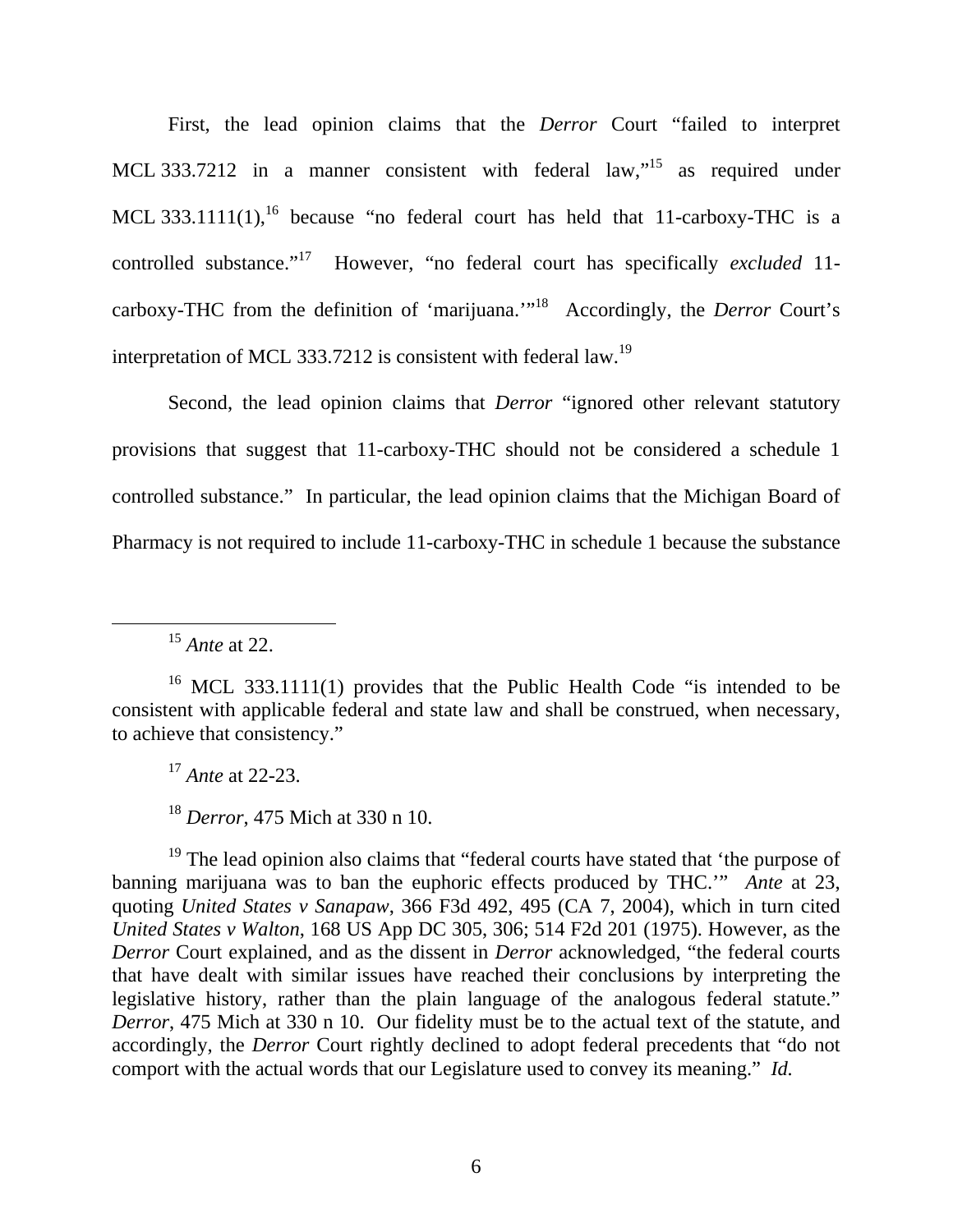does not have "high potential for abuse."20 This argument is specious. Although MCL 333.7211 mandates the inclusion of certain substances in schedule 1, "[i]t does not prohibit the inclusion of *other* substances in schedule 1.<sup>"21</sup> Moreover, the Legislature expressly listed marijuana as a schedule 1 controlled substance. Because 11-carboxy-THC is a derivative of marijuana, it too constitutes a schedule 1 controlled substance,  $22$ regardless of whether it "has high potential for abuse" within the meaning of MCL 333.7211.

Finally, the lead opinion claims that, because the Legislature did not specifically *include* the terms "11-carboxy-THC" or "metabolite" in the list of schedule 1 controlled substances, it purposely *omitted* them from that list. This argument is also specious and misses the entire point of the *Derror* decision: the Legislature expressly listed marijuana in schedule 1 and then specifically defined "marijuana" as including its derivatives. The Legislature should not have to draft a statute in the manner of a person wearing a belt and suspenders, by expressly banning every conceivable iteration and by-product of marijuana in order to protect the citizens of Michigan from people who drive with marijuana and marijuana by-products in their systems.

 <sup>20</sup> *Ante* at 24, quoting MCL 333.7211.

 $^{21}$  *Derror*, 475 Mich at 330 n 9 (emphasis added).

<sup>22</sup> *Id.*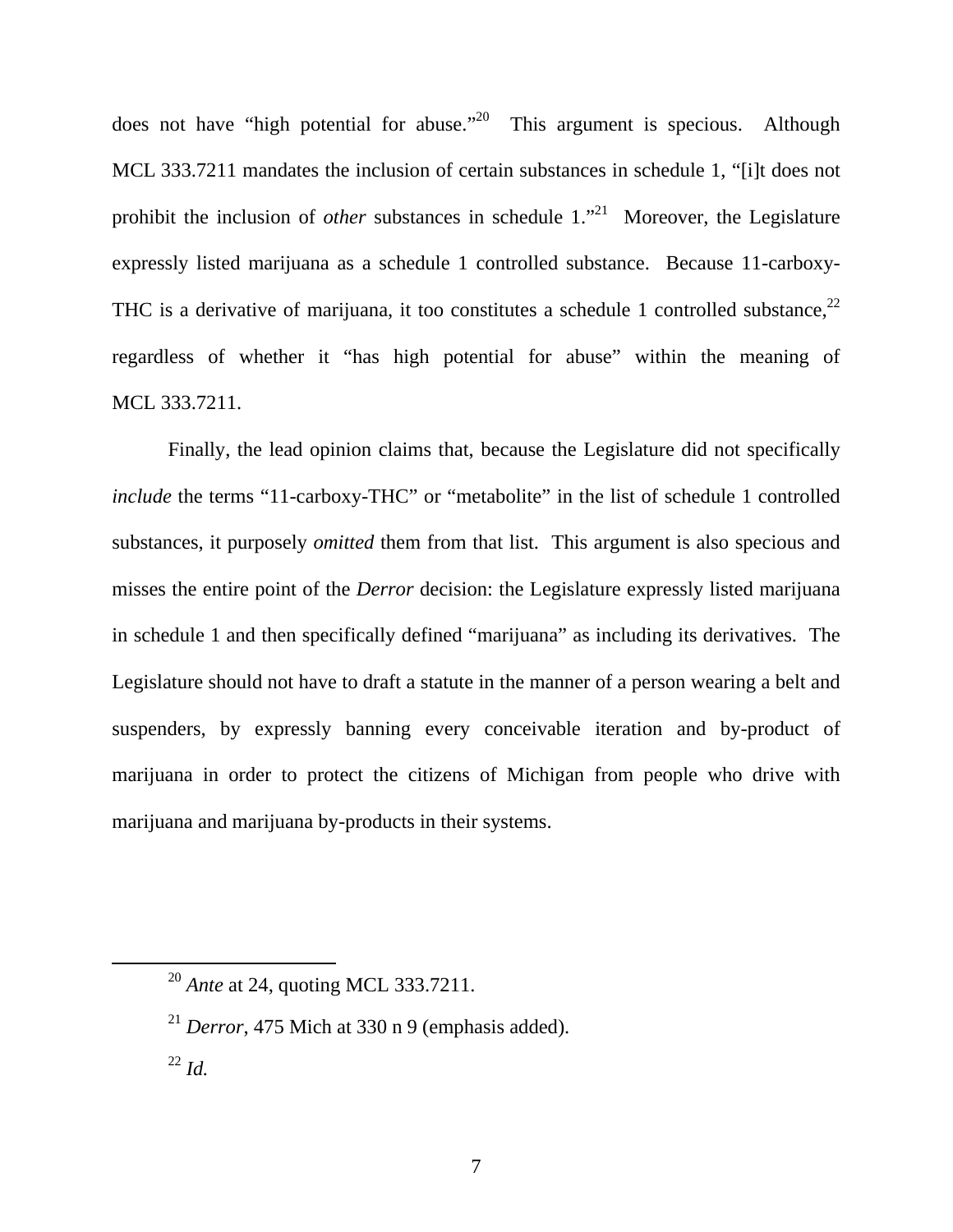Because *Derror* was correctly decided, the decision whether to overrule *Derror* should end there. However, even if *Derror* had been wrongly decided, other relevant factors exist that caution against overruling *Derror*.

Before overruling a wrongly decided precedent, this Court must consider "whether the decision at issue defies 'practical workability,' whether reliance interests would work an undue hardship, and whether changes in the law or facts no longer justify the questioned decision."23 None of these factors compel overruling *Derror*.

*Derror* does not defy practical workability merely because of the "*potential* for arbitrary and discriminatory enforcement  $\dots$   $\cdot$   $\cdot$   $\cdot$  Moreover, the voters' approval of the Michigan Medical Marihuana  $Act^{25}$  is not, as the lead opinion suggests, relevant to deciding whether to overrule *Derror*. 26 To begin with, legalization of the use of marijuana for a limited medical purpose cannot be equated with an intent to allow its lawful consumption in conjunction with driving. The lead opinion's argument, taken to its logical extreme, suggests that *marijuana itself*, not just its derivative, 11-carboxy-THC, should no longer be a schedule 1 controlled substance because of its limited legalization by the Michigan Medical Marihuana Act. It is clear that the act operates *in* 

 $^{26}$  Of note, defendant's conduct occurred in 2005, three years before the people of Michigan approved the Michigan Medical Marihuana Act.

 <sup>23</sup> *Robinson*, 462 Mich at 464.

<sup>&</sup>lt;sup>24</sup> *Ante* at 28 (emphasis added).

<sup>25</sup> MCL 333.26421 *et seq*.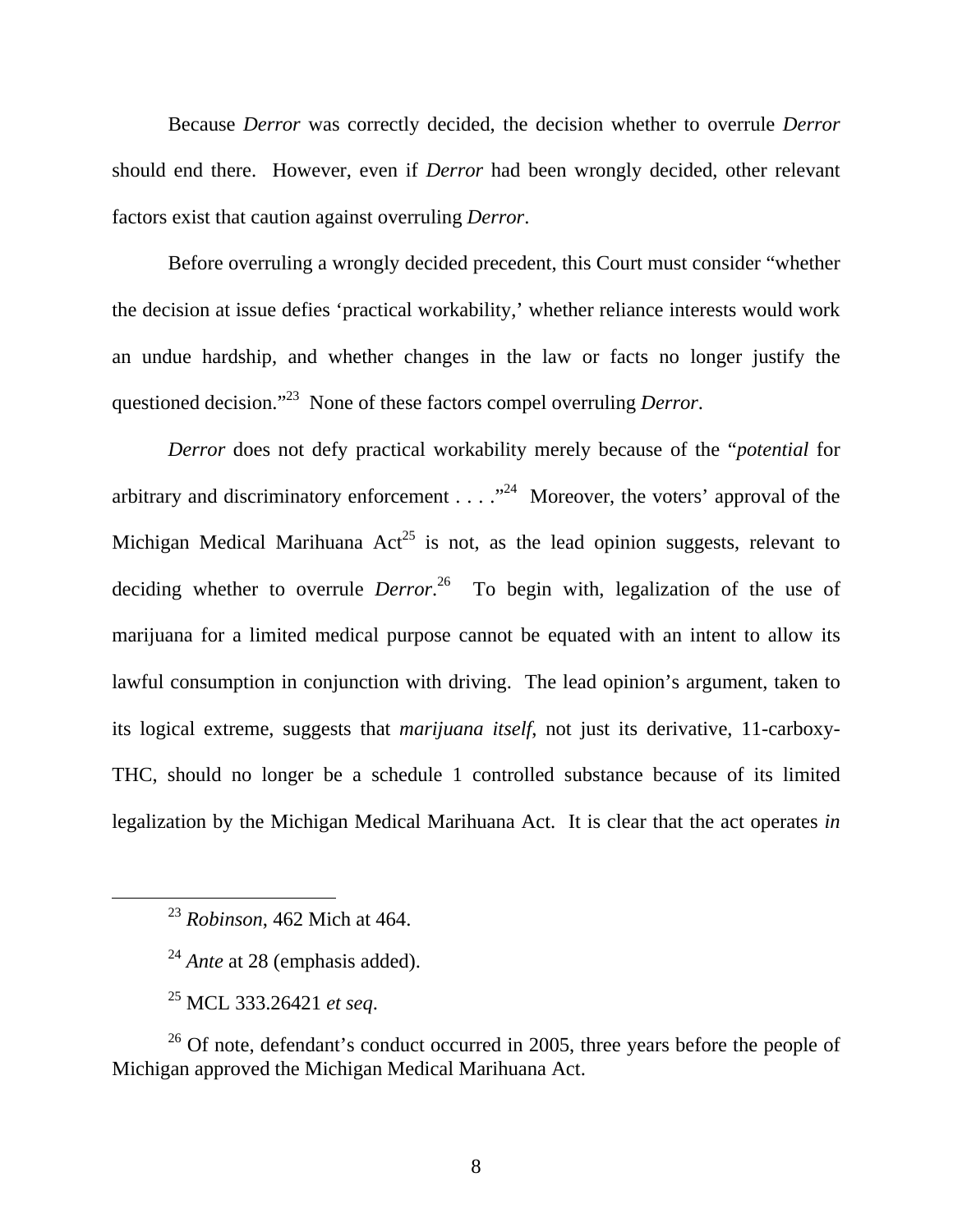*harmony with* existing controlled substances laws, not *in place of* them.<sup>27</sup> In particular, the act only provides that a "*qualifying* patient who has been issued and possess a registry identification card shall not be subject to arrest, prosecution, or penalty in any manner . . . for the medical use of marihuana in accordance with this act  $\dots$   $\cdot$ <sup>28</sup>. Notably, the act also prohibits the operation of a motor vehicle "while under the influence of marihuana."<sup>29</sup>

Finally, the lead opinion expresses concern that *Derror* impermissibly prohibits

those qualified individuals who lawfully use marijuana in accordance with the Michigan Medical Marihuana Act . . . from driving for an undetermined length of time given the potential of 11-carboxy-THC to remain in a person's system long after the person has consumed marijuana and is no longer impaired."<sup>[30]</sup>

This concern is a red herring. The act itself provides: "All other acts and parts of acts inconsistent with this act do not apply *to the medical use of marihuana as provided for by this act*."<sup>31</sup> Therefore, to the extent the act's prohibition of driving "under the influence" of prescribed medical marijuana may be narrower than the statutes at issue in this case and the application of *Derror*, the people of Michigan have determined that the act supersedes Michigan's controlled substances laws. Nevertheless, it does so *only* vis-à-vis prescribed medical marijuana, not in other circumstances, such as those in the case at bar.

<sup>30</sup> *Ante* at 30 n 16.

 $31$  MCL 333.26427(e) (emphasis added).

<sup>&</sup>lt;sup>27</sup> After all, *alcohol* is a legal substance, and no one would suggest that the Legislature could not restrict from driving those who consume alcohol.

 $^{28}$  MCL 333.26424(a).

 $^{29}$  MCL 333.26427(b)(4).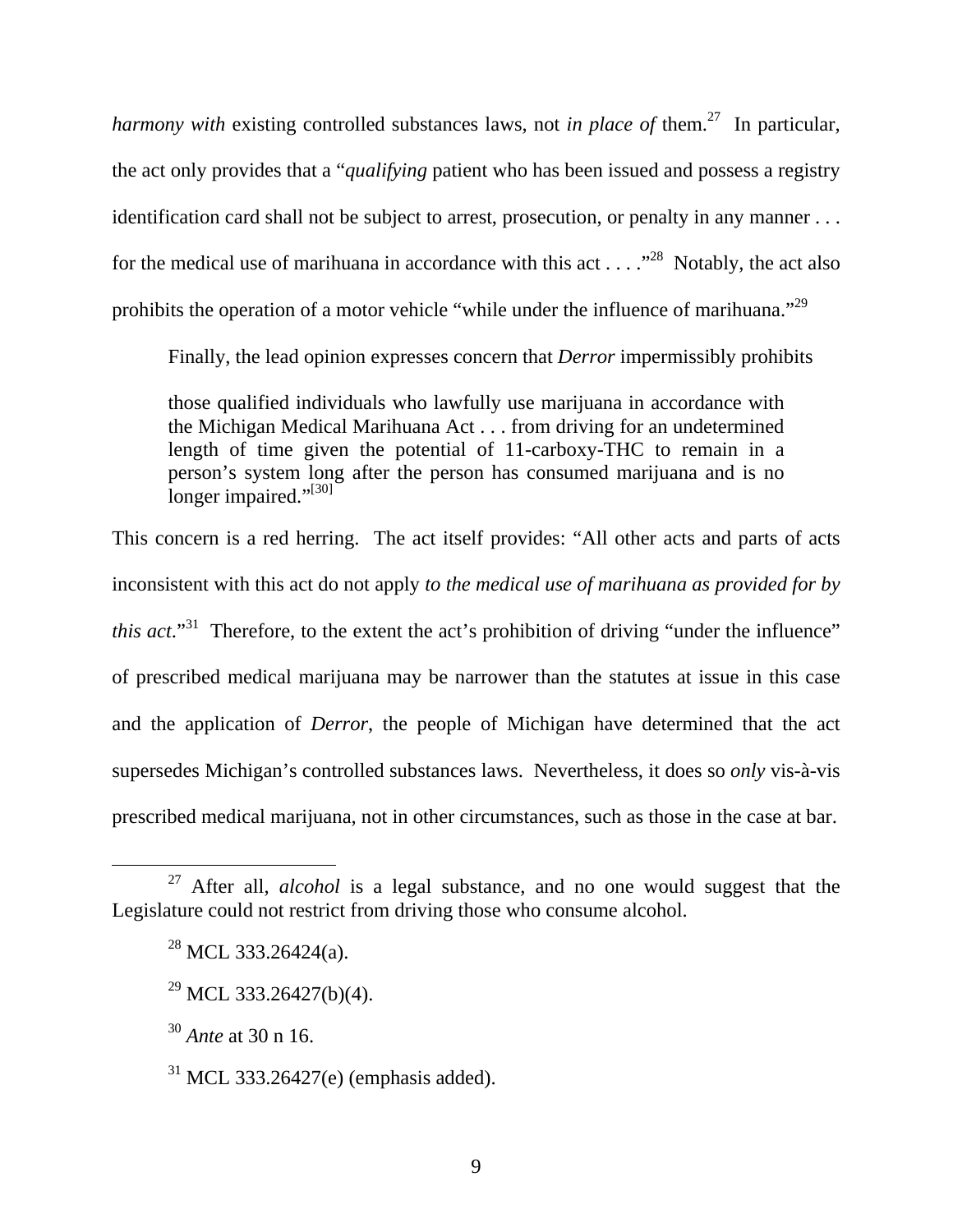The lead opinion's denigration of the reliance interests involved in applying *Derror* is similarly misguided. Some justices in the majority attach significance to the doctrine of "legislative silence" or "acquiescence."<sup>32</sup> But here, the lead opinion's position appears to be inconsistent with this professed adherence to the doctrine that "[i]f a legislature reenacts a statute without modifying a high court's practical construction of that statute, that construction is implicitly adopted. $133$  It is noteworthy that the Legislature has reenacted MCL 257.625 *four times* by amending it since this Court decided *Derror*. 34 At none of those times did the Legislature amend the provision that forbids a person to operate a motor vehicle with "any amount of a controlled substance listed in schedule 1 under . . . MCL 333.7212 . . .  $\cdot$ <sup>35</sup> Furthermore, the Legislature has not amended the list of schedule 1 controlled substances since *Derror* to exclude

 $35$  MCL 257.625(8).

<sup>&</sup>lt;sup>32</sup> "Silence by the Legislature following judicial construction of a statute suggests consent to that construction." *Donajkowski v Alpena Power Co*, 460 Mich 243, 270; 596 NW2d 574 (1999) (KELLY, J., joined by CAVANAGH, J., dissenting). I believe that this is a shallow, incoherent doctrine, as I stated in my *Donajkowski* majority opinion. See *id.* at 259-262. However, it is a doctrine upon which some justices in the majority rely when it is convenient to do so.

<sup>33</sup> *Hawkins*, 468 Mich at 519 (CAVANAGH, J., joined by KELLY, J., dissenting), citing 2B Singer, Statutes & Statutory Construction (2000 rev), § 49.09, pp 103-112.

I continue to adhere to my stated position that "[i]n the absence of a clear indication that the Legislature intended to either adopt or repudiate this Court's prior construction, there is no reason to subordinate our primary principle of construction—to ascertain the Legislature's intent by first examining the statute's language—to the reenactment rule." *Hawkins*, 468 Mich at 508-509 (majority opinion).

<sup>34</sup> See 2006 PA 564; 2008 PA 341; 2008 PA 462; 2008 PA 463.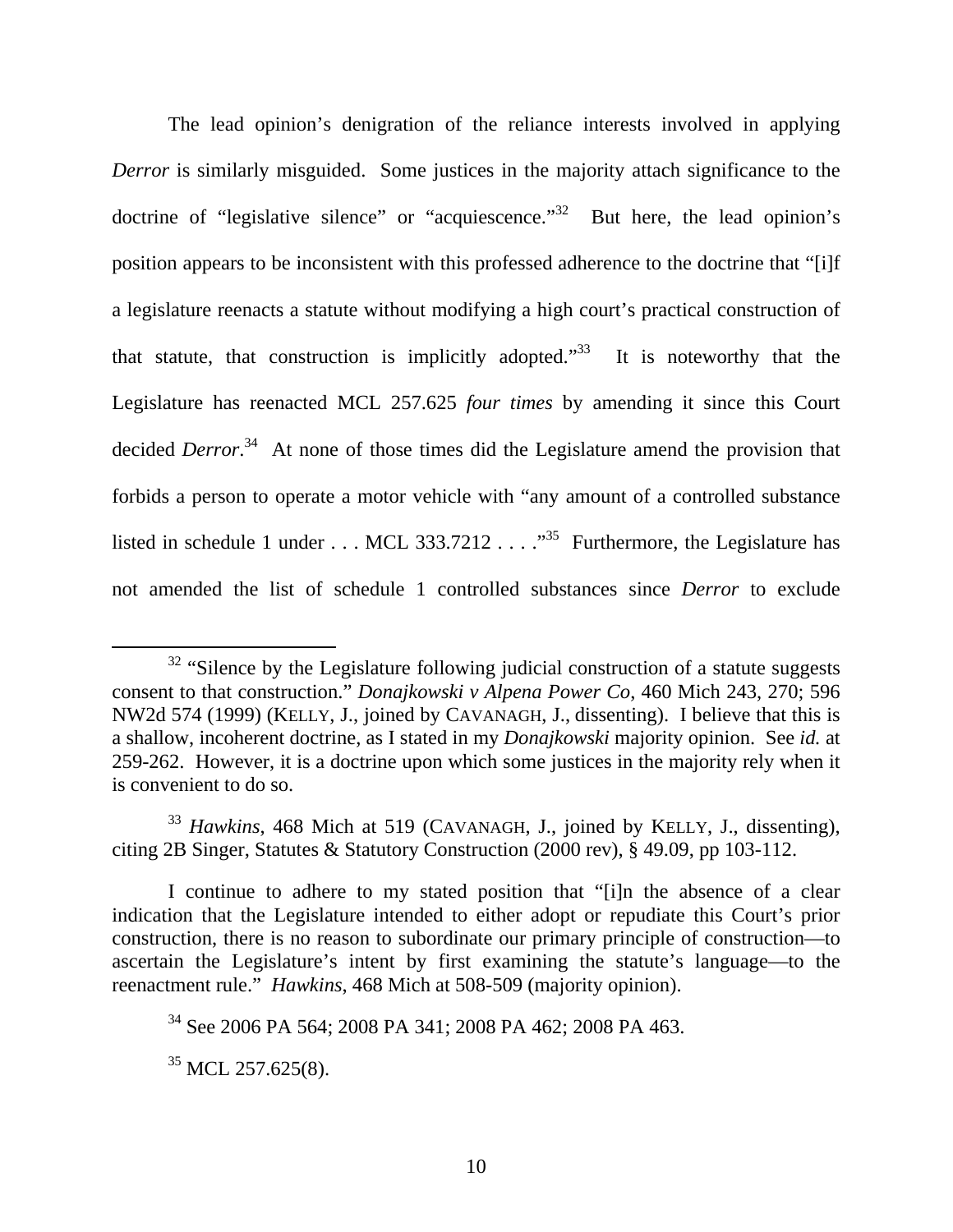metabolites of marijuana or 11-carboxy-THC. Thus, for those in the majority who subscribe to the doctrine of legislative acquiescence, the Legislature's multiple reenactments and acquiescence have significance and, accordingly, embarrassingly belie the majority's argument that no reliance interests are involved in overturning *Derror*.

# III. AS THERE WAS ACTUAL THC IN DEFENDANT'S BLOOD, THERE IS NO NEED TO REACH THE QUESTION WHETHER DERIVATIVES ARE WITHIN THE AMBIT OF THE STATUTE

Finally, and perhaps most important, the decision to overrule *Derror* is simple unnecessary in the instant case. Not only did defendant's blood contain the derivative 11-carboxy-THC, it *also contained THC itself*. All members of this Court, including those in the majority, agree that having "any amount" of THC in a driver's bloodstream, however slight, is illegal under this statute. Therefore, in a case in which it is undisputed that defendant violated this statute by virtue of the presence of actual THC, it is unnecessary to review whether 11-carboxy-THC is a schedule 1 controlled substance. Consequently, the decision by a majority of justices to overrule *Derror* should be seen for what it is: an unnecessary and exceedingly aggressive act to kill a case with which the new majority of this Court disagrees.

## IV. CONCLUSION.

In enacting MCL 333.7212, the Legislature made the policy decision to include marijuana "and *every* . . . derivative" of marijuana<sup>36</sup> in the list of schedule 1 controlled

 <sup>36</sup> MCL 333.7106(3) (emphasis added).